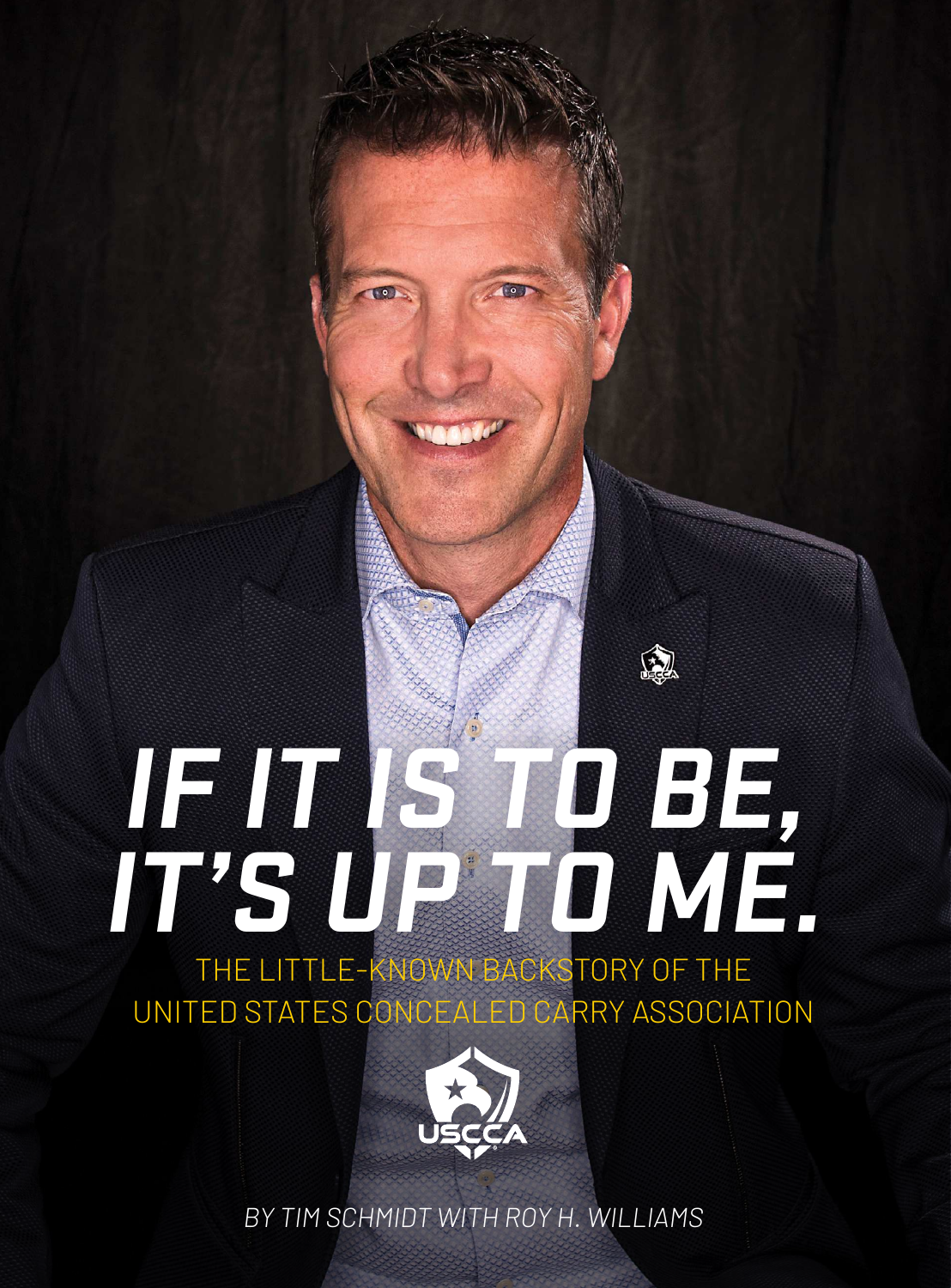Copyright© 2020 Delta Defense, LLC

All rights reserved. No part of this publication may be reproduced, stored in a retrieval system or transmitted by any means: electronic, mechanical, photocopy, recording or otherwise, without first obtaining written permission from Delta Defense, LLC.

Printed in the United States

ISBN 978-1-73410250-5

If It Is to Be, It's Up to Me First Edition.

Written by Tim Schmidt with Roy H. Williams

Designed by Kelly Welke

Proofread by Jared Blohm and Carla Dickmann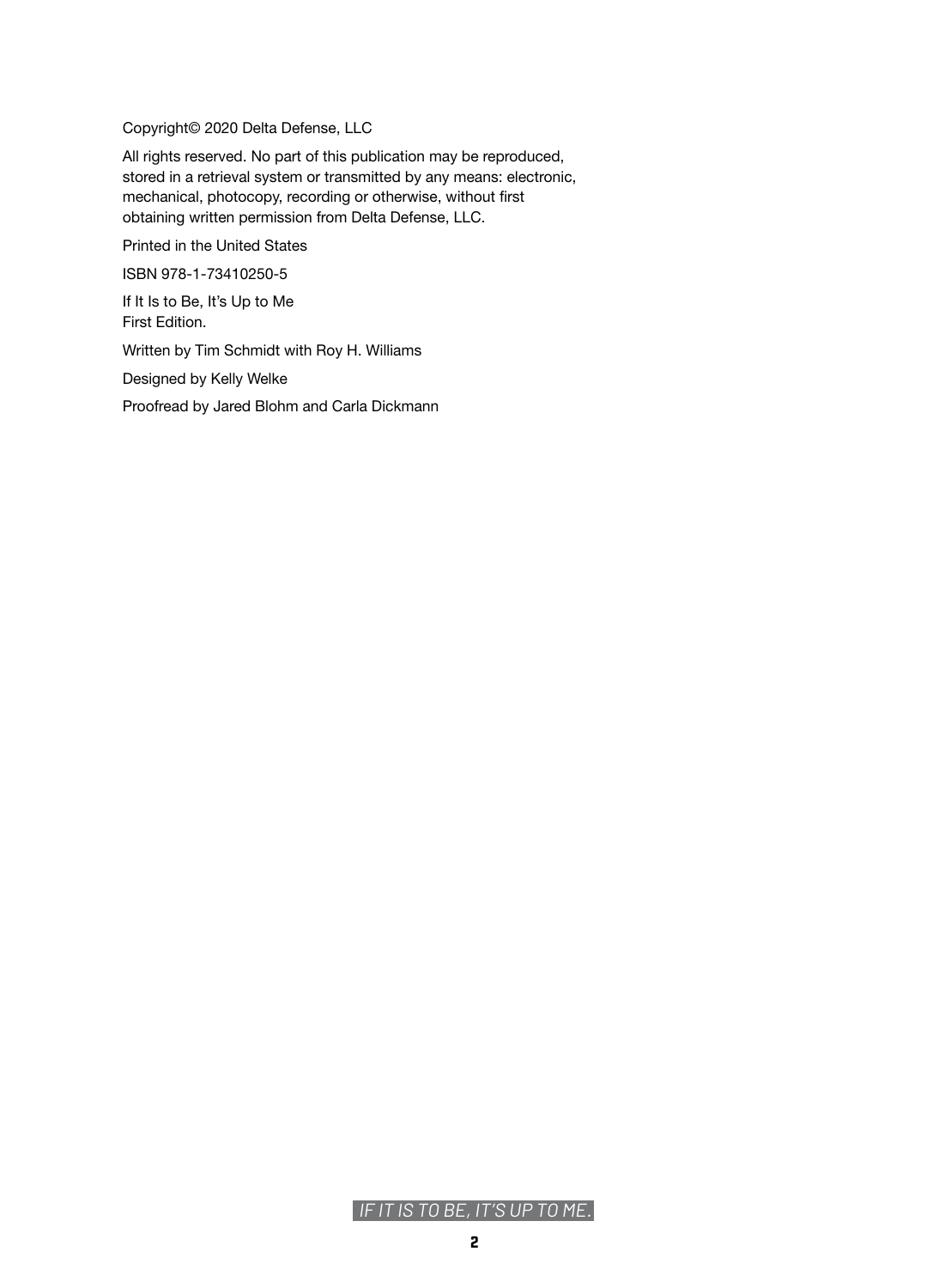# **IF IT IS TO BE, IT'S UP TO ME.**

THE LITTLE-KNOWN BACKSTORY OF THE UNITED STATES CONCEALED CARRY ASSOCIATION



*BY TIM SCHMIDT WITH ROY H. WILLIAMS*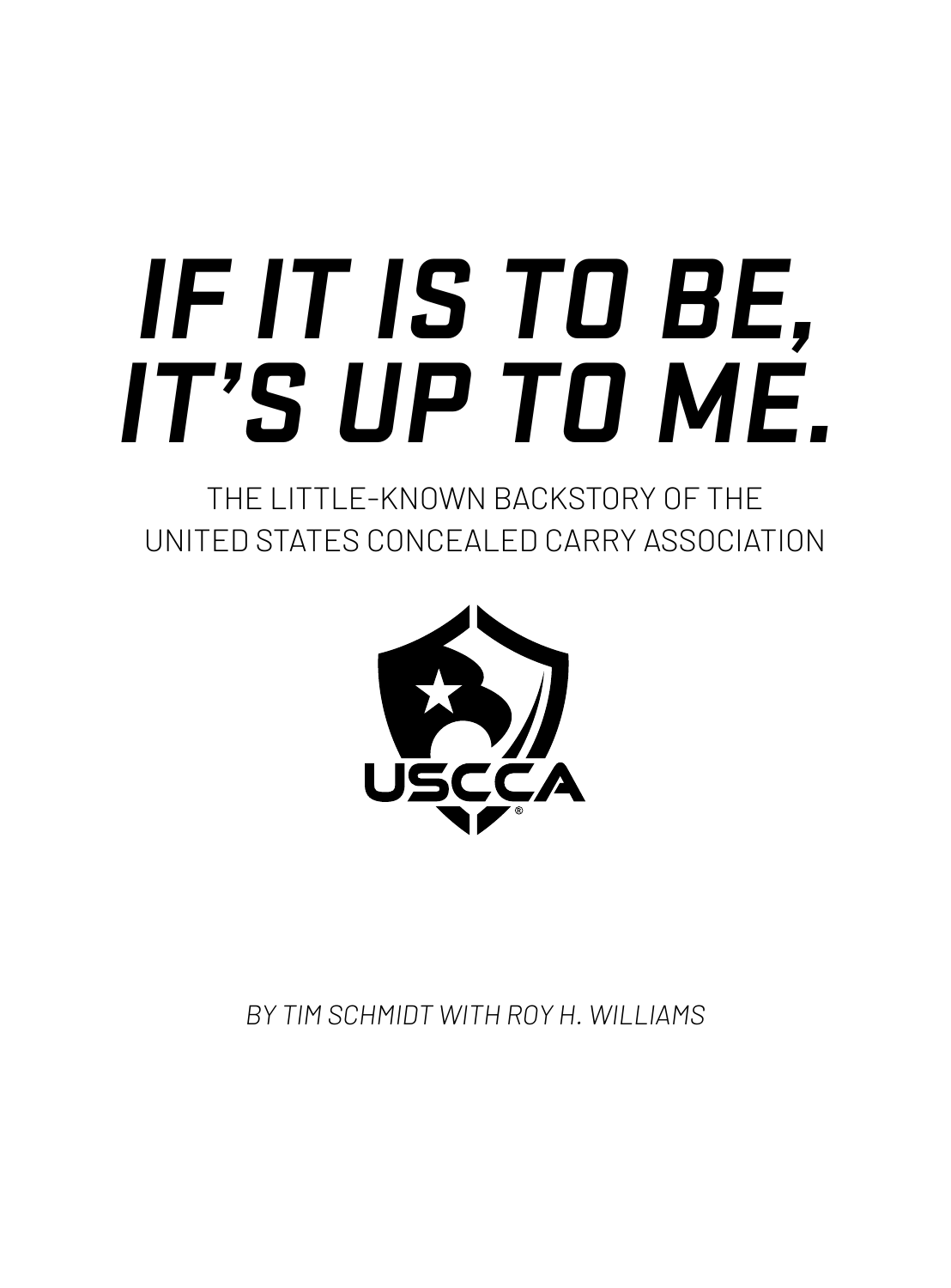# **CONTENTS**

#### **[PREFACE](#page-4-0)**

### **[PRELUDE](#page-5-0)**

- CHAPTER 1 **[DAD AND ME](#page-6-0)**
- CHAPTER 2 **[I'VE NEVER BEEN MUCH OF A LEADER](#page-9-0)**
- CHAPTER 3 **[FAILURE IN BUSINESS, FAILURE IN SALES](#page-13-0)**
- CHAPTER 4 **[A BABY IS BORN](#page-17-0)**
- CHAPTER 5 **[I GET LAUGHED AT AGAIN ... AND AGAIN](#page-20-0)**
- CHAPTER 6 **[WHY DO TOUGH GUYS ALWAYS THINK I'M AN IDIOT?](#page-23-0)**
- CHAPTER 7 **[2 FEET TALL](#page-26-0)**
- CHAPTER 8 **[AVOID DANGER. SAVE LIVES. KEEP YOUR FAMILY SAFE.](#page-28-0)**
- CHAPTER 9 **[THE POLICE ARE NOT YOUR BODYGUARDS](#page-32-0)**
- CHAPTER 10 **[SHY ENGINEER ON](#page-34-0) 60 MINUTES?**
- CHAPTER 11 **[THE NRA WANTED US TO DISAPPEAR](#page-38-0)**
- CHAPTER 12 **[SO I WROTE ANOTHER LETTER...](#page-41-0)**
- CHAPTER 13 **[AND THEN I WENT TO ATLANTA AND WALKED AROUND ALL ALONE](#page-45-0)**
- CHAPTER 14 **[IF GRASSHOPPERS CARRIED GUNS, BIRDS WOULD QUIT TRYING TO EAT THEM](#page-50-0)**
- CHAPTER 15 **['WHERE THERE IS NO VISION, THE PEOPLE PERISH.'](#page-52-0)**
- CHAPTER 16 **[AND NOW WE'RE BACK WHERE WE STARTED](#page-55-0)**

**[EPILOGUE](#page-67-0)**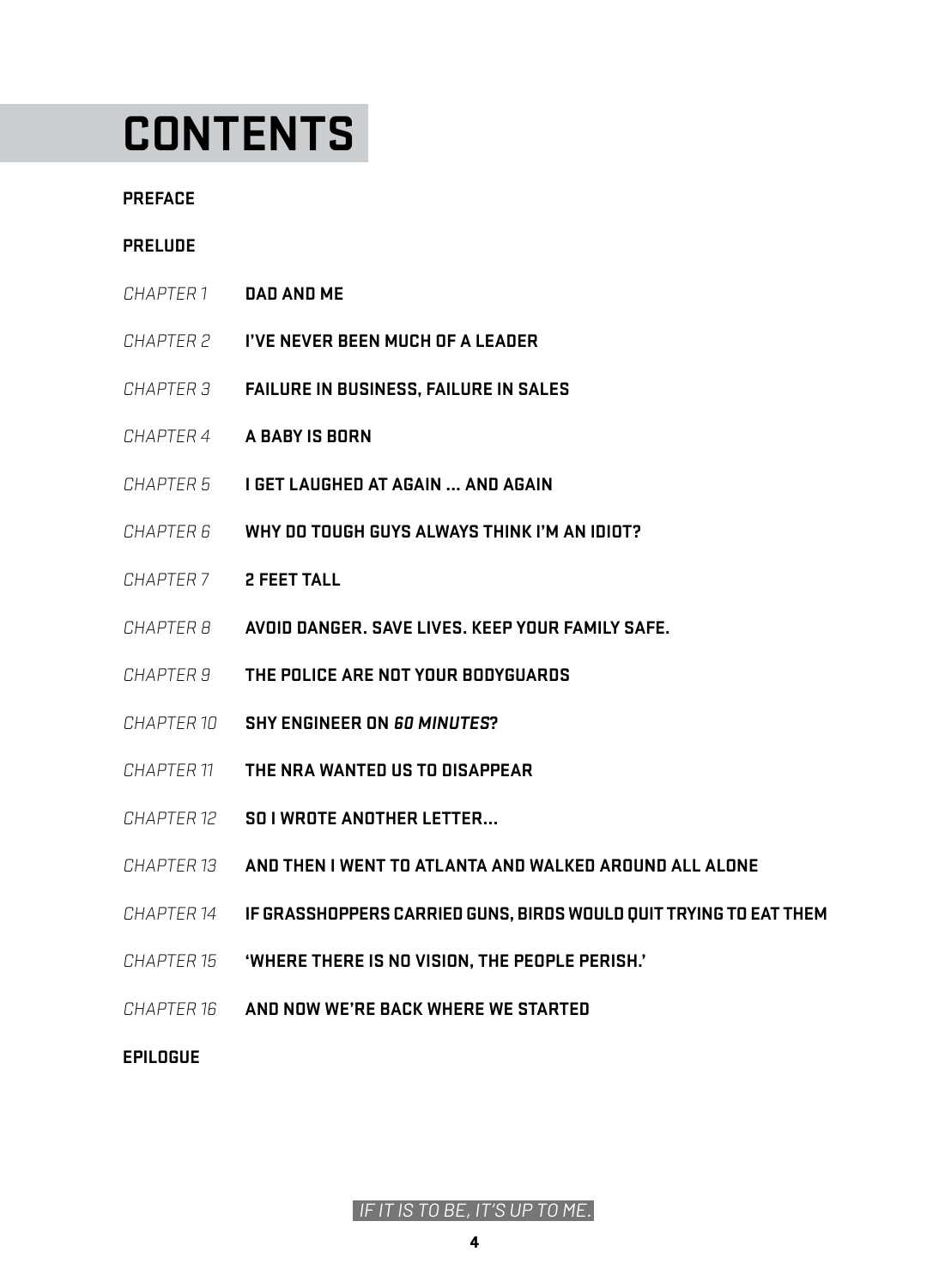# <span id="page-4-0"></span>**PREFACE**

After reading the *New York Times* and *Wall Street Journal* bestselling *Wizard of Ads* trilogy by Roy H. Williams, I decided to track him down and see if I could arrange for him to give us some feedback on our marketing plans.

After a daylong introductory meeting, Roy asked if I would be willing to let him interview me for a book.

Frankly, I was honored.

I flew to his campus having no idea what to expect.

This book is a record of the day we spent together at the nonprofit school for entrepreneurs he and his wife built in Austin, Texas.

When I accepted the invitation, I had no idea that he had never owned a handgun and had mixed emotions about concealed carry.

I hope you enjoy this story.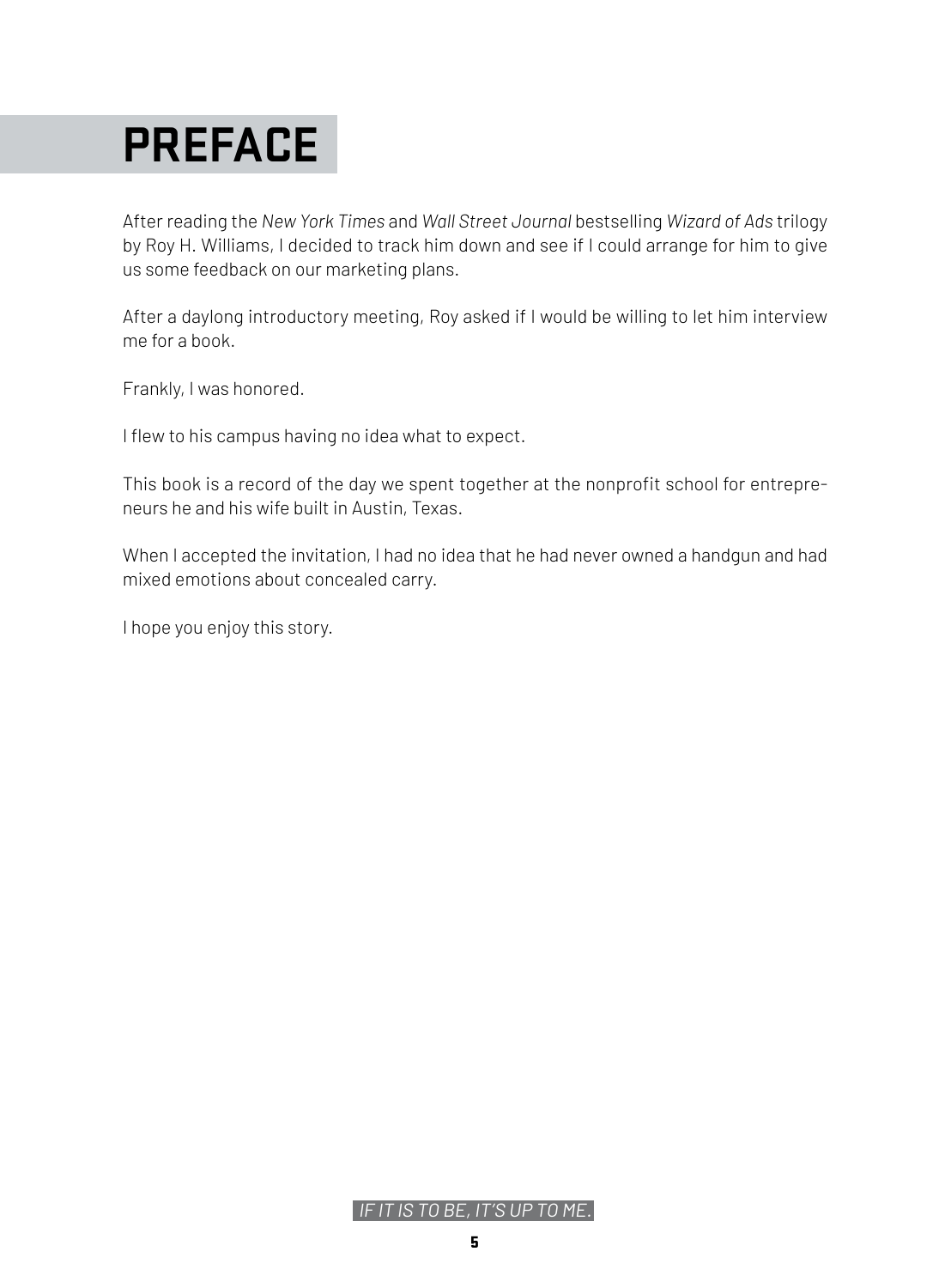# <span id="page-5-0"></span>**PRELUDE**

**Roy:** OK, Tim, come over here, because the closer you are to the microphone, the better the recording is going to be. OK? I'm going to go make some coffee, but I'm listening. Start.

**Tim:** OK. Just start going?

**Roy:** Just start telling your story the way you like to tell it.

**Tim:** Well, I would say that so much of what the USCCA has become, and who I am, is because of my father. And-

**Roy:** Because of your father?

**Tim:** My father, yeah. So growing up in the Schmidt household, we had a very traditional, I guess, family setup whereby Dad was authoritarian and Mom was the one who told us that she loved us. Never really heard that from Dad. But his actions certainly showed it. I was pretty much scared of my father until I was nearly 23 years old.

**Roy:** Why?

**Tim:** Why?

**Roy:** Was it mannerisms or?

**Tim:** Oh, no, he was just a very stern, strong disciplinarian, and he had very high expectations. And, yeah. And I was also, I was a very shy boy who became a very shy engineer. And I can remember, here's a story that'll make you laugh. So my brother, Greg, was a year and a half younger than me. And I hit puberty quicker, so he was always like a foot and a half shorter than me.

But I remember one time Mom dropped Greg and me off at the YMCA to get a day pass to play basketball. I was in fourth grade, my brother was in third grade, and I was too scared to walk up and talk to the 17-year-old girl to get my day pass, so my brother had to do it for me. That's who I was. I didn't have a lot of confidence. And who knows? Maybe that's why I was afraid of my dad so much.

**Roy:** Did your dad introduce you to firearms?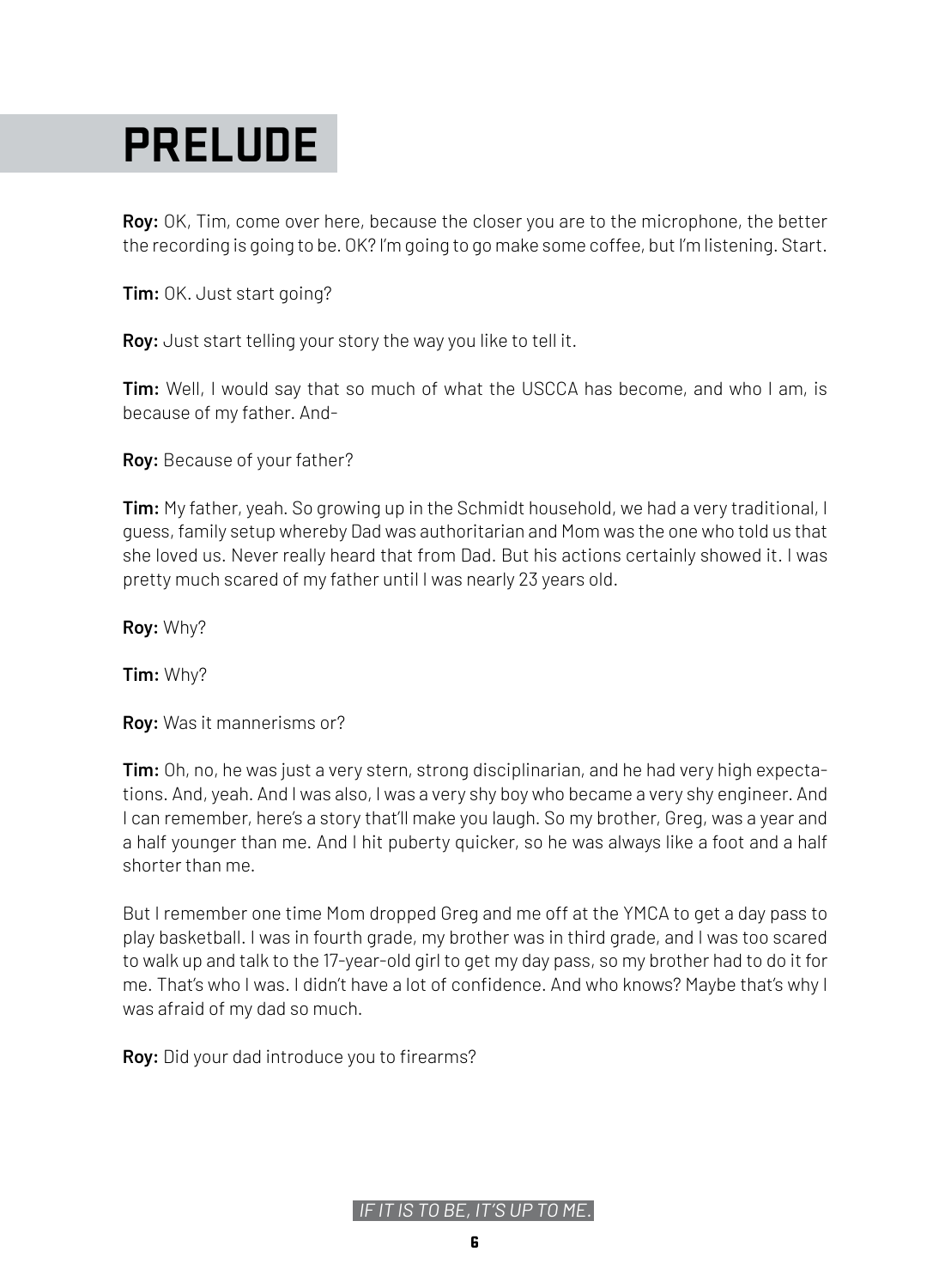# <span id="page-6-0"></span>CHAPTER 1 **DAD AND ME**

**Tim:** The first experience I had with a firearm was with my father when I was 11 years old. One thing Dad would always do is take each of his three kids, one-at-a-time each summer, on a father-son or father-daughter trip. It was usually a camping trip. I always looked forward to these trips. I know that my brother and sister did as well. And you know what, Roy? This is a tradition that I've continued with my three children. There's something special about spending one-on-one time with each of your kids.

OK, back to the story … one of the reasons that our trips were usually camping trips was that both my parents were very frugal. Dad was a finance guy for a food processing plant, and he was very smart with money. We lived a very middle-class lifestyle, and we didn't do a lot of fancy things.

Haha … here's an example: We got to go out to dinner three times a year. It was on each of the kids' birthdays, and it was always to Pizza Hut. That was a big deal, right? And we literally had to ask permission if we could order soda, because water was cheaper.

And so, anyway, it was on one of those trips with just my dad and me. We were up in northern Wisconsin. And I remember one night we were sitting around the campfire, and we were just sitting there talking, and there was some rustling in the woods. And we didn't camp in campgrounds. We just went out where you weren't supposed to go, just in the middle of nowhere. And so it wasn't like there were any forest rangers or anyone nearby.

It was very dark. Not many stars out. When I heard that rustling in the woods, I was scared. My dad instantly hopped up from the log we were sitting on and went into the tent. A few seconds later, he came back and sat next to me on the log. But now he had his 5-inch barrel, .357 Magnum, nickel-plated Smith & Wesson revolver with him.

And he didn't say anything about it. He just had it sitting right there with him because we didn't know what was in those woods. I went from feeling very scared to very safe. I just remember how safe I felt. There's just something about that feeling when you're with someone who you know will do ANYTHING to protect you. And my dad had his revolver with him to make sure nothing happened to me.

Roy, please bear with me … remembering my dad is tough for me.

I may get a little choked up because Dad died a few years ago. So I apologize in advance.

So then like two days later on that same trip, Dad and I were driving back home, and we just randomly happened to drive past this outdoor gun range. And Dad said, "Hey, let's pull over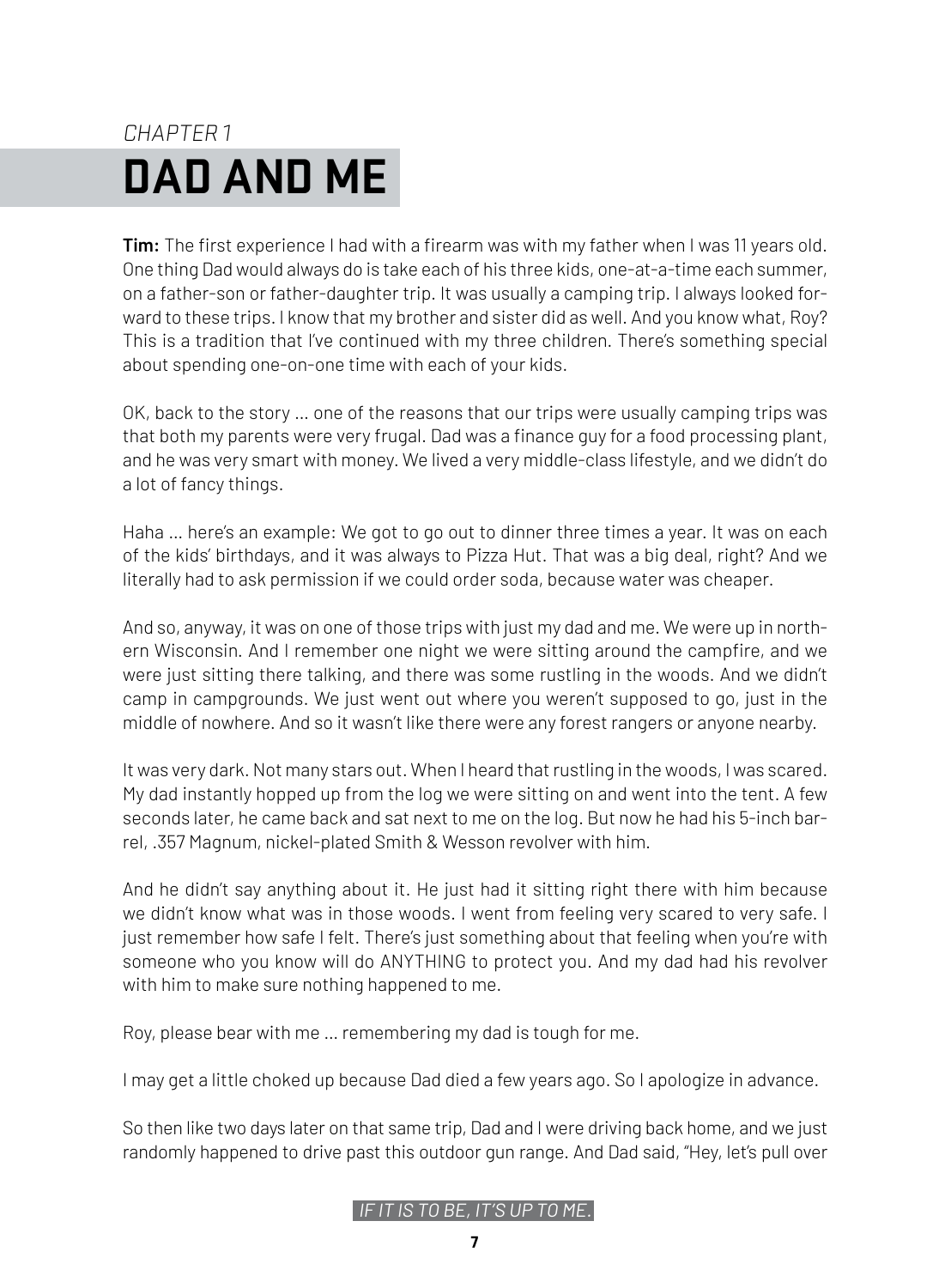here." So we set up there. And, for the first time in my life, my dad let me shoot that gun.

I was scared to death. But it was exciting to shoot a gun. I knew that Smith & Wesson was probably my dad's prized possession. I mean he would never let us touch that thing. Not just because it was a firearm, but because it was one of his prized possessions and he was a very frugal man, and when he had nice stuff, he didn't want anyone touching it.

That's just the way it was with my dad.

I can remember being at that shooting range with my dad like it was yesterday. It was way up in northern Wisconsin. Nobody else was shooting, so we had the whole range to ourselves.

Dad kept his prized revolver in this funny little brown case. Even though it had a lock on it, it certainly wasn't made to store a gun. This was my frugal Dad at work here. He just didn't think it was worth it to buy some fancy case when he had a case that would work just fine. It looked like that case used to store a shoe-cleaning kit or maybe a hairdryer.

But that didn't matter. Dad had installed some foam pads inside, so it worked perfectly for his needs.

I can literally feel my dad looking down from heaven right now, shaking his head, saying, "Son, you don't always have to buy the fancy stuff."

So Dad got this case out and opened it up. There sat the gleaming revolver. As you can imagine, Dad kept it immaculately clean.

Dad took his time and made sure I understood the four universal rules of firearms safety. He helped me load the revolver chambers, and then we took turns shooting for what seemed like hours.

It was just SO much fun.

It was a really powerful experience for me, and it increased my connection with my dad. I was still very fearful of him, but, overall, I think it was a healthy relationship.

### *[Long pause]*

Dad died of ALS (Lou Gehrig's disease) in the spring of 2017, which is just the most messedup disease you can ever imagine.

I'll never forget the day when he could barely talk, barely breathe for that matter, and he gave me that gun and said...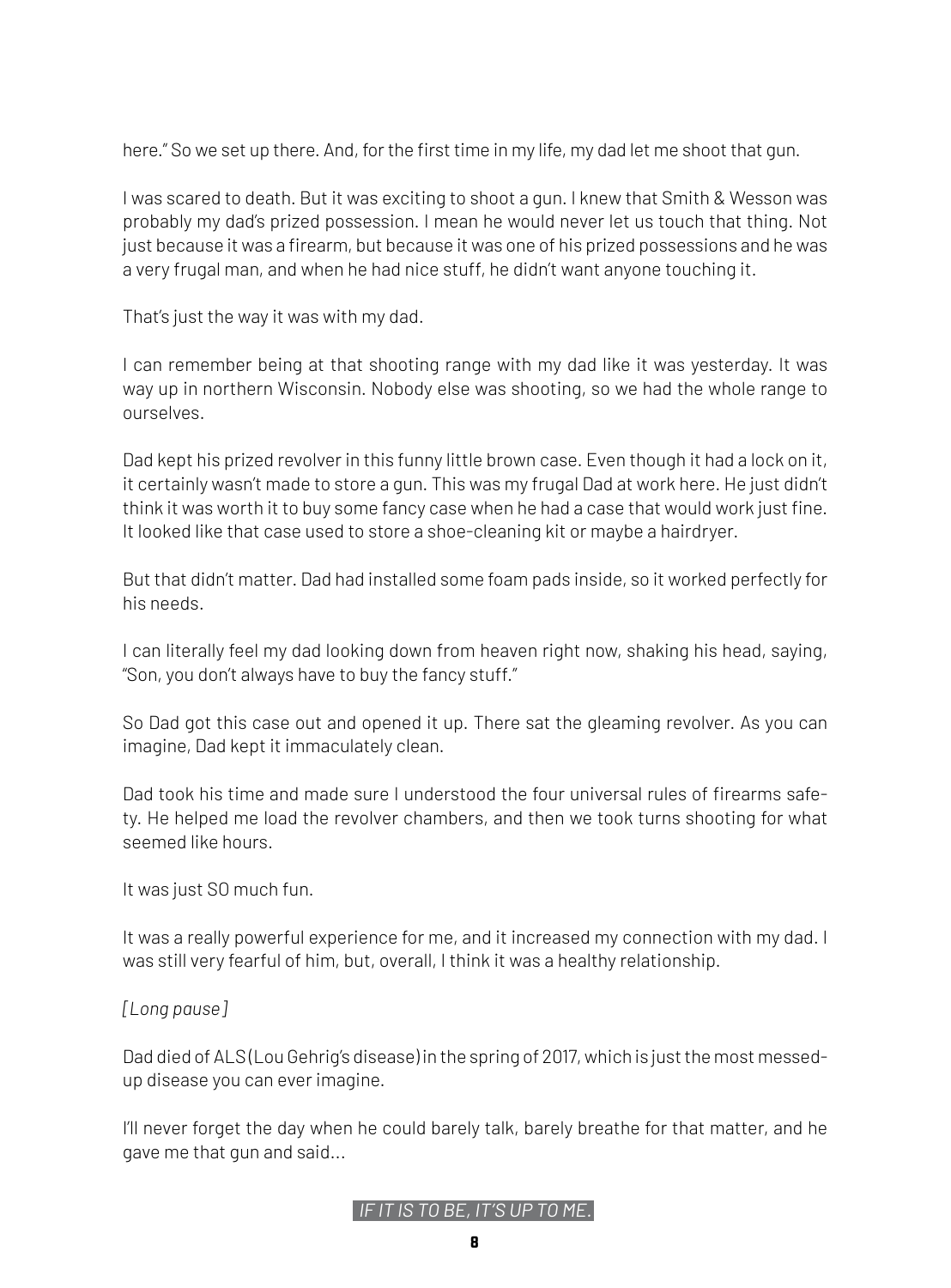**Roy:** Take your time.

**Tim:** He said...

**Roy:** I guess this was sort of the ultimate passing of the torch between father and son.

**Tim:** *[Nods his head yes]*

**Roy:** I'm going to go check on that coffee.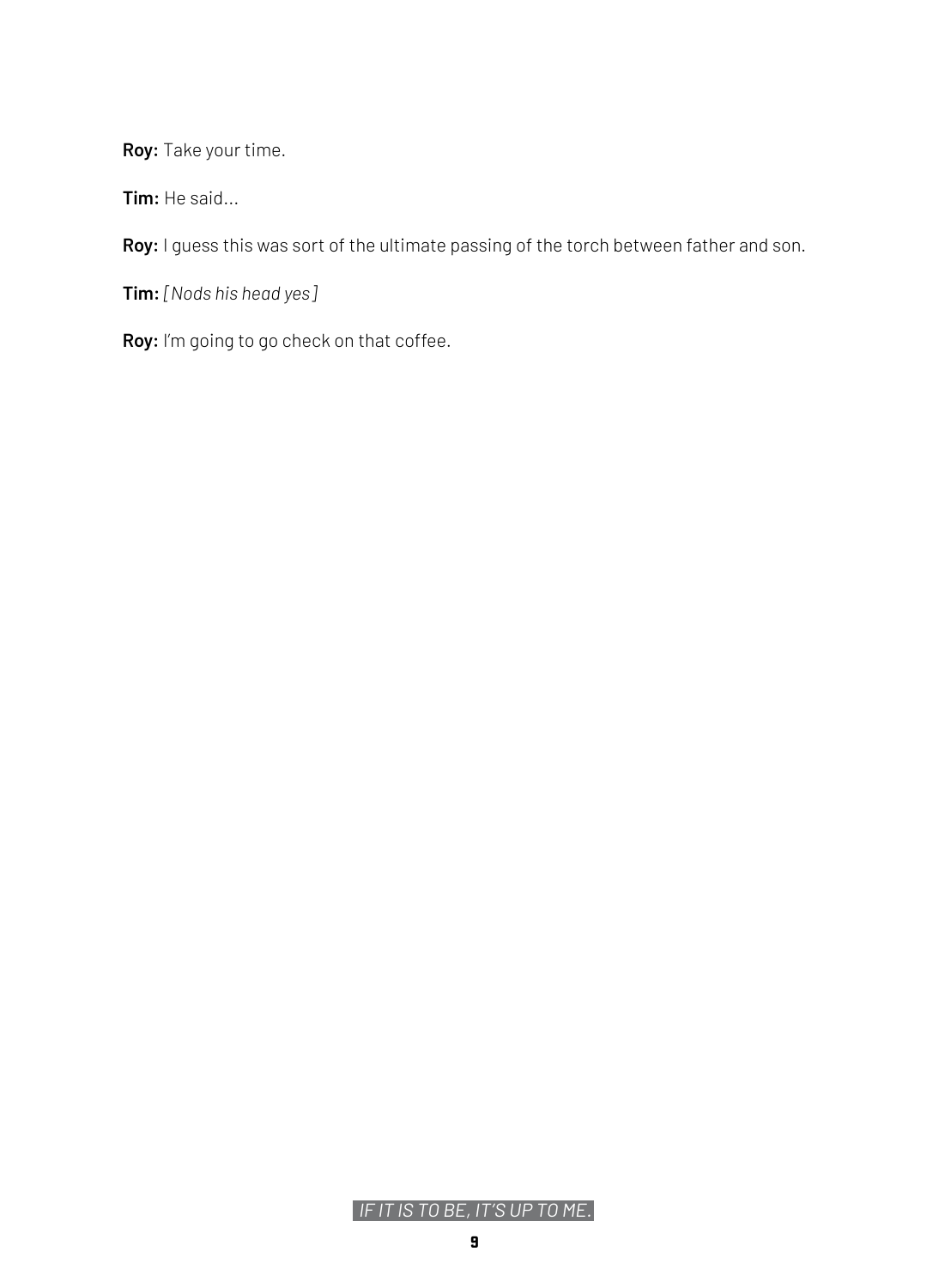## <span id="page-9-0"></span>CHAPTER 2 **I'VE NEVER BEEN MUCH OF A LEADER**

**Roy:** So you were a shy kid who grew up to be a shy engineer, and you had a very stern dad who introduced you to firearms.

**Tim:** Dad had guns in the house to protect the family. He wasn't a hunter. He was just a stern-yet-loving German Dad. But I knew he loved me because he would always go to my football games and whatnot. I knew he watched all my games, and I knew that he loved me.

**Roy:** That night in the woods, your dad got the revolver because there were noises in the woods?

**Tim:** Yeah.

**Roy:** And you're sitting around the campfire. And he pulled his Smith & Wesson out of the tent to protect you from whatever wild animals were out there.

**Tim:** Yep.

**Roy:** OK. So when you came home from the woods, what happened next?

**Tim:** So then I went back to grade school, where I wasn't very popular. I wasn't completely a loner, but I certainly wasn't in a popular group. In sixth, seventh and eighth grade, I literally had no friends because I wasn't very good at making friends. It was just my personality, the way that God made me. Dad tried to help me. His solution was the same solution that I give people nowadays, which is to read books. He said, "Tim, you need to read *How to Win Friends and Influence People* by Dale Carnegie. And you need to listen to these Zig Ziglar tapes about positive thinking."

So I would go on my paper route and listen to these tapes and then come home and read these books, and I started to become a little bit more of a pleasant person, but still ... I'm an introvert. I'm an introverted person. But when I got to high school, thanks to the help my dad gave me, I started to make a few friends, and I had a great high school experience. I loved science, loved math, and was a fairly happy introverted person with a handful of friends.

**Roy:** You said your dad came to all your football games?

**Tim:** He sure did. My dad played high school football, and he really understood the game.

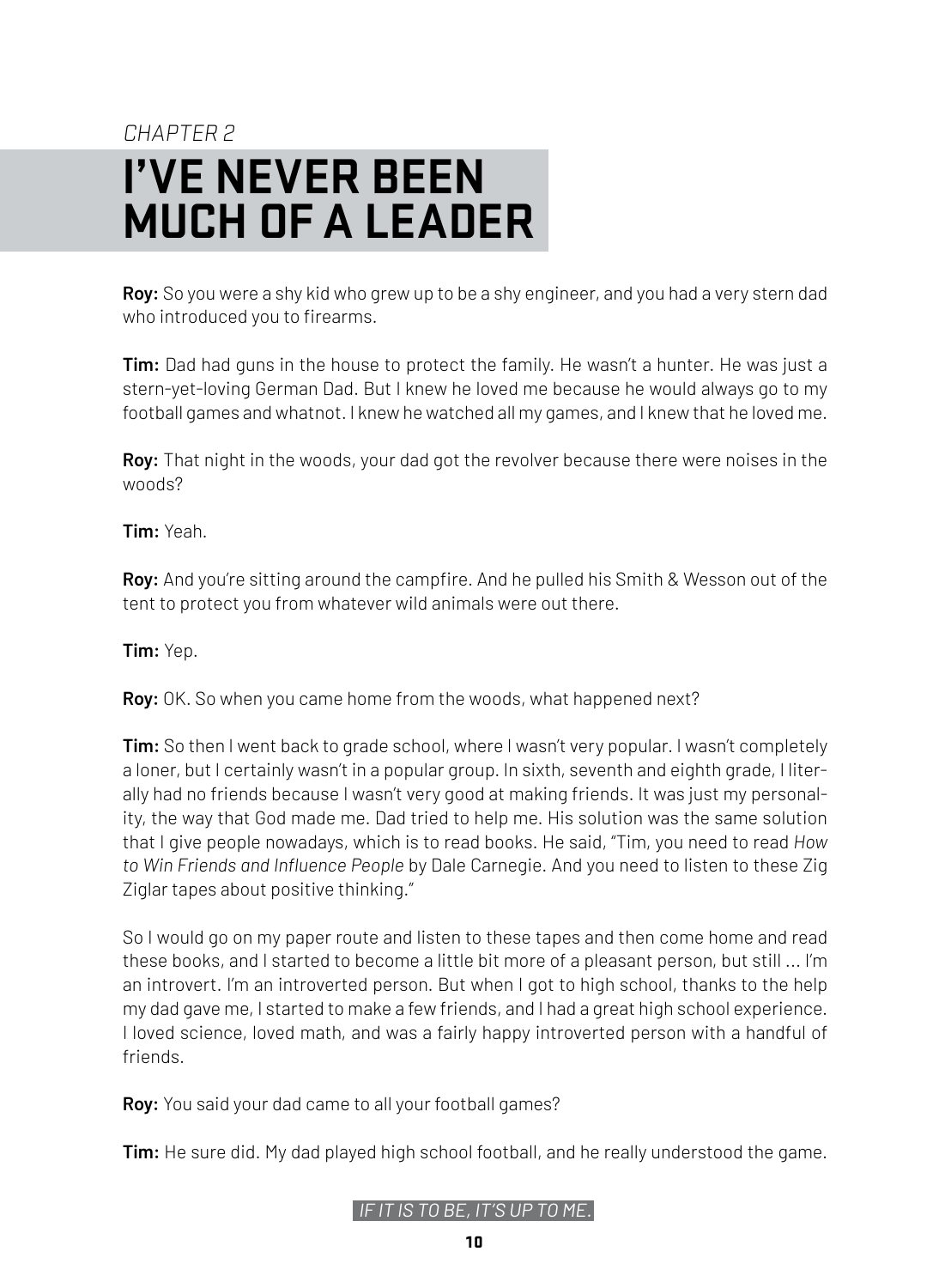I'd come home from a game and he'd describe, in detail, almost every important play of the game. But the way he described the plays … well, I could tell that he wasn't really watching the game as much as he was watching me. He knew every single block and tackle that I made. Dad and I really connected on that.

**Roy:** Sounds like your dad really helped you in football.

**Tim:** Well, something happened early on … I was a sophomore in high school, and I wasn't getting much playing time on the junior varsity team.

**Roy:** Hmmm … you weren't very good, huh?

**Tim:** It wasn't so much that but rather my mindset was wrong. And this was where my dad really helped me.

I remember complaining to Dad one Saturday about how I wasn't getting much playing time. So Dad said, "Son, the next time you line up on the kickoff team, I want you to say to yourself, **"If it is to be, it's up to me."** I want you to pretend that there's nobody else on your team. You're the only player. And if you don't make that tackle, the other team is definitely going to score a touchdown."

I said, "If it is to be, it's up to me"?

Dad nodded and said, "It's up to you, Tim."

So the next time I lined up with the junior varsity kickoff team, I visualized myself making the tackle. I pretended that none of my teammates were on the field. I whispered to myself, "If it is to be, it's up to me."

When the ball was kicked, I sprinted down that field like a demon and tackled that guy on maybe the 12-yard line and Coach saw it and said, "Holy, who the heck was that?"

Needless to say, I got more and more playing time. And my dad and I grew closer and closer together through this shared football experience.

**Roy:** "If it is to be, it's up to me." That's what he told you?

**Tim:** Yep. That was the first time those words had a big impact in my life. Dad really helped me change my mindset.

You know, it's funny, as a father of three adult children, I often wonder if any of the words that I say to them have an impact. I sure hope so.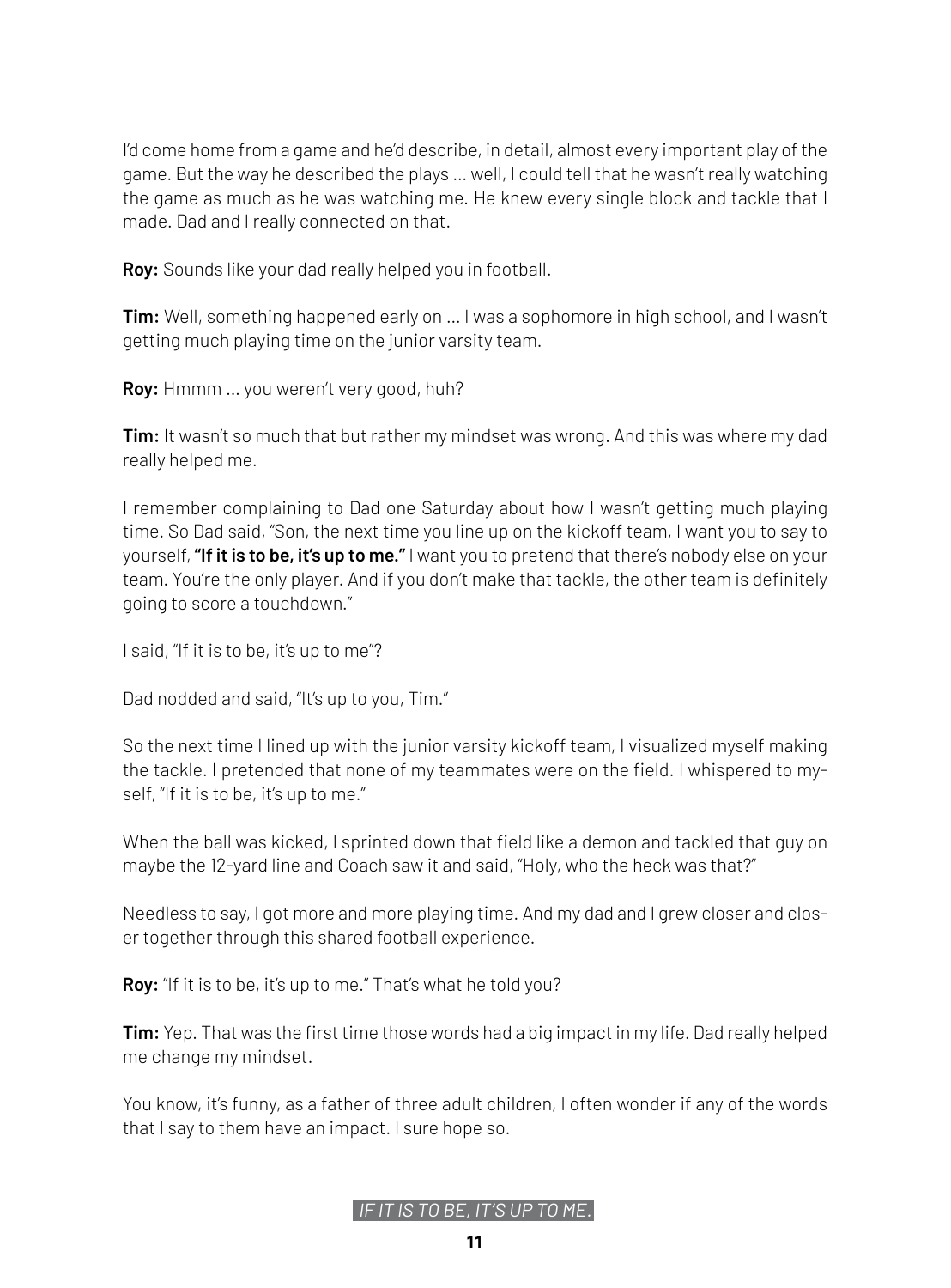**Roy:** You said it was the FIRST time those words had an impact. Were there other times?

**Tim:** Well, there was another thing that happened in high school, which to this day I still can't believe that son-of-a-bitch said this, but...

### **Roy:** Who?

**Tim:** Like I said before, "loved science, loved math, really good at it." So my chemistry professor got angry at me in my senior year because I decided not to take advanced chemistry. I just didn't want to. It wasn't required, and quite frankly, the guy was kind of a jackass. It's my senior year. I'm going to have fun. I joined a band, and I think that's what put me on his shit list. And on the day of high school graduation, we had a practice ceremony where everyone practices walking across the stage to receive their scholarships. And I had gotten a scholarship to receive in-state tuition at Michigan Tech University, which is a great engineering school.

So as I walked up on stage, this chemistry teacher, because he was the guy handing out the scholarship certificates, shakes my hand, looks me in the eye and says, "You're never going to make it at Michigan Tech."

### **Roy:** Wow.

**Tim:** Yeah, can you believe that? What kind of high school teacher tells a student that they're not going to make it?

**Roy:** So, how did this impact you? Did you say anything to him?

**Tim:** I don't think I said a word.

And, as it turns out, I DID struggle at Michigan Tech. I had to take a remedial math class freshman year. This is for engineering majors who don't do well on the pre-calculus screening exam. I pretty much struggled with ALL of my classes at Tech. Nothing really came easy for me. Heck, it took me five years to get a four-year degree.

I can remember many, many solitary, late nights in the campus library. I remember questioning myself. Did I really have what it takes to become a mechanical engineer?

And then I'd remember what my chemistry teacher told me … that I wasn't going to make it. And I'd also remember what my dad taught me: "If it is to be, it's up to me."

And remembering those things put a burning in my gut. I'd show my chemistry teacher that he was wrong.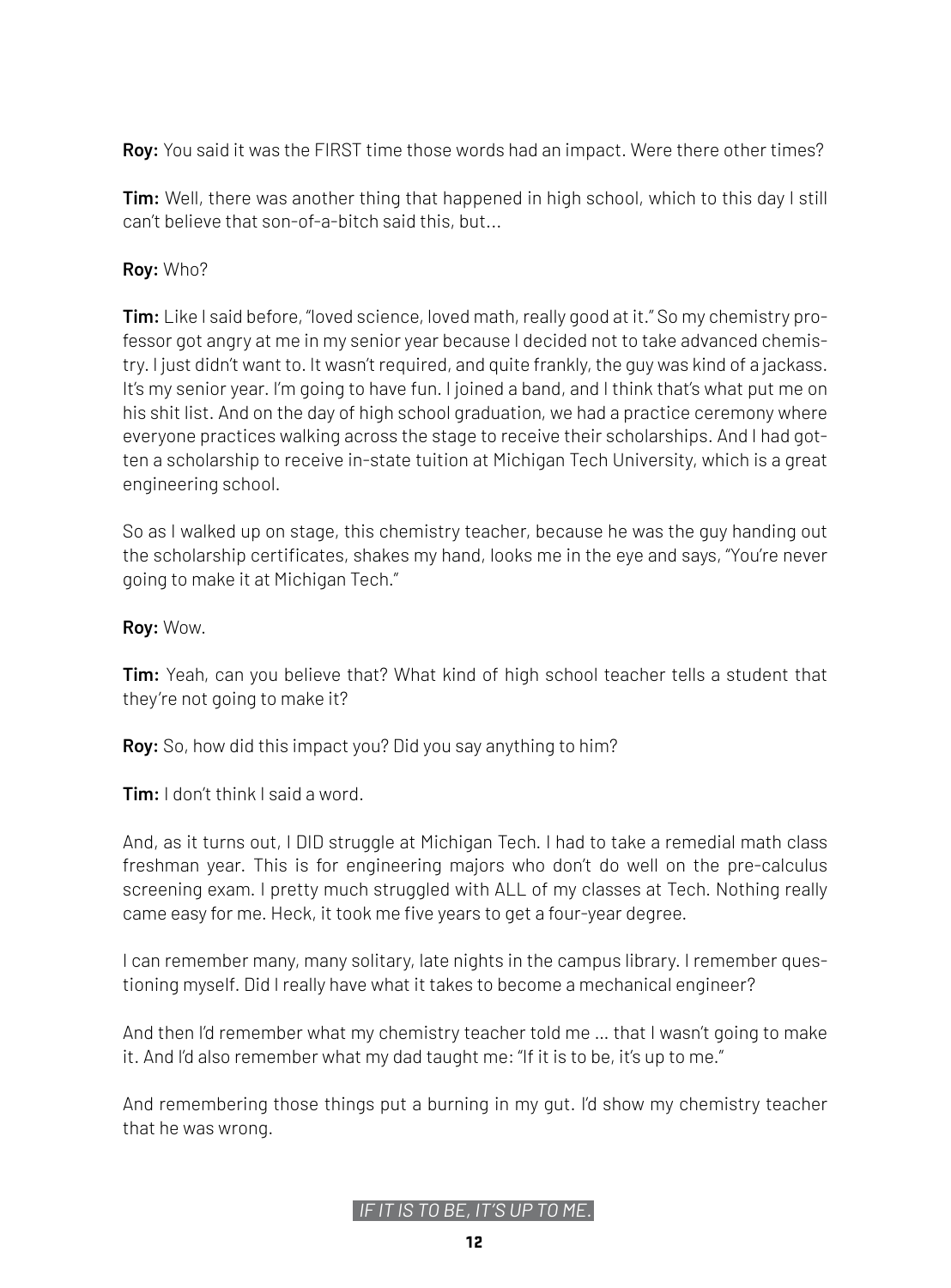**Roy:** Tell me more about your Michigan Tech experience.

**Tim:** I went to Michigan Tech and became a mechanical engineer. I think I was drawn to the engineering field because I was told by my high school teachers that "well, when you're an engineer, you get to sit down at a computer and solve problems, and you really don't have to talk to people."

I thought that sounded great! Don't forget I am a very introverted person, and I loved to solve problems.

As it turns out, this advice was not so good. Even engineers have to talk to people!

I studied hard at Michigan Tech. Nothing ever came easy for me. But I told myself every day, "If it is to be, it's up to me," so I was the guy who spent a lot of extra hours in the library just to get through my classes, but I graduated with a decent grade-point average.

I got married while still at Michigan Tech. She was studying Civil Engineering and she had graduated a few semesters before I did.

When I finally graduated, we got jobs and moved out to Boston.

And this is where my "transformation" began.

**Roy:** Wait, what transformation are you talking about?

**Tim:** Well, I finally started to come out of my "shy engineer" shell.

**Roy:** Hmmm...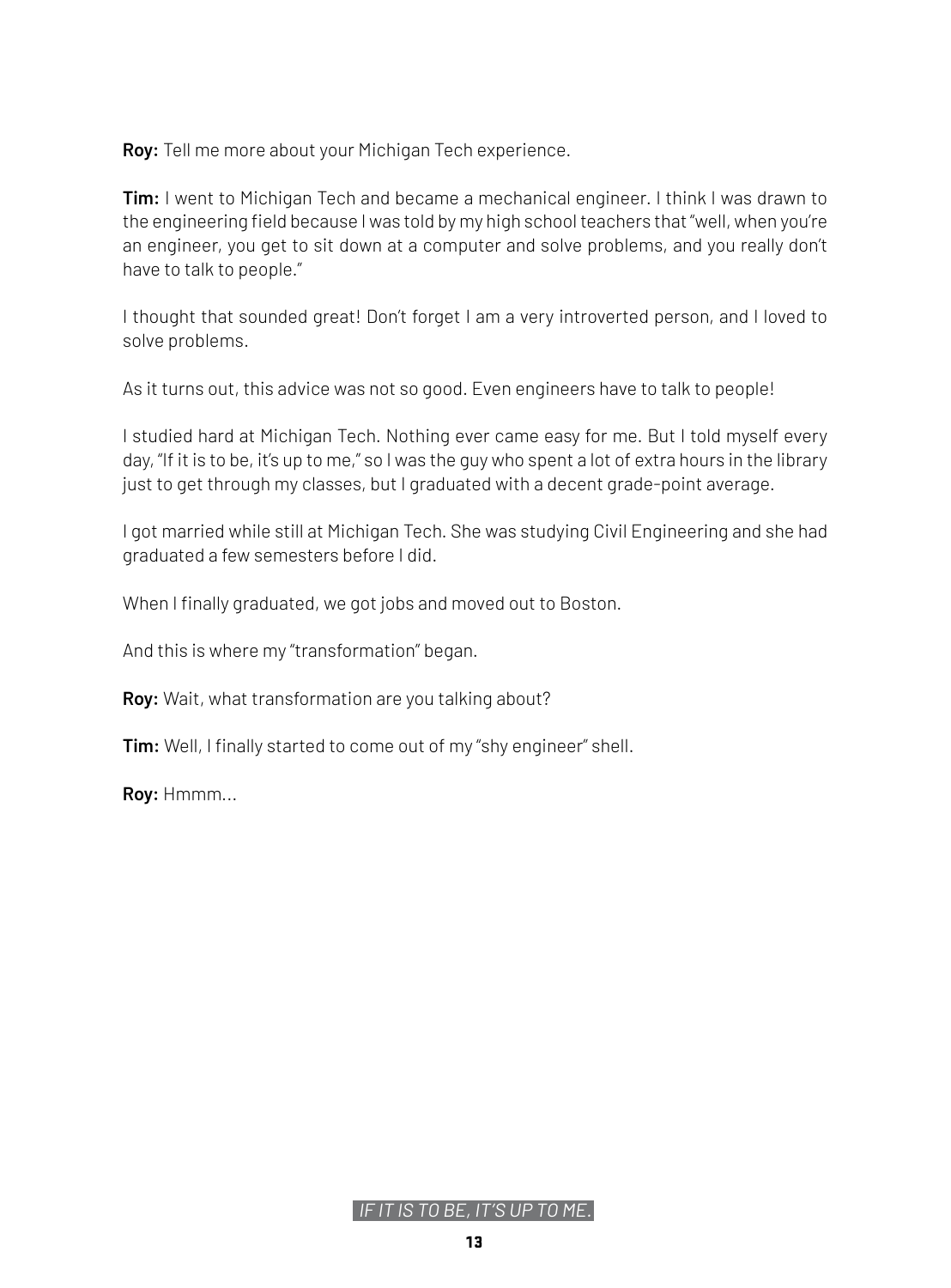# <span id="page-13-0"></span>CHAPTER 3 **FAILURE IN BUSINESS, FAILURE IN SALES**

**Tim:** Wait. I almost forgot an important part of the story. My dad was always like the ... he always wanted to be an entrepreneur. And when I was in seventh grade-

**Roy:** What did he do?

**Tim:** He was an accountant. He studied math and became an accountant. And then he was a controller for various companies, usually in the food industry. But when personal computing came on the scene in the early '80s, he wrote software to automate the inventory of small retailers and whatnot, which sounds silly nowadays, but back then, it was a big deal. Because everyone was tracking their inventory by hand in ledgers.

So in seventh grade, Dad launched this company with a handful of customers and one fulltime employee. It was called Business Results. He was still working full-time at his main job, and my mom was a part-time middle school Spanish teacher, so we watched Dad literally pour his heart and soul into this business. And about a year into it, he was getting close to the point where he could actually afford to leave his day-job company and do this full time, which was literally his dream.

And this woman, I'll never forget her name, it was [NAME DELETED]. She was the outward face of the company, the one interacting with all the clients. So she began telling all of Dad's clients, "Oh, by the way, Russ is getting out of this business and I'm starting my own thing." So she stole all his clients, the ones he had paid her to interact with while he did all the actual work, and my dad was crushed.

I watched him fail at something that he was really going for, all-in. But that didn't dissuade me from wanting to be an entrepreneur. It did just the opposite. It made me think, "My dad was so close to making it. So close. But he had an employee that wasn't very honest and he got screwed. But, man, it would be great to run a business someday."

Which is super ironic, because the first business I actually ran was a paper route. And I did that paper route for an entire year and never made a dollar because I didn't quite grasp the concept that I needed to collect from everyone I was supposed to be collecting from. So, after the first year, Dad said, "Son, why are you doing this? You're not making any money."

I said, "I don't know, Dad."

So we sat down and had this talk. He said, "Tim, every day you need to wake up and say, 'If

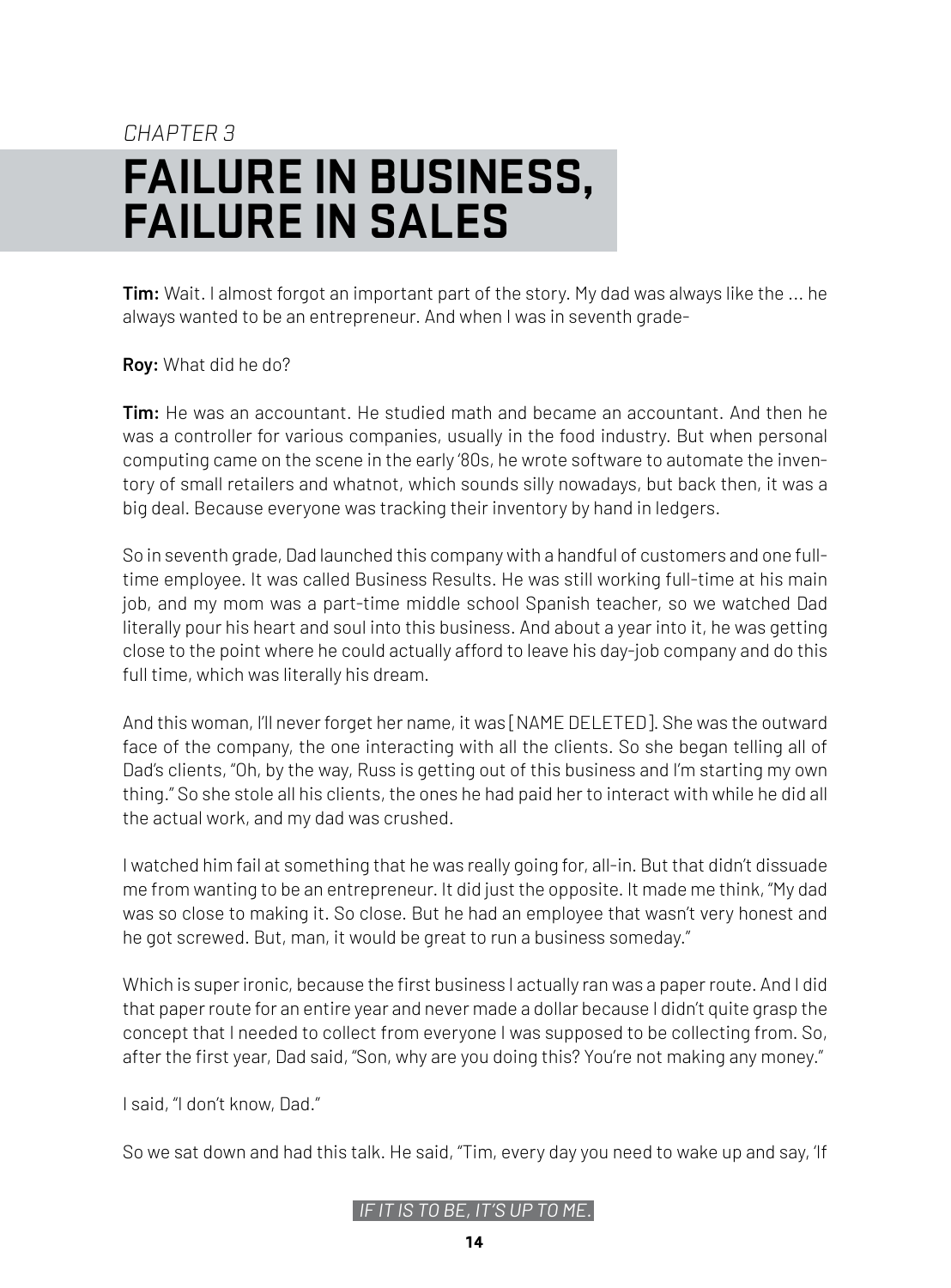it is to be, it's up to me.' No one else is going to go out and collect that money for you. No one else is going to do your job if you don't."

And then he said, "Tim, you're giving half the people their paper for free. You either need to get out there and collect that money or find yourself a different business."

Over the course of the next few months, I managed to turn the paper route around. But it was only after my dad would repeatedly remind me, "If it is to be, it's up to me."

As you can imagine, by this time in my life, I was getting sick of hearing this from him.

**Roy:** Wow. You said you were a shy kid. I'm beginning to believe you. Now take me with you to that first engineering job in Boston. Was this also part of your "transformation"?

**Tim:** I loved my first engineering job. I loved sitting behind a computer solving engineering problems 10 hours a day. It was a blast. I really enjoyed it. You really don't learn much in college other than how to solve theoretical problems. But now I was solving real problems, not imaginary ones.

My first boss was a former captain in the Israeli army, a tough character. I think he found pride in repeatedly pointing out to me that I really knew next to nothing about engineering. I worked very hard to prove him wrong.

And then, one day, I met a guy named Brennan Campbell. He owned a small Massachusetts company that sold expensive engineering computer workstations to companies that used this fancy engineering software I used. So he called on the company where I worked, and we bought a bunch of computers from him.

About a month after that transaction, he calls me out of the blue and says, "Tim, I want to take you to lunch." So I went out to lunch with him, and he said, "Tim, if you come to work for my company and help me sell these computers to engineers, I'll pay you the same base salary you're making as an engineer. And then if and when you hit your annual sales goal, your commission will be that same amount again."

I could hardly believe what he was saying. He was essentially offering to pay me TWICE as much as I was making now. All I had to do was sell engineer computer workstations to other engineers?

**Roy:** Wait a minute, shy engineer Tim was going to become a salesman? How did you think you were going to pull that off?

**Tim:** Hold on. I'm getting to that part.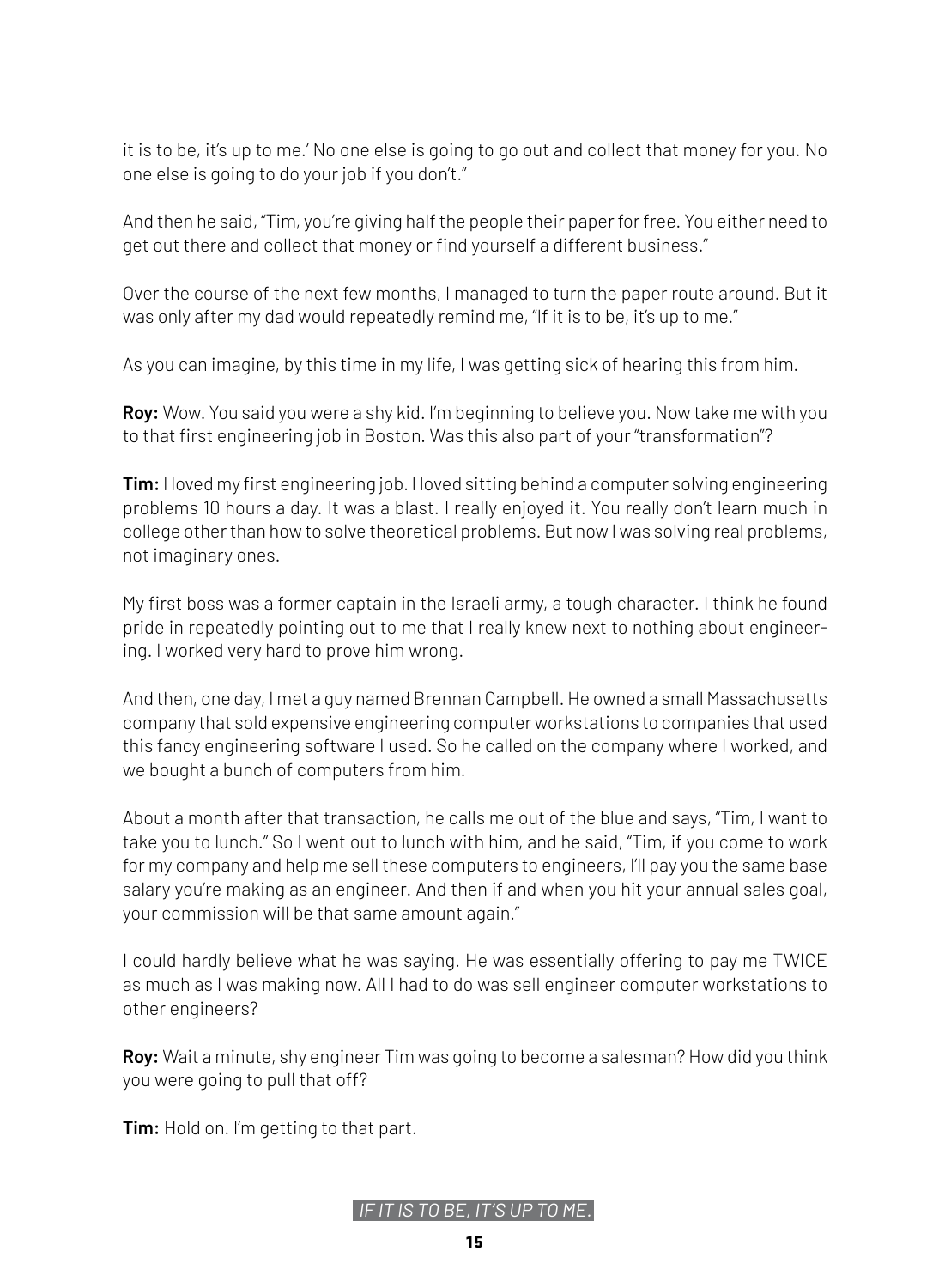I'll admit that the whole concept of selling really anything made me a bit nervous. But I just couldn't say no to the opportunity to be able to earn twice as much as I was earning as an engineer.

I accepted the job with Brennan's company. My dad's words were certainly ringing in my ears as I showed up for work that first day.

"Tim, don't forget: If it is to be, it's up to me."

I remember walking into Brennan's office that first day. The place was a dump. It was a poorly constructed, run-down, two-story office building just off the freeway in Tewksbury, Massachusetts. The carpet smelled funny, and the bathrooms were filthy.

Brennan had been selling most of his computers in the New England area, so my territory was everything outside of New England. I essentially had the whole country outside of Massachusetts.

My desk was a folding table, but at least I had a nice phone.

And now shy Tim is saying to himself 10 times a day, "If it is to be, it's up to me," and I'm calling other engineers on the telephone, which is easy, because I'm an engineer and can completely relate to them.

We sent direct mail pieces to the engineering heads of companies, and I would follow those up with a phone call. That first year, I sold enough of these expensive computer workstations to earn my full commission. It was exciting and kind of fun.

**Roy:** So you were actually a GOOD salesperson?

**Tim:** Well, for some reason, I was a lot more comfortable on the phone. Plus, like I said before, I was talking to other engineers. We had a lot in common, and I knew what they needed to do their jobs. Selling these computers came naturally for me.

And then it all fell apart.

**Roy:** What are you talking about?

**Tim:** I was 27 years old, selling \$20,000 computers over the phone and loving life. But Brennan started getting nervous. He was convinced I was going to start my own company and steal his business like that woman had done to my dad, which, of course, I had no intention of doing. I think Brennan was worried I was going to do it because it's what he would have done if he had been me.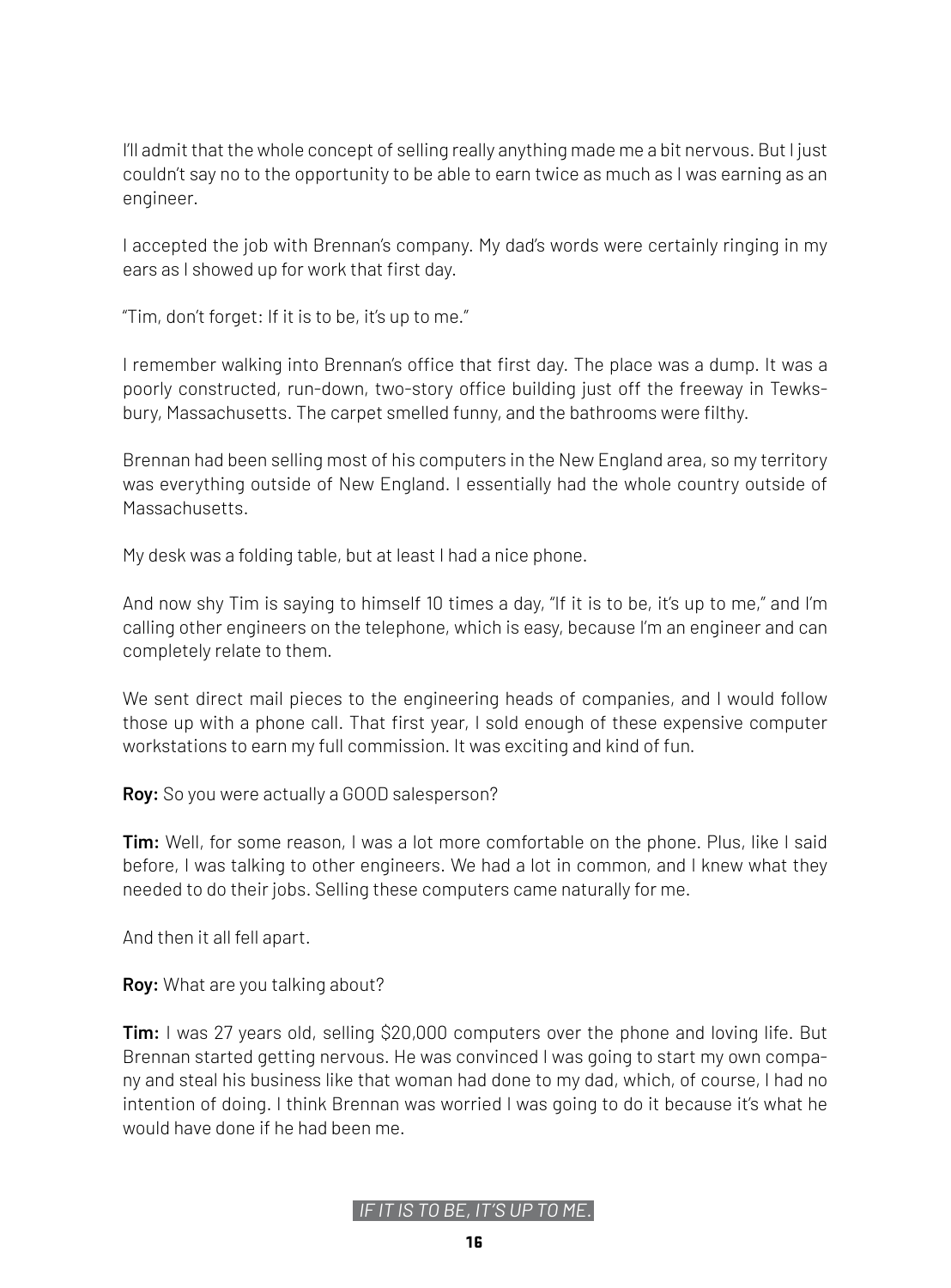What I actually wanted was to move back to Wisconsin with my wife and start an engineering firm. But all Brennan could imagine was that I was planning to take his business away from him because I was making two-thirds of all the sales in his company.

**Roy:** You had no intention of doing what he was worried about?

**Tim:** No intention whatsoever.

In fact, I went out of my way to introduce him to my key contacts at all my customers. Just so he would be more comfortable. I told him, "Look, my wife and I want to move back to Wisconsin and I want to start my own engineering firm."

But he got so worried about it that he fired me. And then he refused to pay me the commission he owed me. Which was, by that point, a fair amount of money. It was the money I was intending to use to move back to Wisconsin and start this engineering business!

**Roy:** So this guy fires you and then refuses to pay you the money he owes you?

**Tim:** Yes. So we moved back to Wisconsin, and I hired a lawyer and got the money and started this engineering business called Schmidt Engineering. I came up with that name myself. *[Laughter]* 

My overhead was fairly low because I was operating out of my house, but the software, to actually own a license for the software, was like 20,000 bucks, plus another \$5,000 a year in maintenance. I didn't have that cash because most of the sales commission I finally collected went somewhere else. So I went to the bank and tried to borrow \$15,000.

I'll never forget that banker. He sat behind his desk in that little branch bank in Muskego, Wisconsin, and laughed at me.

He literally laughed.

He said, "No one's ever going to give you that money."

**Roy:** So this was your high school chemistry teacher all over again?

**Tim:** Yeah. But if it is to be, it's up to me, right? So I found a guy who had six or seven licenses of that software, and I leased one from him that I could use when his employees had all gone home. But our agreement meant I could only work from 6 p.m. to 6 a.m. So I had to stay up all night doing my engineering work, but the business did well enough that I was able to support my family. My wife didn't have to work. She stayed home with the kids, which was important to us.

**Roy:** So what brought you into concealed carry?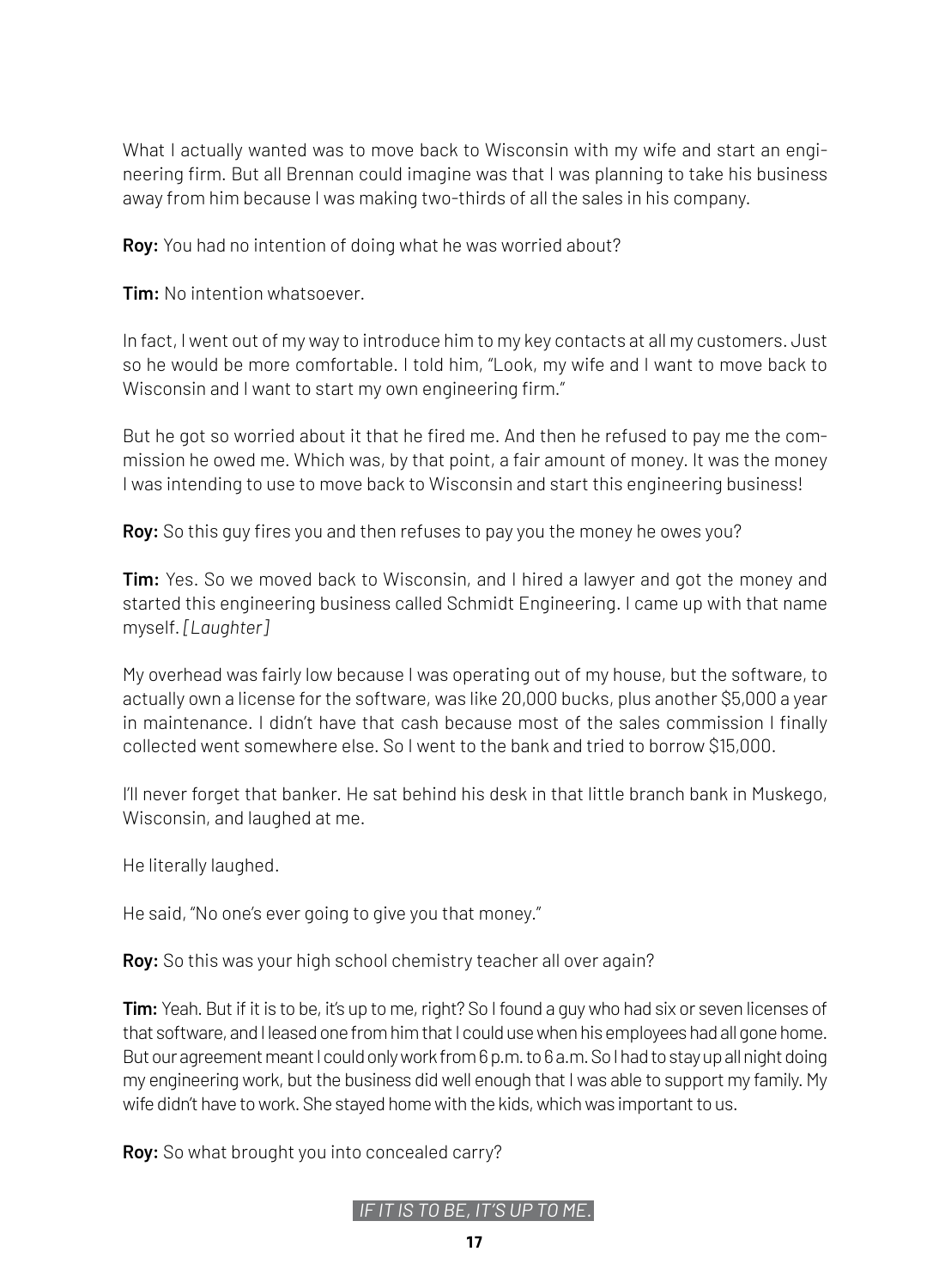# <span id="page-17-0"></span>CHAPTER 4 **A BABY IS BORN**

**Tim:** My first child, Tim Jr., was born on July 15, 1998. This was about two years after I started the "overnight" engineering business.

I remember this moment in the hospital when they put him in my arms. I have a photograph of it. I was overwhelmed by this thought that I had to protect this little guy in the same way my dad had protected me.

I'm looking at my brand-new baby boy and thinking about the kinds of things that happen to people when they're least expecting it. My only thought was that I needed to be able to protect my baby boy and my wife.

"If it is to be, it's up to me." I was 27 years old and did not own a gun, but I wasn't afraid of guns either.

In 1966, Truman Capote wrote a famous book about how Richard Hickock and Perry Smith murdered the Herbert Clutter family in the basement of their home because they had heard a false rumor about how Mr. Clutter had a lot of cash hidden away there. Capote's book was titled *In Cold Blood.*

And then, in 1974, there was another famous book called *Helter Skelter,* which described the equally random and brutal murders of five people, including a young woman who was eight months pregnant.

Those books were big bestsellers because weird, random murders were unusual in those days. But by 1998, when Tim Jr. was born, we were hearing about those kinds of murders all the time. They had become so common that no one was writing books about them anymore.

Holding Tim Jr. in my arms, it hit me all at once, "I need to buy a gun that I can always carry with me." So being an engineer, I took the deep dive into massive research about concealed carry. I was determined to learn everything I could, but I became deeply distressed when I saw there wasn't a lot of good information out there. How was I going to protect my wife and son?

I already told you that my Dad gave me some Zig Ziglar tapes to listen to while I was on my paper route, right?

**Roy:** Yeah. Zig Ziglar and Dale Carnegie.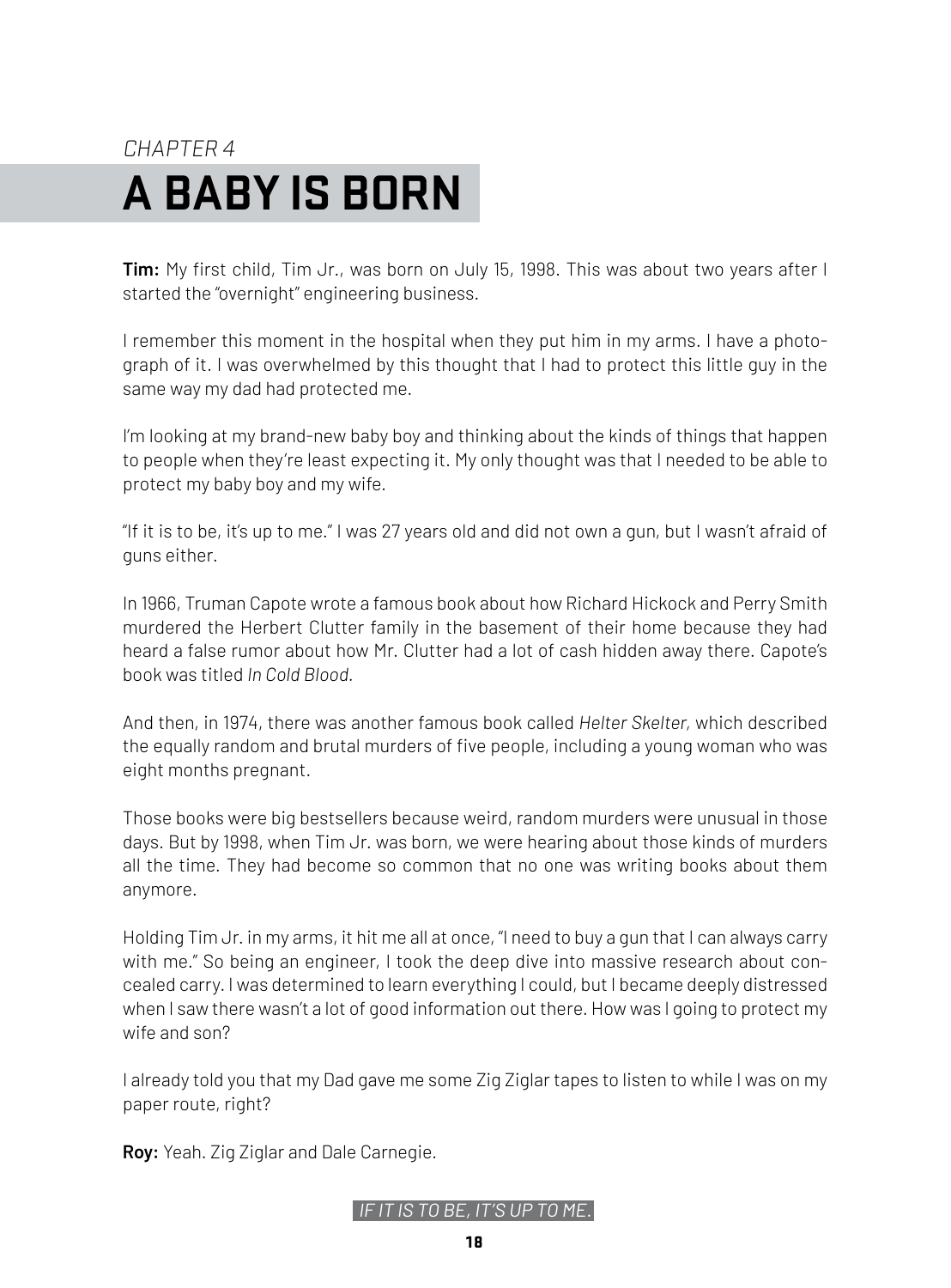**Tim:** My favorite thing Zig ever said was, "If you're not willing to learn, no one can help you. If you are determined to learn, no one can stop you." That's where my head was at when a friend recommended an article by Robert Boatman called "The Constitutional Right and Social Obligation to Carry a Gun." Boatman's language was inflammatory and accusatory because he wrote passionately and with great conviction about things that were happening to regular people in America — people like you and me.

**Roy:** Tell me more about when you read this article by Robert Boatman.

**Tim:** Well, it was shortly after Tim Jr. was born. I was sitting on an airplane waiting to take off.

I couldn't believe some of the things this Boatman guy had written … inspiring words that were going straight to what matters to me.

He wrote, "Carrying a gun is a social responsibility."

A social responsibility? Come on. I always thought only cops were supposed to carry guns. Heck, I grew up around guns. Like I told you before, my dad had me shooting his .357 Magnum when I was 11. But carrying one everyday? Now that seemed a little over the top.

The next powerful quote that hit home was this: "A citizen who shirks his duty to contribute to the security of his community is little better than the criminal who threatens it."

This really blew my mind. I had never really thought that carrying a gun was really that important.

And now this guy was telling me that I am "shirking my duty" if I'm not willing to arm myself?

**Roy:** So this Robert Boatman really opened your eyes.

**Tim:** Yeah, he sure did.

Boatman described the very things that I too saw happening and was worried about.\*

Boatman was saying in his direct, unfiltered way, "If you're not willing to defend your own family, if you're depending on other people to do that for you, what kind of person are you?" I felt Robert Boatman was saying that to me, and it was really hitting home.

I came to the obvious conclusion: I needed to do whatever it took to protect my loved ones. And if that meant carrying a gun, well then I had better start learning how to do just that.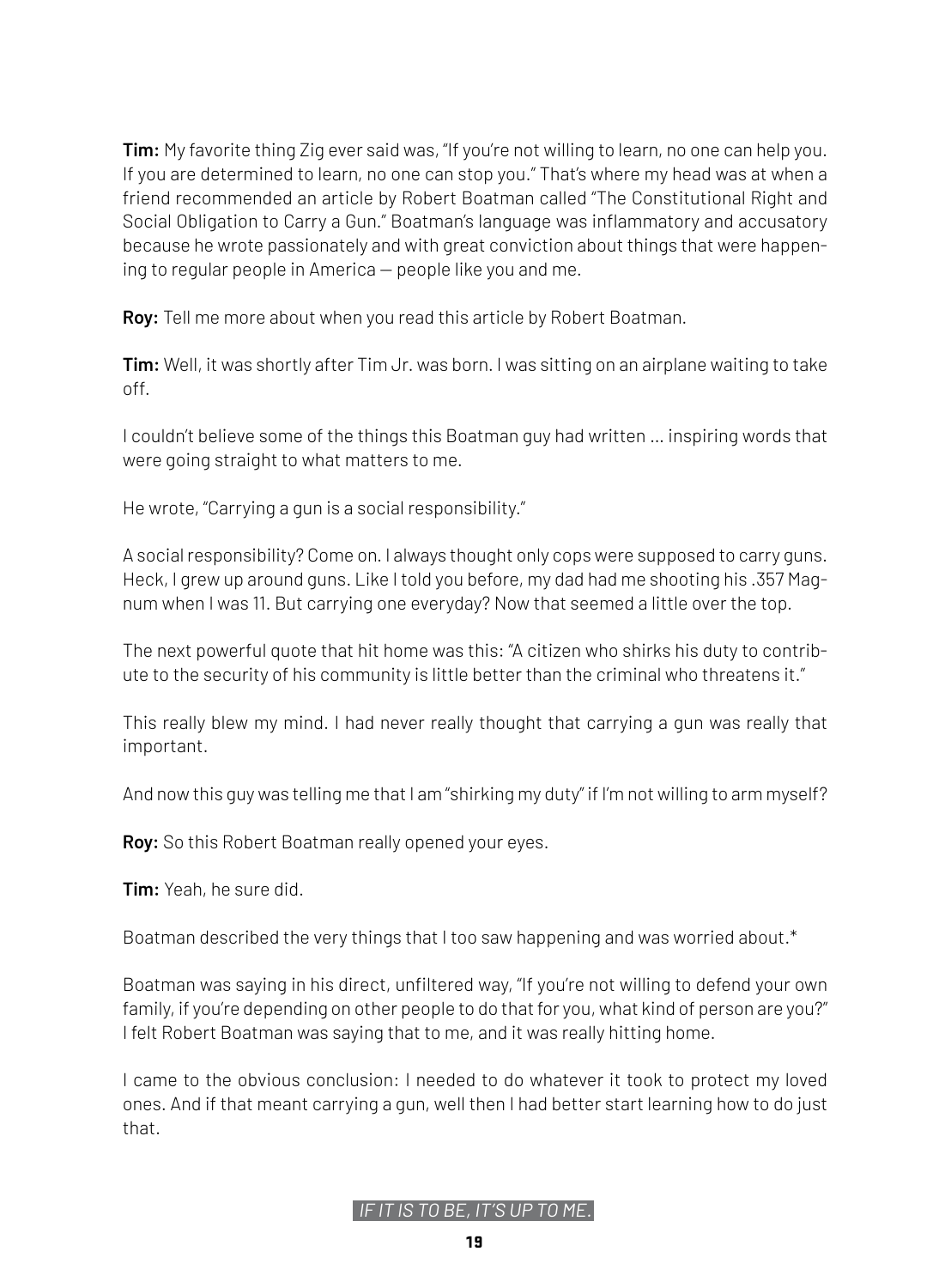It was like hearing my dad say, "If it is to be, it's up to me."

As I've said, my engineering brain required me to gather facts and verify them, so it shouldn't surprise you that it took me nearly two and a half years to buy my first gun.

**Roy:** Why did it take so long?

**Tim:** Let's just say I ran into a few roadblocks.

*\* The Boatman family has given me permission to reprint the important parts of that chapter in the back of this book. Perhaps it will speak to you in the same way it spoke to me. — Tim*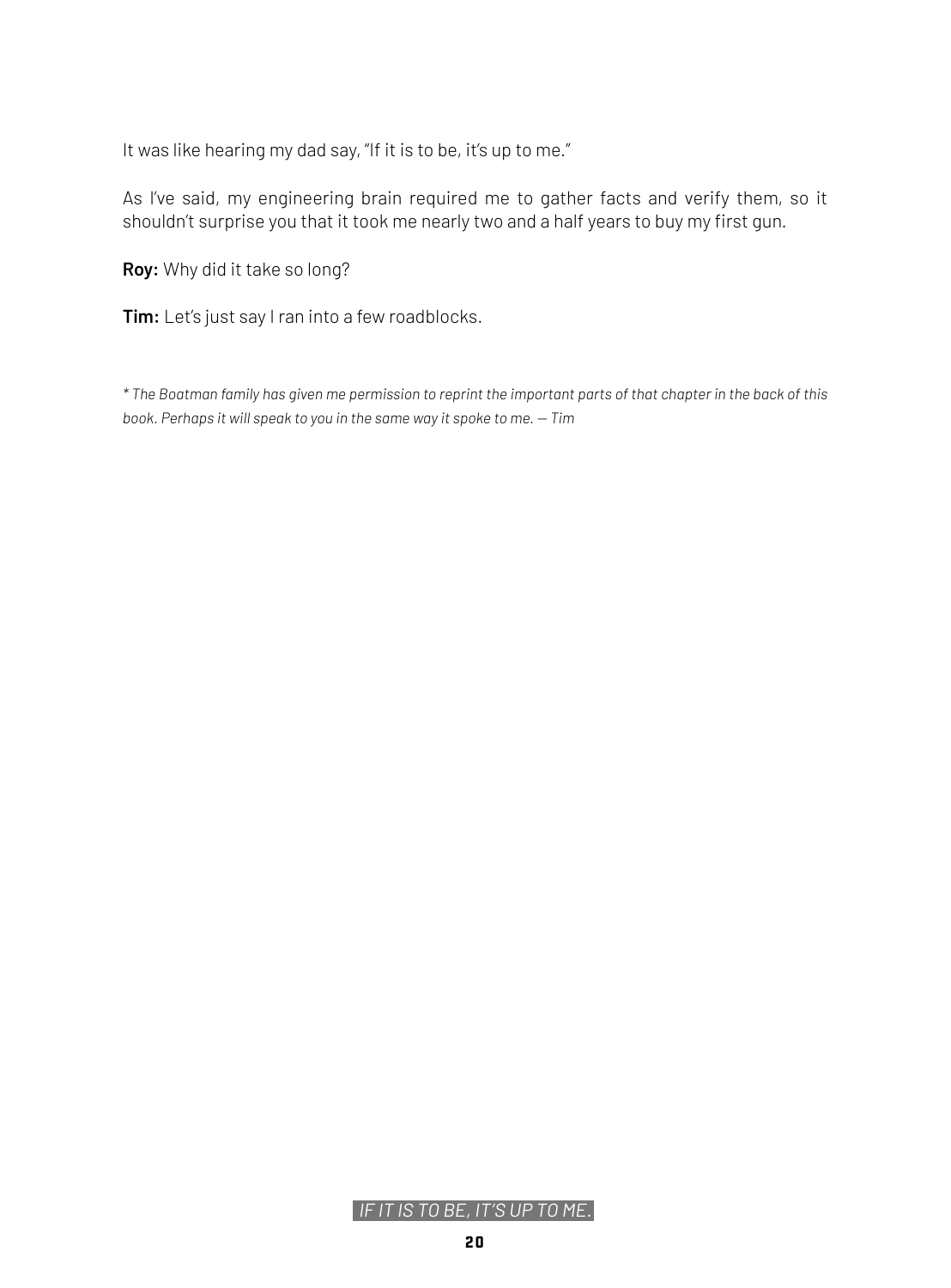# <span id="page-20-0"></span>CHAPTER<sub>5</sub> **I GET LAUGHED AT AGAIN ... AND AGAIN**

**Tim:** It was a Saturday morning and I was excited because I was finally going to go to Gander Mountain Gun World in Germantown, Wisconsin. I thought I knew which gun I wanted, but I was anxious to talk to someone who knew more about concealed carry than I did.

I walked into the store and went all the way to the back to where the glass cases are filled with handguns. And a big, rough guy was standing behind those handguns, sort of sneering at me.

**Roy:** For real? Sneering?

**Tim:** Yeah, this really happened. And in the days that followed, I would find guys like that in gun shops everywhere, and I kid you not, this is exactly what happened.

I said, "Sir, can I look at that gun right there?"

He looked me over from the top of my head to the bottom of my feet and said, "What would a guy like YOU do with a gun like THAT?"

**Roy:** The chemistry teacher, the banker and now this guy?

**Tim:** *[Laughter]* Yeah. I said something like, "I don't know. That's why I'm here." I went to lots of other places and never found any real help, so the first handgun I bought was completely the wrong gun for concealed carry. I was never able to find anyone who knew any more about it than I did.

**Roy:** What about the NRA?

**Tim:** Well, back in 2000, I was under the impression that the NRA was mostly about protecting gun rights and lobbying for pro-gun legislation. They were also doing a great job with hunter safety training, but they didn't have much to offer people like me who just wanted to protect their family with concealed carry.

So I did a deep dive on handgun and concealed carry research. I read book after book. I read magazine article after magazine article. Every gun shop I would visit gave me a similar cold reception. I felt like an outsider looking in on some sort of secret gun world. And I didn't know the right words to say or the right things to do.

**Roy:** Well, I bet that was frustrating.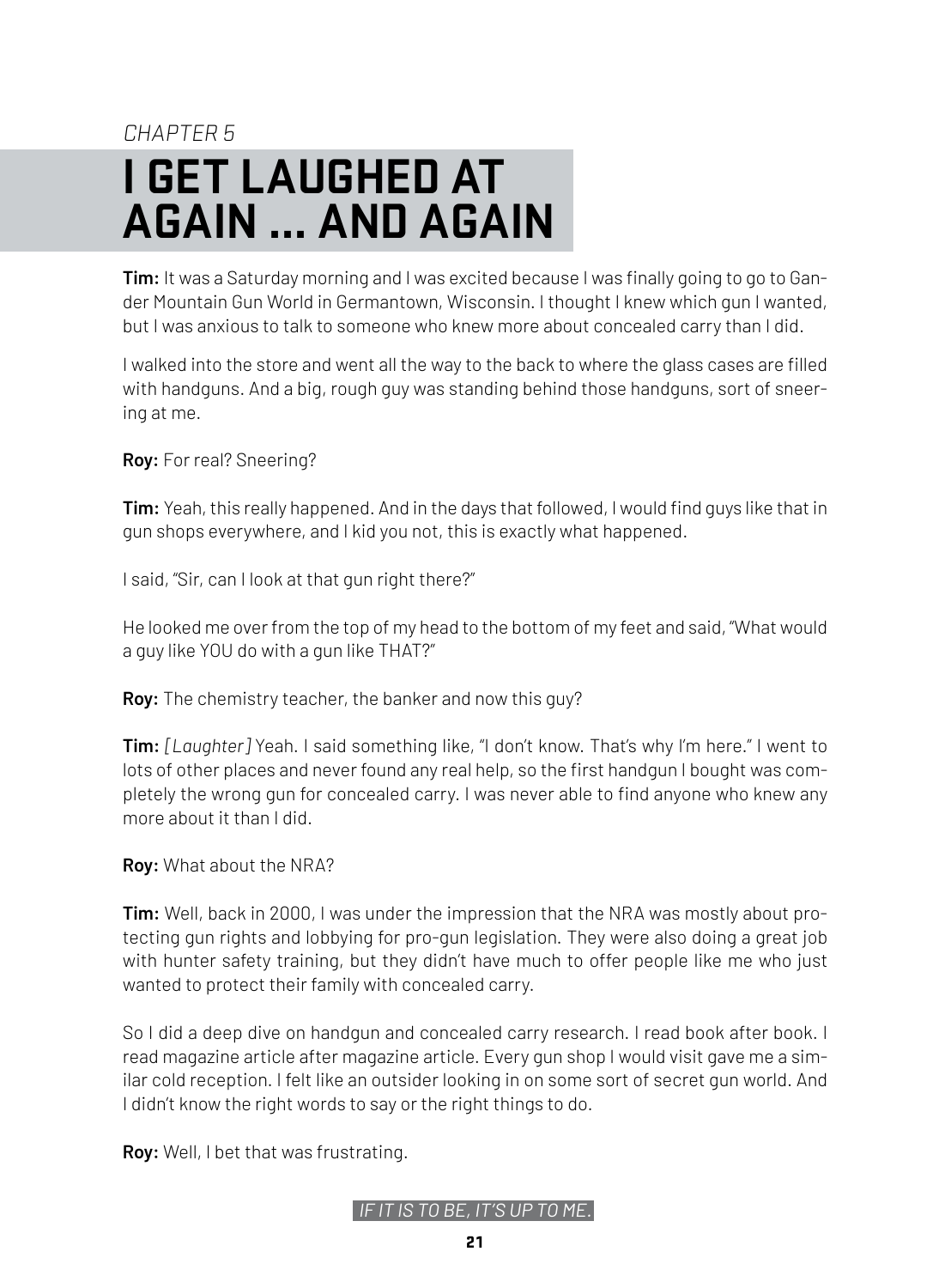**Tim:** Yes, it really was. So, after about 18 months of research, I finally found a suitable concealed carry gun and holster. My first carry gun was a Glock 36. I would carry this gun in a Galco Ankle Glove holster or a SmartCarry waist holster.

I'll never forget the first time I walked out of my house carrying concealed. I felt like a human attached to a HUGE gun. I read once that carrying a gun is supposed to be comforting, not comfortable. Well, in the beginning for me … that was certainly the truth!

And you know, Roy, it's kind of interesting. When you begin to go about your daily business carrying a gun or even having one in your home for self-defense, you can't help but become a better person.

**Roy:** Wait, what? What do you mean by that?

**Tim:** Well, when you have a gun on your hip or in your purse, you no longer have the luxury of losing your temper while driving. You now must be adept at de-escalating confrontation. You must be much more aware of your surroundings. It is a tremendous responsibility.

**Roy:** That's interesting.

**Tim:** I continued to carry a gun on a daily basis for at least another year when it finally occurred to me: I bet there are a LOT of other people like me out there who are struggling with learning to become a responsible gun owner, learning to carry concealed. Ultimately struggling with learning to protect their families.

And this is where my entrepreneurial spirit kicked in. My engineering business was doing fine at the time, but I really felt a calling to help people with this concealed carry thing.

So I decided to publish a magazine. I called it *Concealed Carry Magazine.*

**Roy:** You published a magazine?

**Tim:** Yeah. I bought three books about how to start a magazine, and all three of them said, "Don't do it." But I did it anyway. *[Laughter]*

My engineering business had become successful enough that I had a \$100,000 line of credit from the bank, and I used almost every bit of it to publish 30,000 copies of the inaugural issue of *Concealed Carry Magazine.*

I did NOT tell the bank what I was doing!

I hired a guy from Craigslist to come to my engineering office to teach me how to use Ado-

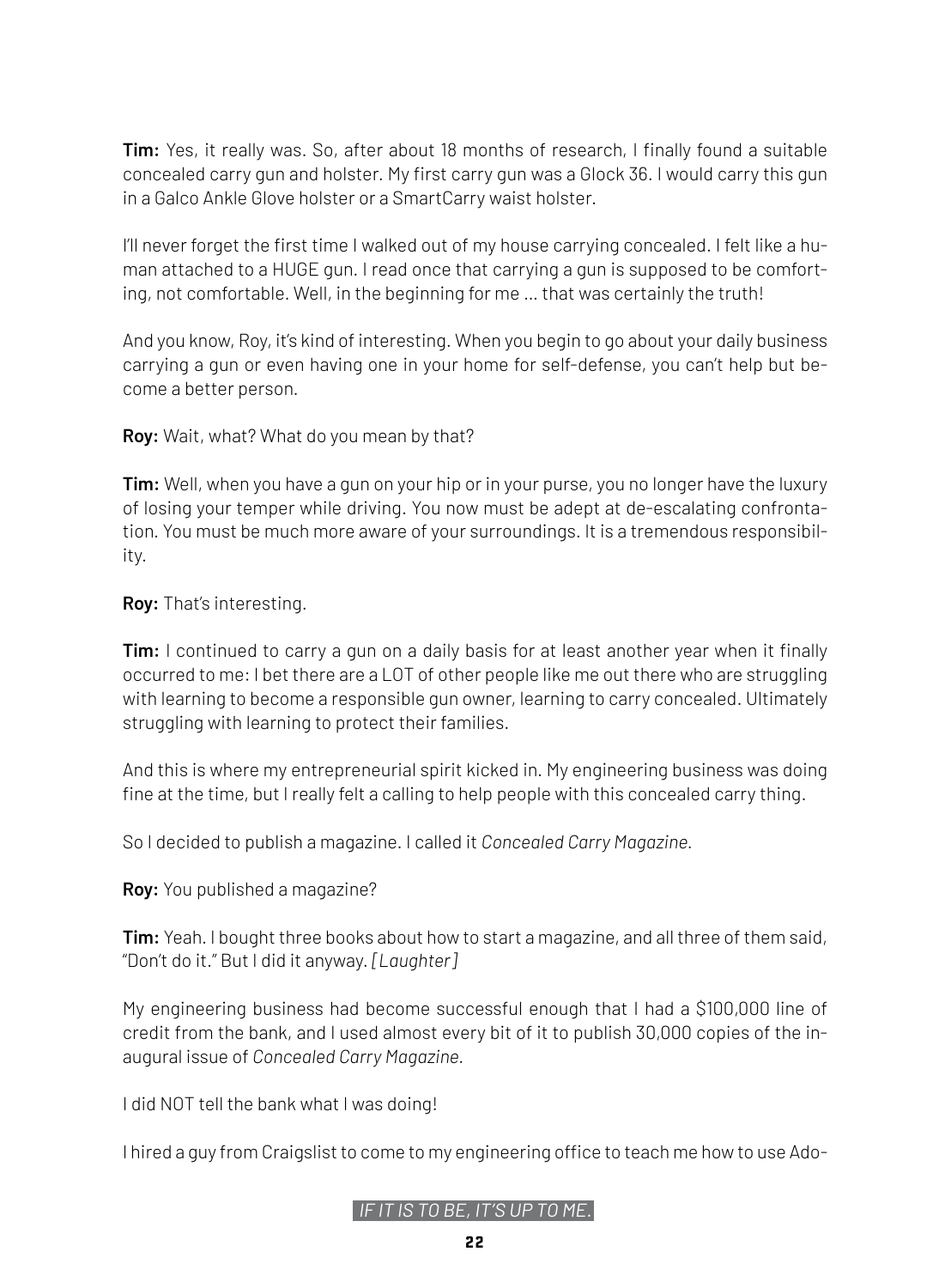be InDesign. This was the magazine-layout software I used for that first issue. I agreed to pay him \$25 per hour to teach me. After two hours, I told him, "OK, I got this."

I wrote most of the articles myself. I just shared some of the lessons and mistakes I had learned over the last couple of years.

It took me six months to create that first issue of *Concealed Carry Magazine.* It was only 36 pages, and it was mostly black and white.

I rented a bunch of names from a list broker and sent out those 30,000 magazine copies. I got 1,000 subscribers, which is actually a pretty good conversion rate, but I've always worn rose-colored glasses. So when those 30,000 copies went in the mail to prospective subscribers, I was literally expecting the Postal Service to be dragging giant bags of subscription response cards to my house every day.

I was so excited about what I had learned about concealed carry that I thought everyone else would be excited too. Even to this day, when the United States Concealed Carry Association does something new, I always think, "This is going to be the big one. You just watch."

It never turns out that way, but that doesn't keep me from expecting it.

**Roy:** So how did it turn out?

**Tim:** *[Rolls his eyes] [Shrugs]*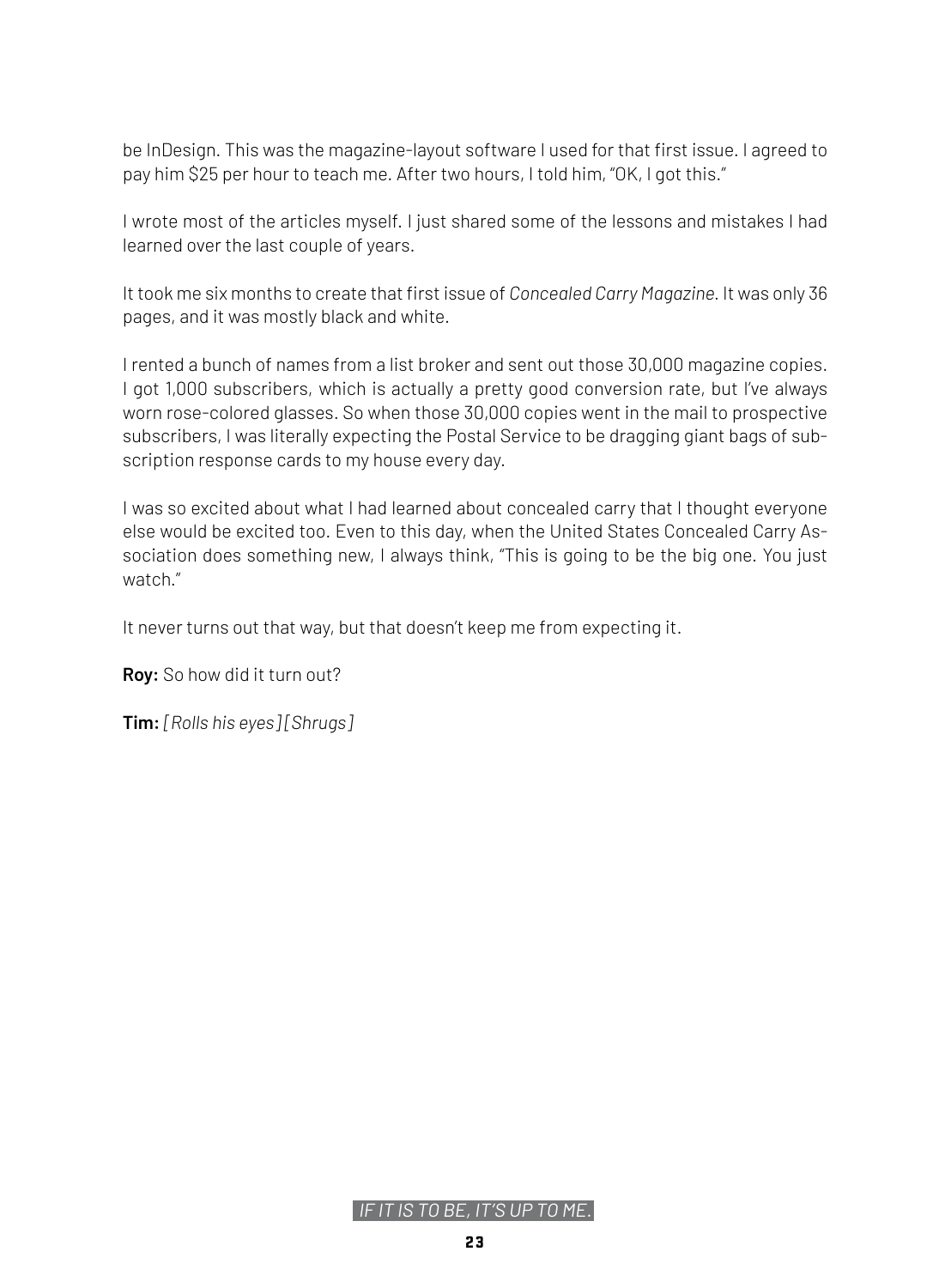### CHAPTER<sub>R</sub>

# <span id="page-23-0"></span>**WHY DO TOUGH GUYS ALWAYS THINK I'M AN IDIOT?**

**Tim:** Like I mentioned before, after I mailed the 30,000 copies of the first issue of *Concealed Carry Magazine,* about 1,000 people decided to subscribe!

I was very excited.

But then it dawned on me. It had taken me six months to create that first issue. I now had 1,000 people expecting six MORE issues before the end of the year. You don't have to be an engineer to realize that math doesn't work.

That's when I started getting some help.

I hired this girl named Maria and a few others. That was from 2004 to 2006. It was three or four of us trying everything we could think of to get this thing to work.

I'd work on engineering projects for Schmidt Engineering during the day, and I'd work on *Concealed Carry Magazine* at night. No matter what I did, I just couldn't get the subscribers to grow fast enough. Not to mention, it's almost impossible to find magazine advertisers when you have practically zero circulation.

It just wasn't working at all.

After that second year, I was in debt another \$100,000, and it was just like ... every dollar I was making from the engineering business that wasn't feeding my family was going into this thing. It was essentially a very, very expensive hobby.

That was when I said, "Dad, can you come out to Las Vegas with me to go to this thing called the SHOT Show?" It's the Shooting, Hunting, Outdoor Trade Show, and it's massive. There's like 10,000 companies, 70,000 people. I said, "This is what we need. This will be our launching point. We'll finally get ourselves on the scene."

So Dad said, "All right, yeah."

You're not supposed to do what we did. You're supposed to pay for a booth and all that. But we just showed up. I finagled some press passes, and we shipped maybe 500 copies of the magazine to the show. This would have been January 2006.

I was at my wit's end because I was out of money and out of ideas. This was a Hail Mary. So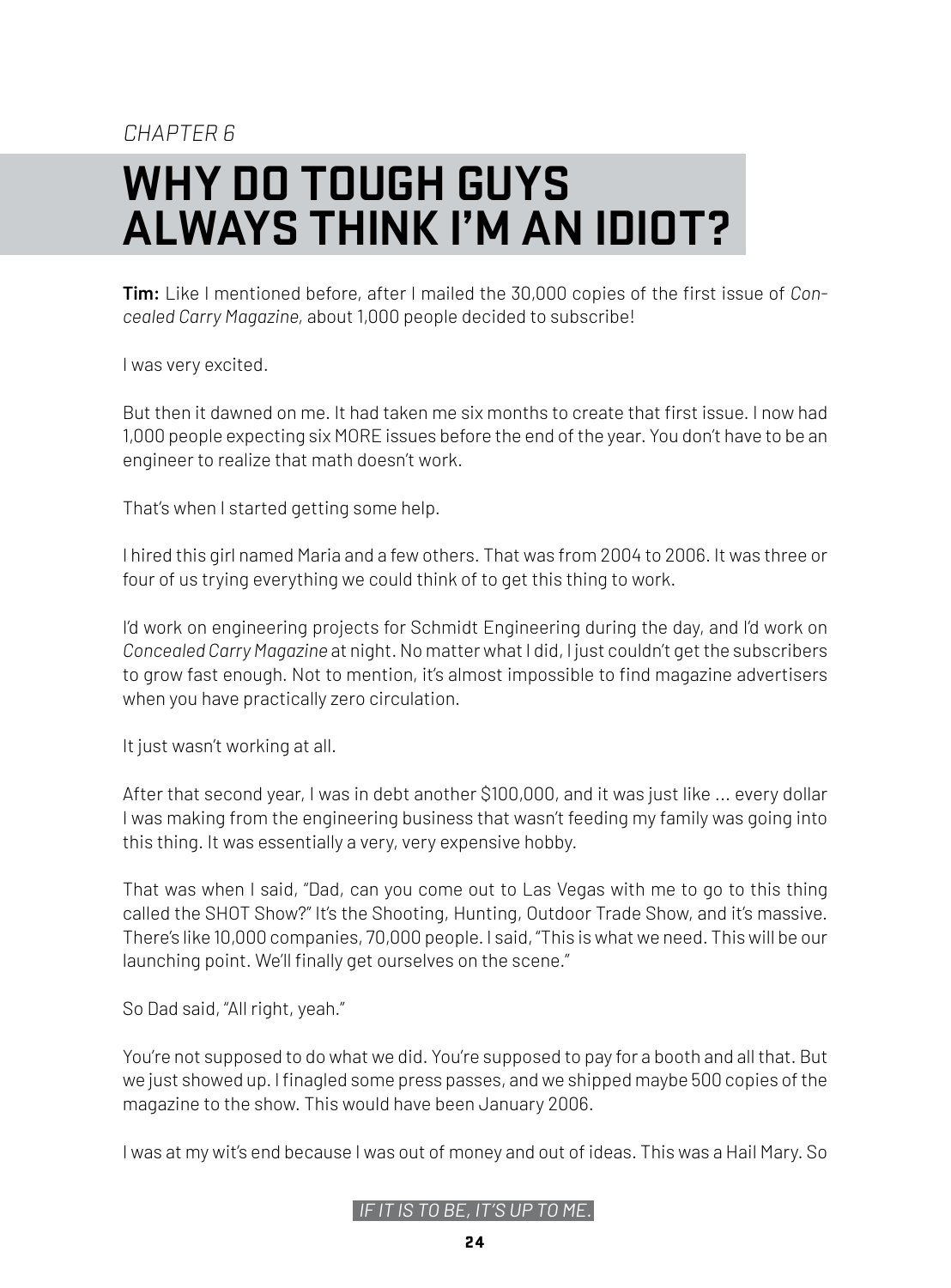we're staying at the crappiest hotel in north Vegas and my Dad is with us. We're walking around the show introducing ourselves and trying to hand out copies of the magazine to people.

Remember, this is Tim the Shy Guy and I'm way out of my comfort zone, but I have no choice. "If it is to be, it's up to me."

The first booth I walked into was a high-end custom handgun manufacturer. I saw a badge that told me who the main guy was, so I walked up to him, stuck my hand out and said, "I'm Tim Schmidt. I publish *Concealed Carry Magazine.*" He looks at me, looks at the magazine, and just walks away.

That was a gut punch. Most people didn't do that, but that first guy did and it rocked me. So I introduced myself to a few more people. I also had a contract ad salesman walking around who I would pay a commission on any ads he sold. He represented a bunch of magazines, but I think he felt bad for me and just wanted to do me a favor.

He called my cellphone and said, "Tim, you're not going to believe this, but Colonel Bob Brown, the publisher of *Soldier of Fortune* magazine, said he wants to meet with you."

I was ecstatic. This was going to be my big break!

Colonel Bob Brown has been publishing *Soldier of Fortune* since the '60s, right? So I said, "Great. Where am I meeting him at?"

I told Dad about the meeting. He said, "All right, son. Good luck." So I took off for the meeting and Dad kept walking the floor. This place was so huge that it was easy to be in different parts. Finally, I walked into this enormous booth with lots of private meeting rooms and I had an invitation from the man himself, Colonel Bob Brown.

I presented myself at the front desk and the woman said, "Oh, you're Tim Schmidt." Then she looked at another person and said, "Take him back to Room 3." So they took me back and there he was, Colonel Bob Brown, and he's reading a copy of my magazine.

I don't think I've ever been more excited.

I sat down and Colonel Brown held up the magazine and said, "So, Tim, you're doing this, huh? This is you?"

"Yes, sir."

"I've got to tell you, man, this is not a good idea. This is not going to work. You're just going to waste a ton of money on it. You realize I'm just trying to help you, right?"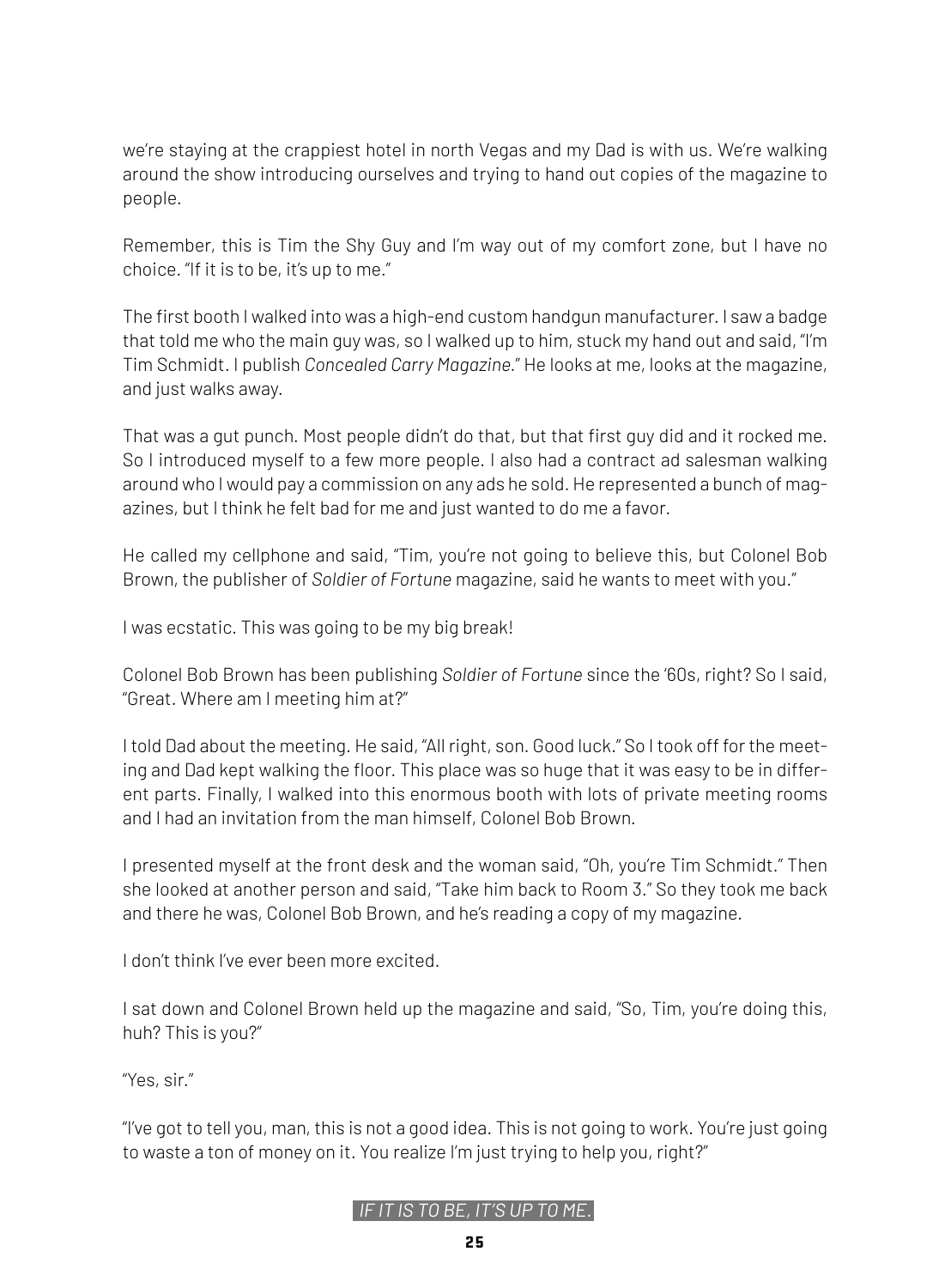It hit me so hard that I literally couldn't think of anything to say. I just sat there, frozen.

Finally, Colonel Brown said, "That's really all I've got to say." And then he got up and walked out of the room.

**Roy:** You make it sound like he might have had good intentions.

**Tim:** His intentions were good, no question. But it wasn't a message I was ready to hear. So, yeah, it hurt like hell.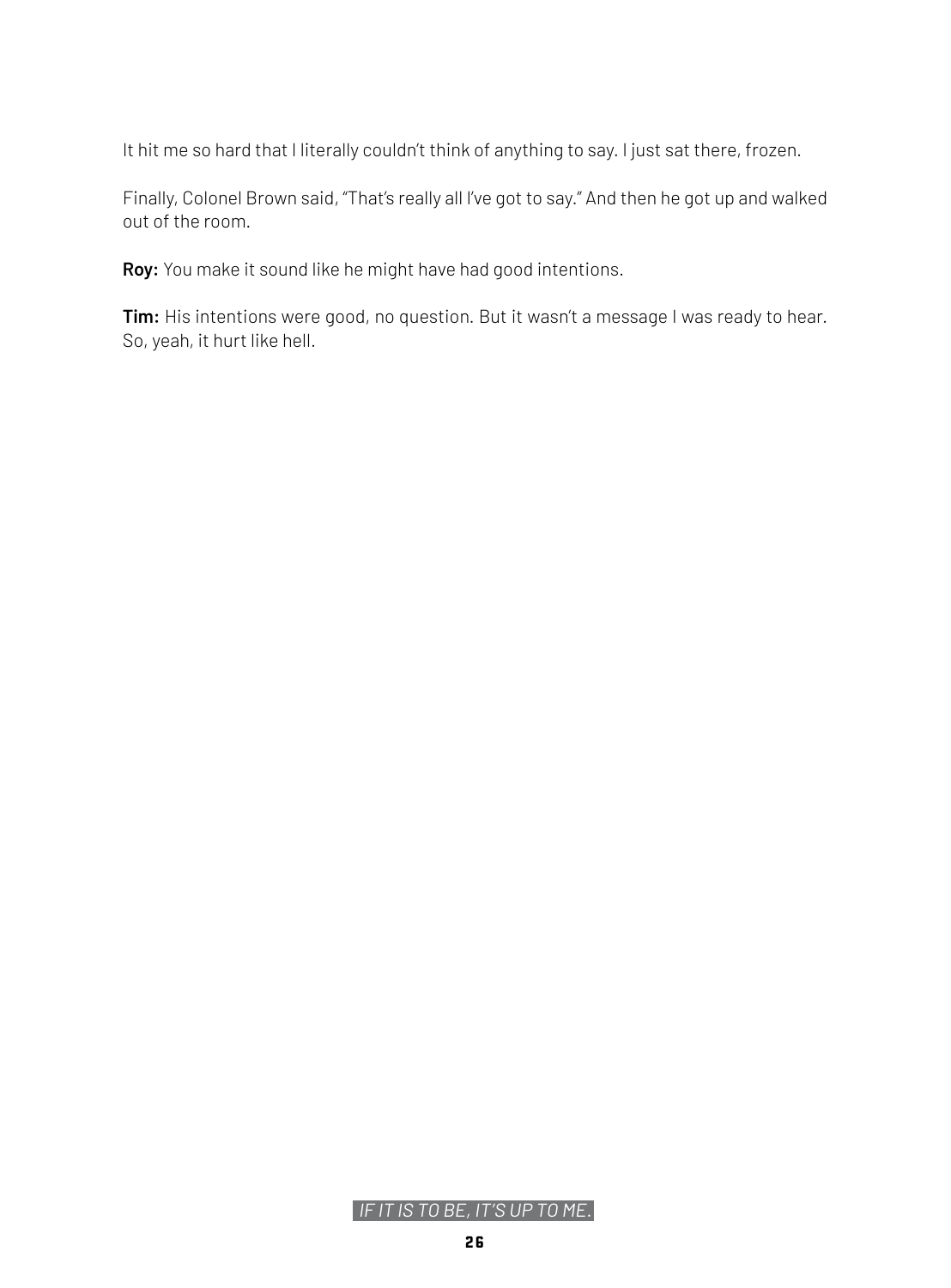# <span id="page-26-0"></span>CHAPTER 7 **2 FEET TALL**

**Tim:** I walked out of there feeling 2 feet tall. I just wandered around the show doing nothing, talking to no one. I especially didn't want to go back to face my dad because there was no way for me to explain why the meeting had lasted only two minutes. I needed to be invisible for an hour. Eventually, I realized, "I have to find Dad."

He asked, "How did the meeting go?"

"It went really well. Really well." And then I changed the subject. It wasn't my finest hour.

I flew back to Wisconsin from the SHOT Show feeling defeated. I needed cash. And if it is to be, it's up to me, right?

**Roy:** Uh-huh *[affirmative].* What year was this?

**Tim:** It was 2006. Back then, I was a member of the West Bend Noon Rotary Club, which was made up of the guy who owned the dry-cleaning place, the banker, a few insurance agents and a whole bunch of lawyers. But from my perspective, these were big, rich guys. They actually drove cars that weren't 21-year-old Honda Accords with 250,000 miles on them.

**Roy:** That's really what you were driving?

**Tim:** Yeah, it was.

I'm thinking, "All right, Schmidt. You need money. And you know the banks aren't going to give it to you." So I put on my engineer hat and put together a highly detailed 10-year P&L projection of what *Concealed Carry Magazine* was going to become. It was the most rock-solid business plan you've ever seen. I spent about \$200 at Kinko's printing 85 of these and putting them in beautiful binders. Then I sent them to 85 members of the West Bend Noon Rotary Club.

And, of course, I included my dad as well, because he was always curious about what I was doing. Part of the package I sent to those 85 people was a stamped envelope with a form where you could say, "No thanks," or, "Yes, I will attend one of these two investor meetings."

I got 30 responses out of the 85. So 50 ignored me, and 29 of the 30 said, "No thanks." On the comment line, they wrote, "I don't believe in what you're doing," or, "I don't have any money" or whatever. I taped them onto the back of the door of my office.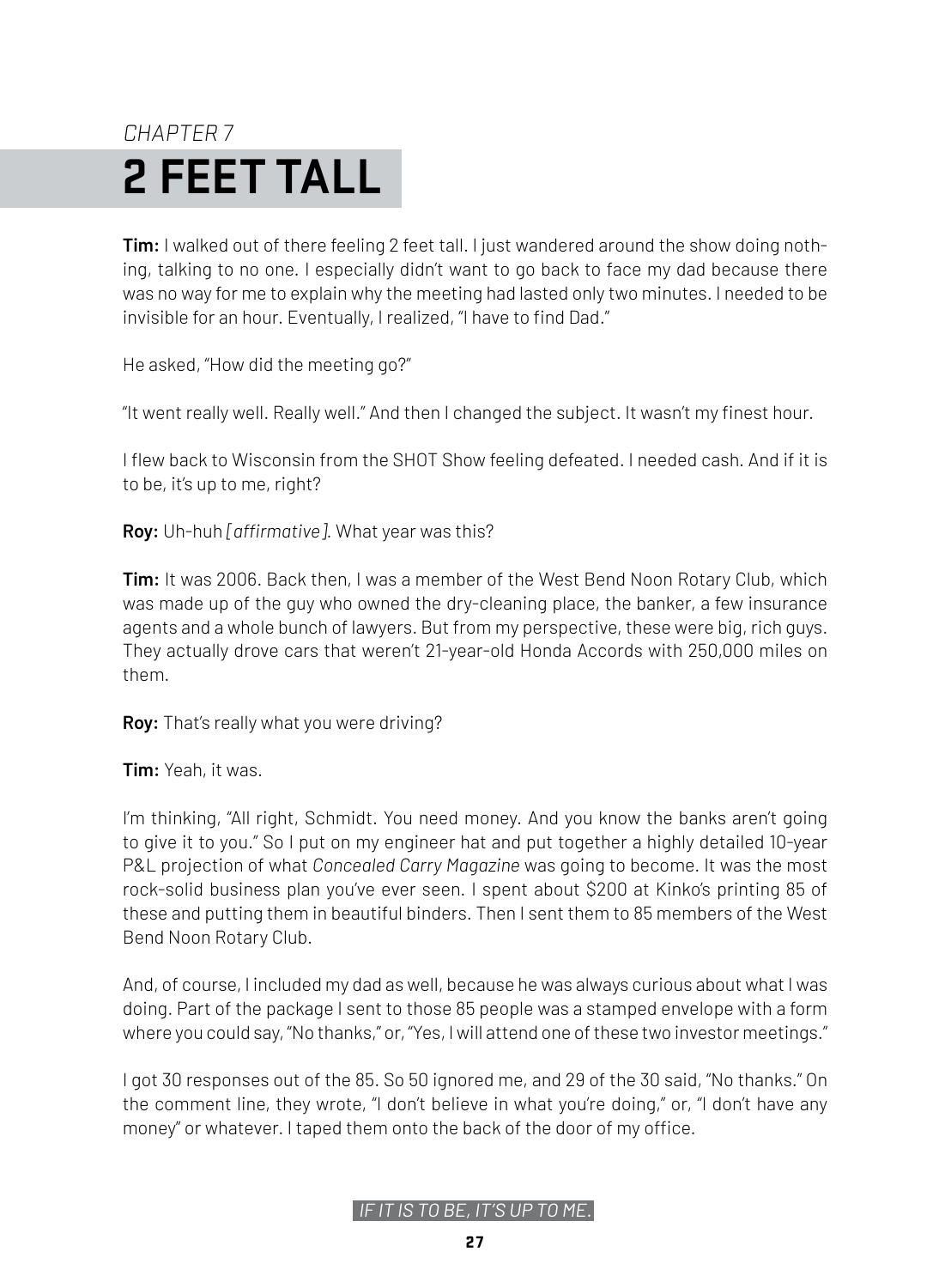The one person who agreed to come to the investment meeting was my dad. So I called him and said, "Uh, Dad, you were the only guy that said yes, so we're not going to be having those investor meetings."

Fifteen years later, we're now one of the largest employers in West Bend. I still run into those 85 people in West Bend all the time, and I'm very glad they all said no!

**Roy:** OK, you got shot down by all your local business owners in town. What did you do next?

**Tim:** So now it's February 2006 and my wife and I had just built a house in West Bend, Wisconsin. It was not a very fancy house, but for us, it was a big deal. Every dollar we had went into buying it, so much so that we were close to approaching the two-year deadline where you had to replace the gravel driveway with cement.

But I couldn't even afford the \$7,500 for the driveway.

I remember sitting on the front stoop of my house with my feet on that gravel driveway at 11 p.m. It was a Monday night and I was thinking, "Sheesh, I got to figure something out." The house, the engineering business, everything was about to go down the drain. This was the first and only time I felt like I was backed into a corner with no way out. That was when I decided–

**Roy:** So this is your crisis moment, the dark night of the soul?

**Tim:** I had spent my \$100,000 credit line on the magazine, so I owed all that, plus the bank thought I had used it to grow my engineering business. They don't know anything about *Concealed Carry Magazine.* 

**Roy:** So, you owe the bank \$100,000.

You just built a house. I'm guessing you were struggling with the mortgage? And you need an additional \$7,500 for your driveway that you can't get.

And the magazine is going nowhere.

**Tim:** Yeah.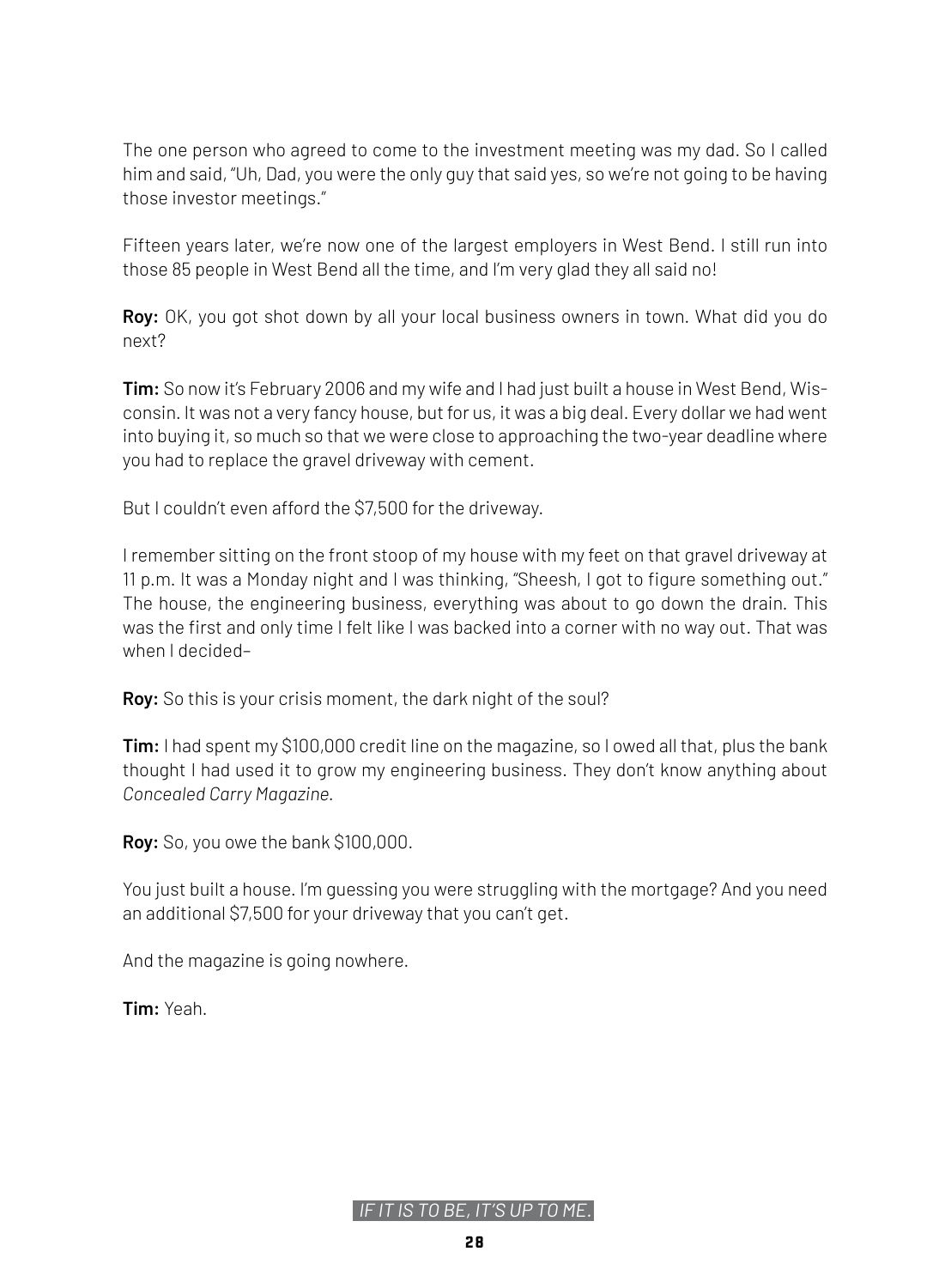### <span id="page-28-0"></span>CHAPTER<sub>R</sub> **AVOID DANGER. SAVE LIVES. KEEP YOUR FAMILY SAFE.**

**Tim:** I finally just decided to share my hopes and dreams and plans and frustrations in a letter.

I decided to just speak from the heart.

I also changed the business model a bit. I created an association. I called it the United States Concealed Carry Association. I improved the magazine, and I added a few new member benefits in addition to the magazine subscription.

Trust me, in the beginning, the membership benefits were rather sparse. But I had a vision that, someday, member benefits would be amazing. Now I just had to convince other people of my vision!

I posted this letter on the new U.S. Concealed Carry Association website homepage. I had been doing a lot of research on how to drive traffic to websites, and so I launched a few inexpensive ad campaigns to get some fresh traffic to see this letter.

**Roy:** That's when things began to turn around?

**Tim:** Yeah. Sitting on that gravel driveway at 11 o'clock on a Monday night, I learned a great gimmick: "Tell the truth."

**Roy:** What gave you the idea to write that letter?

**Tim:** I just had some things in my heart that I really needed to say. And the biggest of those things was that we had to have an association to train thoughtful, responsible citizens who felt the need to equip themselves to protect the people in their care.

**Roy:** Who were you imagining would join?

**Tim:** I was imagining single moms and shy engineers and all the other people who tough guys laugh at and predators prey upon.

**Roy:** Predators?

**Tim:** I want to ask you a serious question: How many rapists do you think would have to be shot by the girls they were trying to rape before all the other rapists began to have second thoughts?

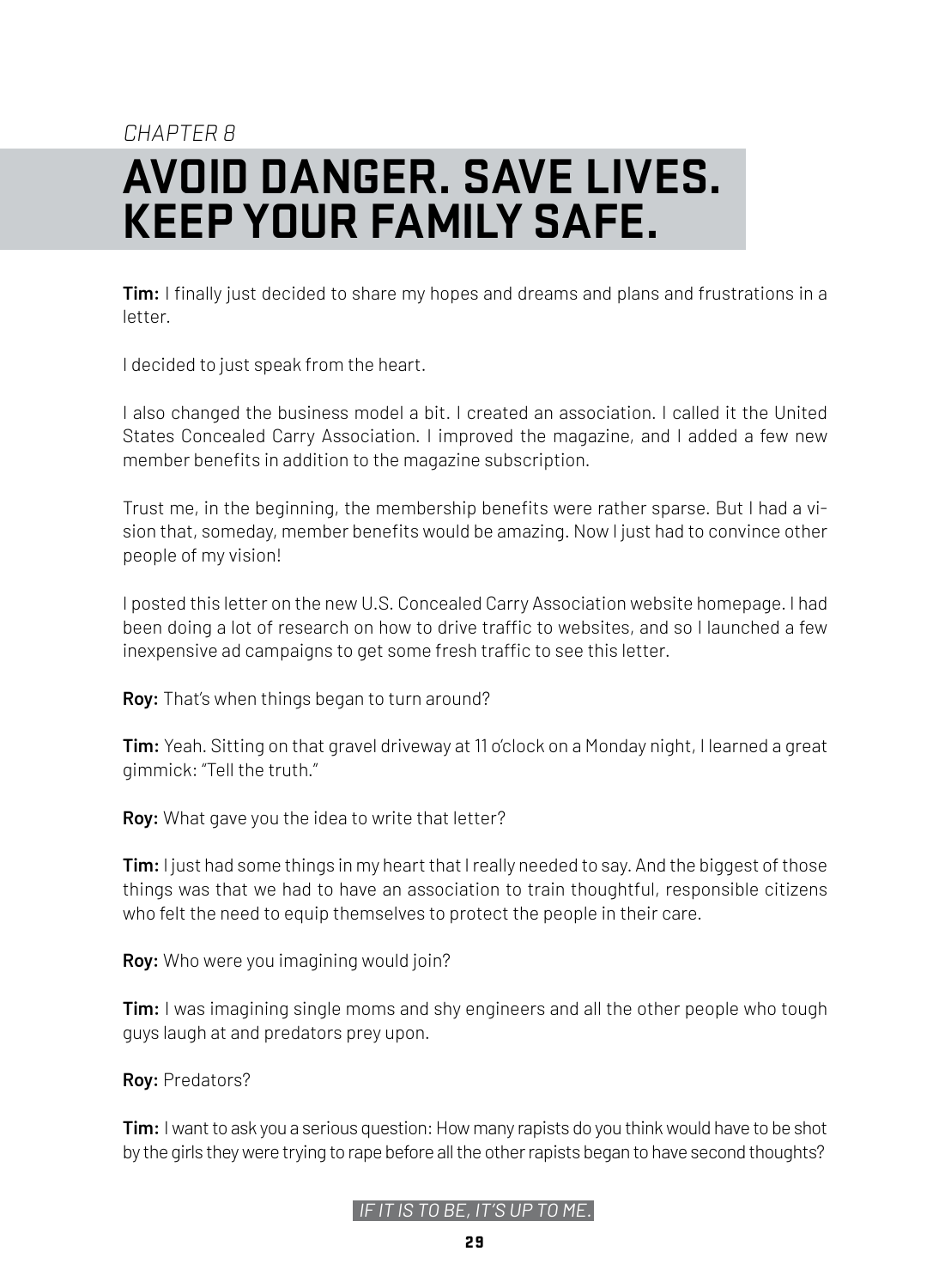**Roy:** You were imagining young women with concealed carry licenses?

**Tim:** I was imagining all the bleeding and the crying coming from the rapists instead of the women.

**Roy:** But don't you think a lot of situations can be defused with pepper spray and a whistle?

**Tim:** Roy, have you ever been to Acadia National Park in Maine?

**Roy:** No.

**Tim:** When you enter the park, you have to listen to a little orientation speech from the park ranger. He says, "You're going to need to keep alert for bears when you're outside your car. We advise that you wear these little bells on your clothing so the bears hear you coming. Black bears are dangerous when startled, but if they hear you coming, they will likely move away. We also advise you to carry pepper spray. If you see a bear, spray the pepper spray into the air. This will irritate the bear's sensitive nose and cause them to leave the area. Lastly, keep your eyes open for bear scat. Black Bear scat often contains squirrel fur and smells like blueberries. Grizzly Bear scat, on the other hand, has little bells in it and smells like pepper."

**Roy:** *[Laughter]* Did you just make that up?

**Tim:** No, it's a joke I read online. But I think it makes a good point.

**Roy:** Which is?

**Tim:** There are predators who can be driven away with a bright flashlight in the eyes and a whistle and maybe some pepper spray, but there are other predators who are going to make you wish you had a gun.

**Roy:** Fair enough. You were telling me what made you send the letter that launched the United States Concealed Carry Association.

**Tim:** Yeah. During the years when I was gathering information and doing research, I realized there were two big reasons why the Framers of our Constitution gave every citizen the right to carry a firearm. The first reason was to save lives, and the second reason was to stop crimes and keep families safe. But to do these things thoughtfully and responsibly, citizens also need to be trained on how to avoid danger.

**Roy:** What do you mean?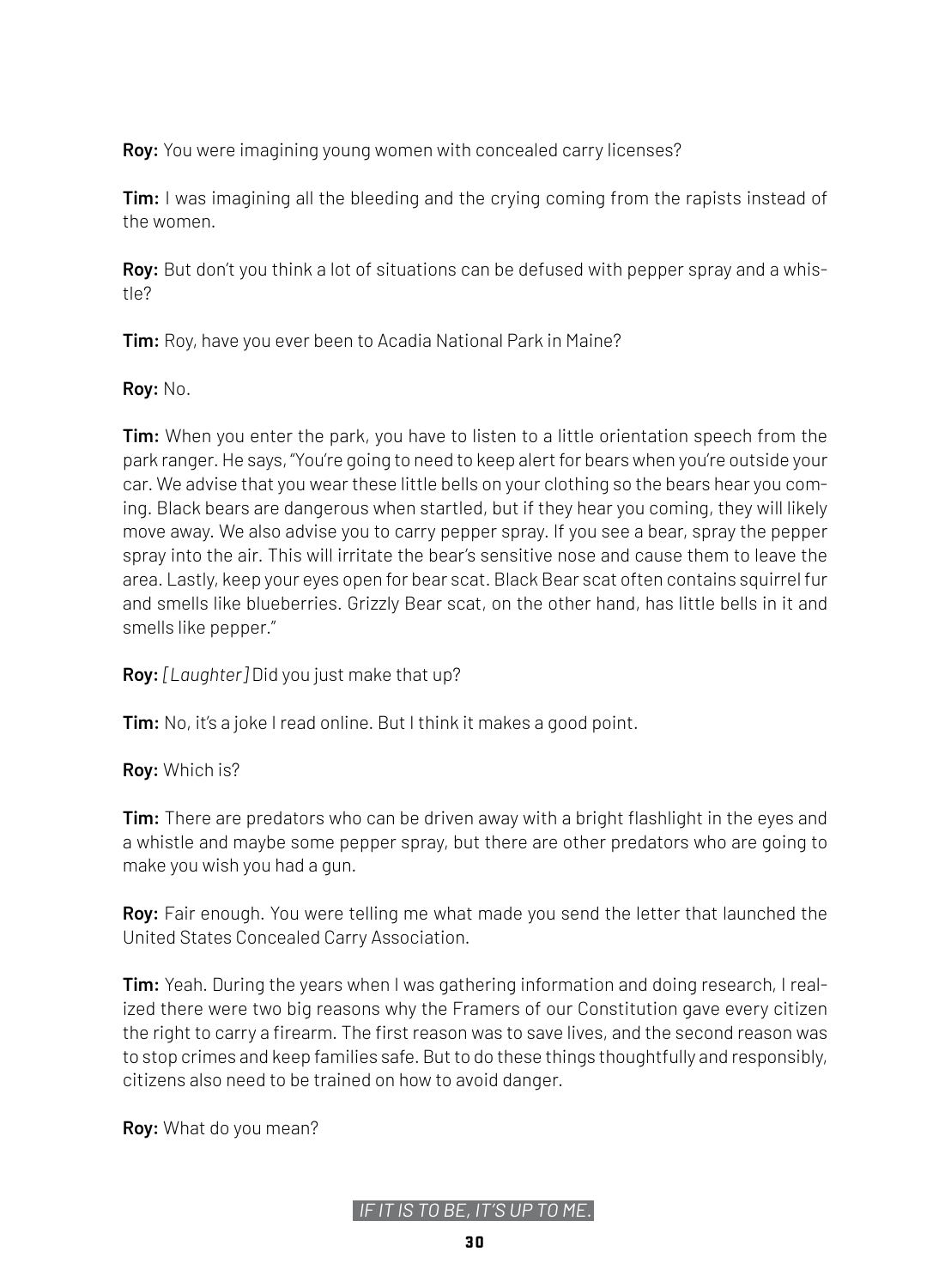**Tim:** About avoiding danger?

**Roy:** Yeah.

**Tim:** Do you know the best place to be when someone throws a punch?

**Roy:** No.

**Tim:** Not there.

**Roy:** *[Laughter]*

**Tim:** But avoiding dangerous situations is just part of avoiding danger.

**Roy:** OK.

**Tim:** A concealed carry license comes with physical danger if you aren't trained by an expert trainer.

**Roy:** You provide that?

**Tim:** Absolutely. We have 500 full-time employees that answer questions for our over 500,000 members, plus more than 4,000 certified trainers — people who can positively teach you how to avoid danger, save lives and keep your family safe.

**Roy:** You've got trainers in every town in America?

**Tim:** Multiple trainers in most towns. That solves the training problem. But then there is the legal danger. When you draw your weapon, you have to be ready to face the police when they arrive. Because they will, most definitely, arrive.

**Roy:** How do your trainers solve the legal danger?

**Tim:** Good training and education is the foundation of responsible armed self-defense. The best training and education will teach you to detect and avoid dangerous situations. It will teach you to improve your awareness skills. The best training and education will teach you to de-escalate threats.

The best armed self-defense outcome is that you DO NOT have to use your gun. But, trust me, if you ever have to pull that trigger in self-defense, you're definitely going to need a lawyer.

**Roy:** You realize you're talking me out of concealed carry, right?

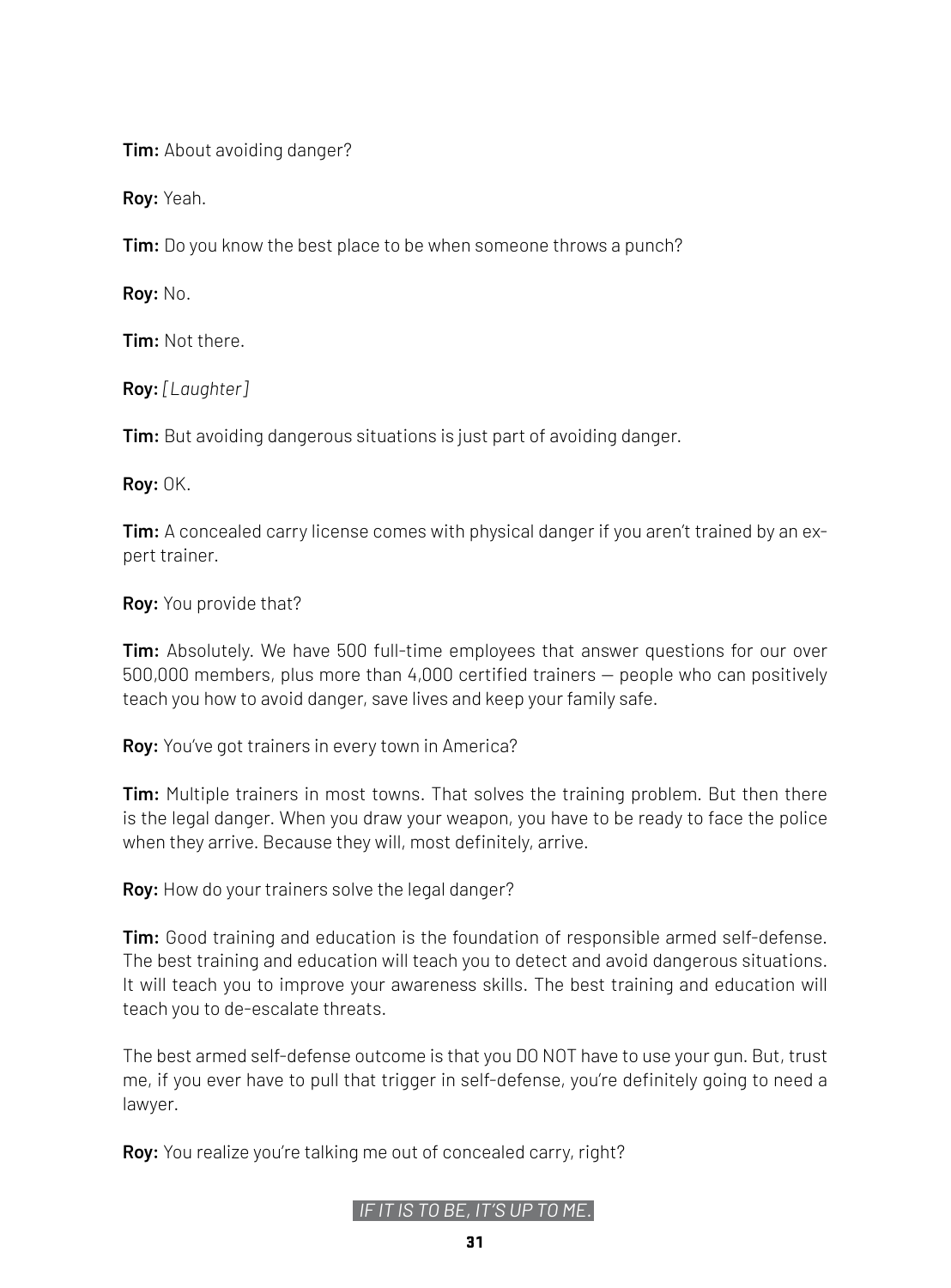**Tim:** Concealed carry isn't for everyone. But for thoughtful citizens who are willing to embrace the social and legal responsibility of carrying a firearm, the United States Concealed Carry Association provides the best education and training system out there. Plus, all active members receive a self-defense liability insurance benefit.

**Roy:** What the heck is self-defense liability insurance?

**Tim:** The U.S. Concealed Carry Association members at all levels get the exact same insurance, subject to a \$2 million limit for "claim expenses" and "damages," and a \$250,000 limit for "defense expenses." This ensures our members have the resources necessary to hire an attorney who will defend them.

**Roy:** Wow, that is impressive. How did you manage to put that together?

**Tim:** Trust me, it wasn't easy. I got laughed out of many insurance company executive boardrooms before I finally found an insurance partner that would take me seriously.

**Roy:** Don't you ever get sick of people laughing at you and telling you you can't do it?

**Tim:** *[Laughing]* I just keep thinking of the words my Dad told me. "If it is to be. It's up to me."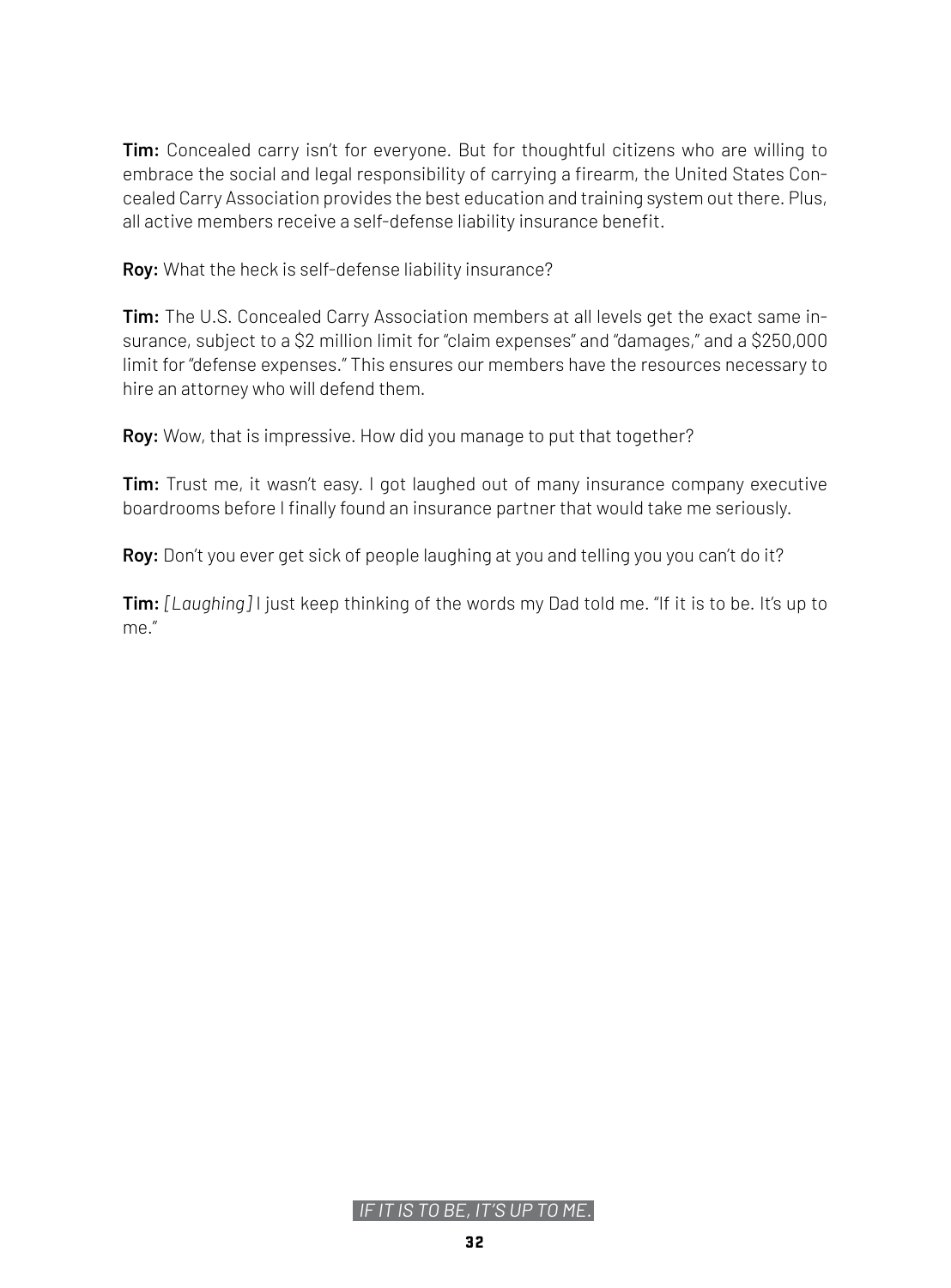### CHAPTER<sub>9</sub>

# <span id="page-32-0"></span>**THE POLICE ARE NOT YOUR BODYGUARDS**

**Tim:** Here's the deal: U.S. Concealed Carry Association members receive education, training and self-defense liability insurance for two reasons. The first reason is because America needs thoughtful, responsible citizens who are trained to-

**Roy:** What about the police?

**Tim:** What do you mean?

**Roy:** There are almost 700,000 sworn police officers in the United States. Why do we need a "happy homeowner" to carry his or her own gun?

**Tim:** I'm glad you asked that question.

**Roy:** And your answer is?

**Tim:** The job of a policeman is to find lawbreakers and present them to the courts for prosecution. That's it. The police are not your personal bodyguards. They will respond when you report a crime, but until that crime happens to you, you're on your own.

**Roy:** Are you sure about that?

**Tim:** One hundred percent. If you know any policemen, or lawyers, or district attorneys, just ask them.

Oh, now don't get me wrong, I have the utmost respect for our police force. They have one of the toughest jobs out there, but I'll say it again, they're NOT your personal bodyguards.

There's an old saying in the concealed carry community: "When seconds count, the police are minutes away." Think about it, Roy. If you do the math, there are approximately 2.12 sworn police officers for every 1,000 U.S. citizens. How on earth can you expect them to be right next to you when some criminal decides that you're their next victim?

The ONLY people who you can guarantee will be there are the criminals and … YOU! And that's why it makes so much sense for average, everyday Americans to be prepared to protect and defend themselves and their families!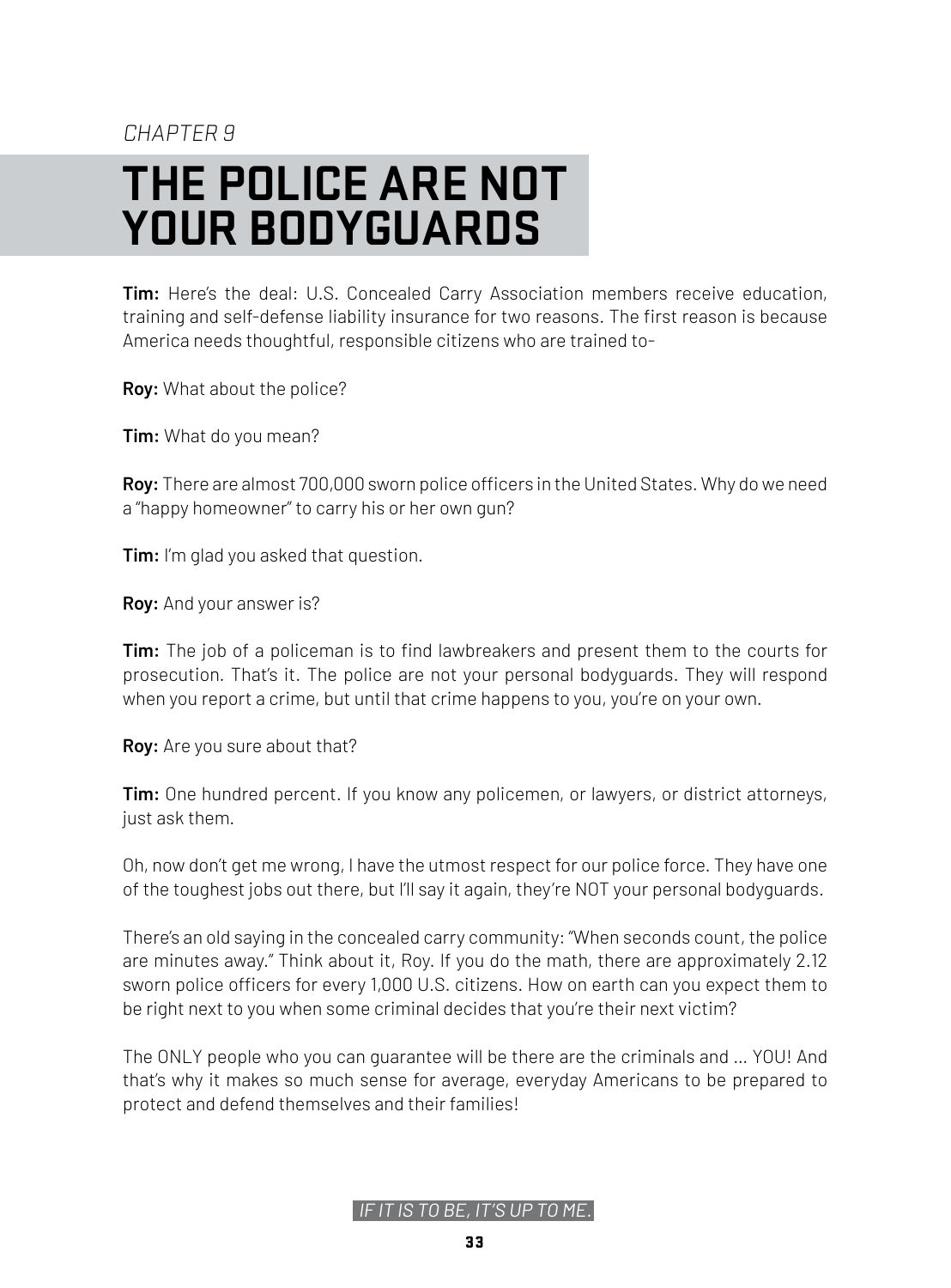**Roy:** You were telling me about how "America needs citizens who are trained to..." and then I interrupted you.

**Tim:** I said the U.S. Concealed Carry Association members receive education, training and self-defense liability insurance for two reasons. The first reason is because America needs thoughtful and responsible citizens who are trained to avoid danger, save lives and keep their families safe, and the second reason we provide self-defense liability insurance is because we trust the people we have trained. Come over here and look on my computer. I want you to read this email from a member.

*[Seven-second pause]* Read that out loud.

**Roy:** "I did everything right and was charged with first-degree murder. I called the USC-CA, and they went right to work. Since then, my case has been dismissed and labeled as self-defense. My advice: Don't carry a firearm without protection from the aftermath of possibly having to use it. Thanks, USCCA! — Brian"

Wow.

How many of your members have ever drawn their weapons and then called on you to provide legal representation?

**Tim:** Quite a few.

In fact, according to our own insurance actuarial numbers, a responsible USCCA member is three times as likely to need to file a homeowners insurance claim as compared to a self-defense insurance claim. However, the self-defense claim, on average, will cost seven times as much as the homeowners claim.

Not to mention that if your house burns down, you just build a new house. If you're successfully prosecuted for a crime you didn't commit, well, you could go to jail for a very long time.

**Roy:** OK. Those are some sobering numbers.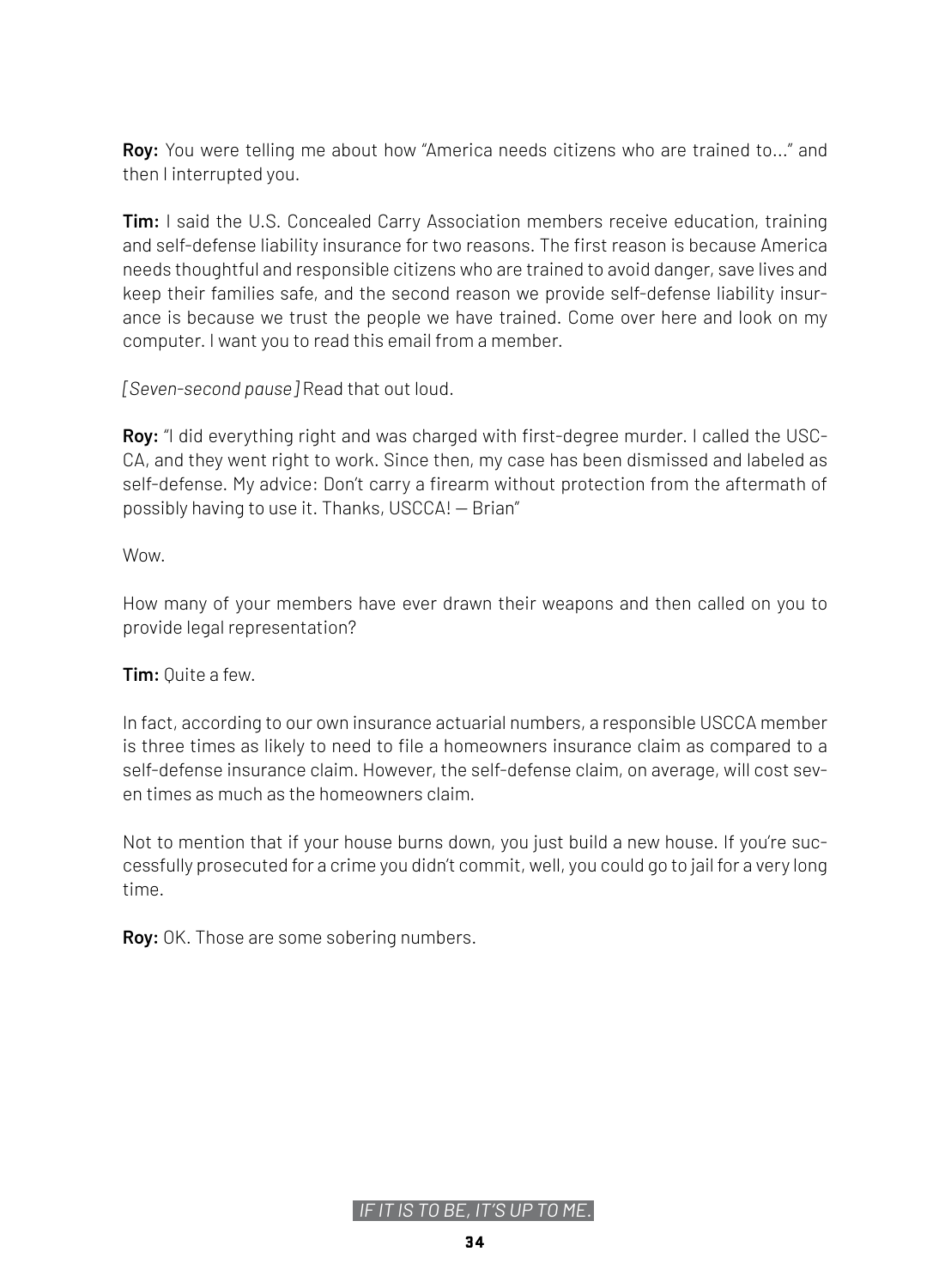### <span id="page-34-0"></span>CHAPTER<sub>10</sub> **SHY ENGINEER ON 60 MINUTES?**

**Tim:** Have you ever watched *60 Minutes*?

**Roy:** Absolutely.

**Tim:** Do you know Steve Croft?

**Roy:** I know who he is.

**Tim:** Right after the NRA decided to try and compete head-to-head with us-

**Roy:** What?

**Tim:** I forgot, I haven't told you about that yet. Forget that for now. We'll come back to it later.

**Roy:** OK.

**Tim:** Anyway, I got an invitation to be interviewed by Steve Croft on *60 Minutes.*

**Roy:** Wow.

**Tim:** I didn't want to do it.

The shy engineer in me wanted to say, "No thank you. Can you ask someone else to do the interview?"

But I knew I had a responsibility to my employees and my customers. This all happened during the early part of 2018. At that time, the USCCA had over 250,000 members. So, I sucked it up, prepared like crazy and did my best to represent the U.S. Concealed Carry Association!

**Roy:** So how did the interview go?

**Tim:** I'll never forget flying to New York. My son, Tim Jr., was with me. It was awesome to have him there.

I remember sitting at this Greek restaurant in New York City with this giant Greek salad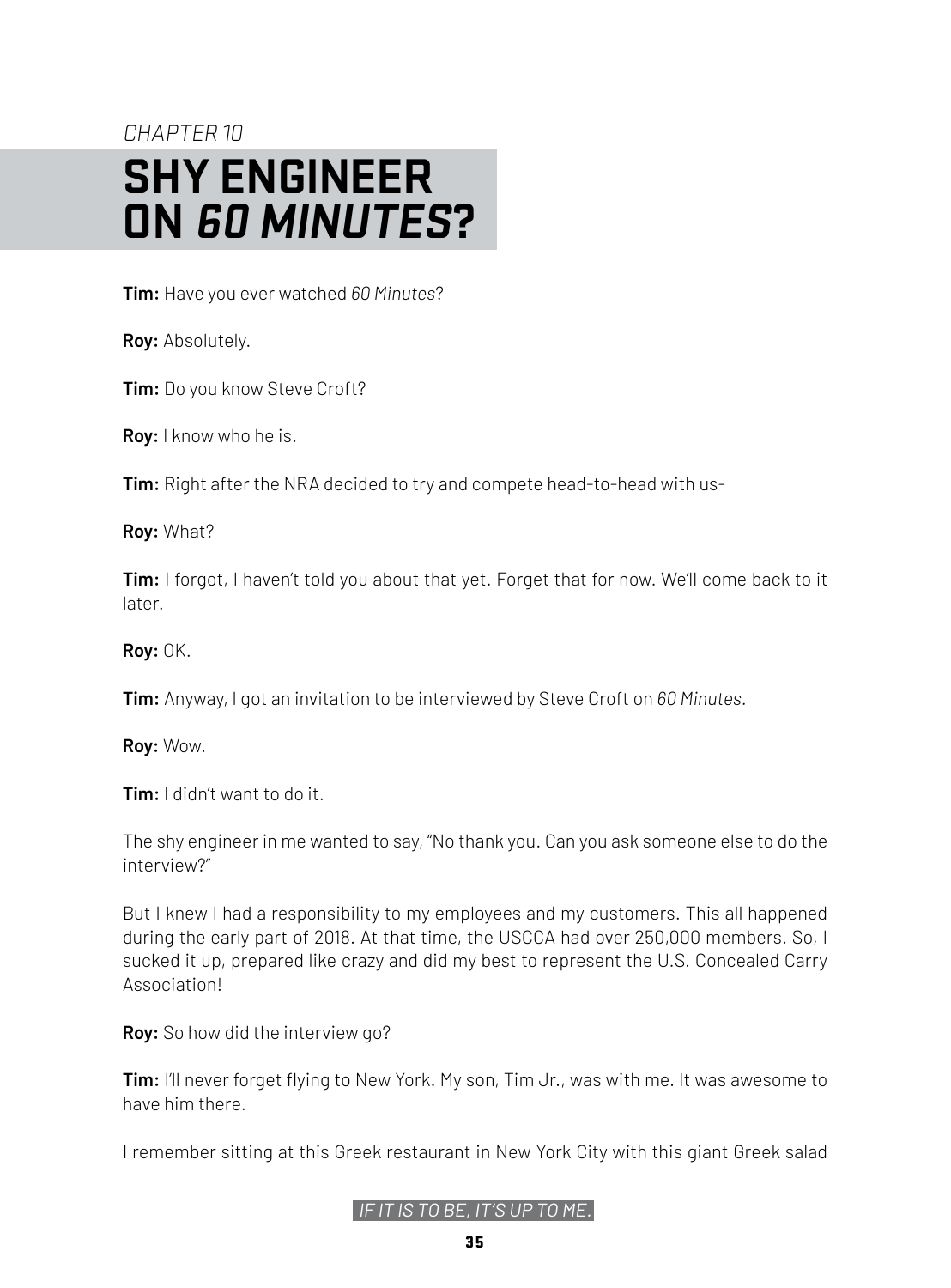sitting on the plate in front of me. All I did was just mash that salad up and push it around the plate. I was so nervous. I couldn't eat a bit.

Then we showed up at the *60 Minutes* office. First, we recorded for about an hour and a half. Of course, I knew they were only going to use a few minutes of what I had to say. So every word had to be on point. Then we went walking down the streets of New York City, just me and Croft and the cameramen. That show was so huge that death threats started coming into our office right after it went on the air. But, really, it was a tremendous–

**Roy:** So why was he interviewing you?

**Tim:** At the time of the interview, U.S. Congressman Richard Hudson sponsored a bill called the Concealed Carry Reciprocity Act of 2019. Croft and *60 Minutes* were doing a piece on that.

**Roy:** What's concealed carry reciprocity?

**Tim:** OK, you know how if you get married in one state, all the other states recognize that marriage?

**Roy:** Yeah.

**Tim:** And if you get a driver's license, you can use it to drive in all 50 states?

**Roy:** Yeah.

**Tim:** And if you graduate from a state university, all the other states will recognize your college degree?

**Roy:** Are you saying that a person who is licensed to carry a concealed weapon can only carry it in the state that issued the license?

**Tim:** Yeah, that's what Richard Hudson was trying to change.

**Roy:** And that's what Steve Croft was interviewing you about?

**Tim:** Yeah. He said, "There's a lot of people who feel citizens carrying guns is a bad idea. It's going to turn into the Wild, Wild West. What do you think about that, Tim?"

**Roy:** Ambush journalism is what *60 Minutes* does best.

**Tim:** Yeah, I knew that when I accepted the invitation to be interviewed.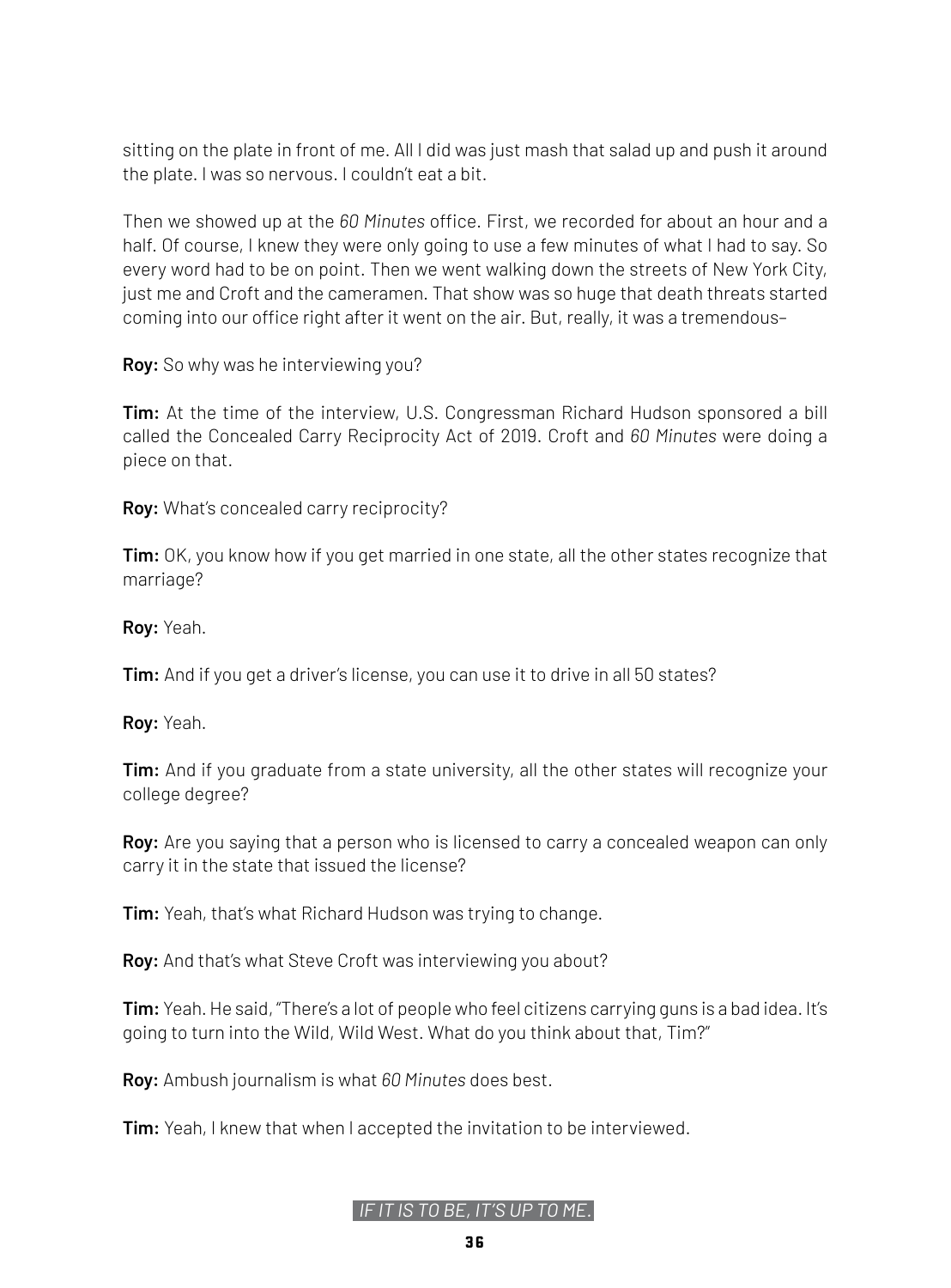#### **Roy:** So how did it turn out?

**Tim:** When we went outside and were walking down the street together, there were people everywhere. We were right by the CNN headquarters when Steve said, "So you mean to tell me that you think these people should all be carrying guns?"

**Roy:** How did you respond?

**Tim:** I can't remember my exact response, but in general, I said, "Well, Steve, if they're well-trained and know what to do, then yes."

**Roy:** That was either the best thing you could say or the worst thing you could say. How did it turn out?

**Tim:** It turned out to be huge for the United States Concealed Carry Association. But, like I mentioned before, it also caused people to call us claiming they were going to hunt me and my family down and kill us.

**Roy:** Anti-gun people said that to you?

**Tim:** Yeah. It kind of scared me at first, but the death-threat calls eventually stopped coming in.

Unfortunately, the Concealed Carry Reciprocity Act of 2019 never made it very far, but it is very important to me that we get this done.

#### **Roy:** Why?

**Tim:** One of my life goals is to see the day when concealed carry reciprocity is enacted across all 50 states.

**Roy:** Is that important to you?

**Tim:** Roy, I believe it would save lives and reduce crime. I believe that with all my heart.

**Roy:** I believe that you believe that. I'm just not sure why you believe it.

**Tim:** We sent a survey to 350,000 of our members asking if they had ever used our education and training to save a life or stop a crime.

**Roy:** How many responded?

**Tim:** About 38,000.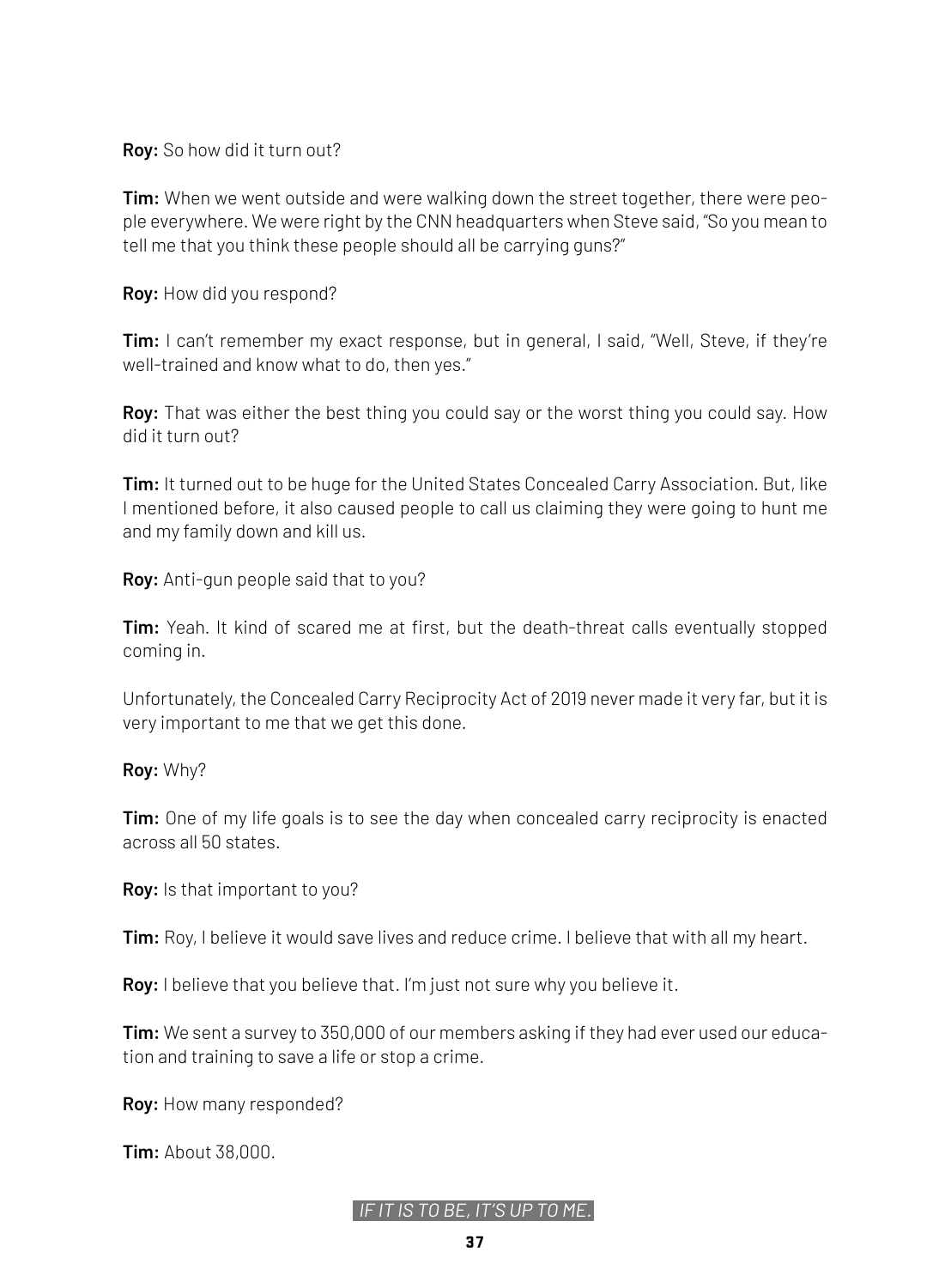**Roy:** What did you learn?

**Tim:** 25.4 percent said that something we had taught them helped them save a life. And 17.8 percent said something we had taught them helped them stop a crime.

Can you believe that? According to our very own members, the education and training at the USCCA has had a hand in saving over 100,000 lives!

**Roy:** You've got to be proud of that.

**Tim:** It's what I live for.

**Roy:** You said you made a mistake when you bought your first handgun, that it was the wrong gun for concealed carry. Just out of curiosity, what was it?

**Tim:** I bought a Taurus PT92, which is very similar to a Beretta 92, because back then, I didn't fully understand the "concealed" part of concealed carry. But the gun I carried for four years was a Glock 36, which is a single-stack .45 Auto, a very compact Glock. I carried it in an ankle holster because I wore big baggy jeans in those days, and people don't usually look at your ankles.

**Roy:** Have you ever had to draw your weapon?

**Tim:** No, and I hope and pray I never do.

**Roy:** Are you sure you're a gun guy?

**Tim:** Roy, I'm an avoid-danger-and-keep-my-family-safe guy. A gun is just the tool of last resort.

**Roy:** Tim, you've got to tell me something.

**Tim:** OK.

**Roy:** You said you were invited to be on *60 Minutes* — and I quote — "right after the NRA decided to try and compete head-to-head with us."

What was that all about?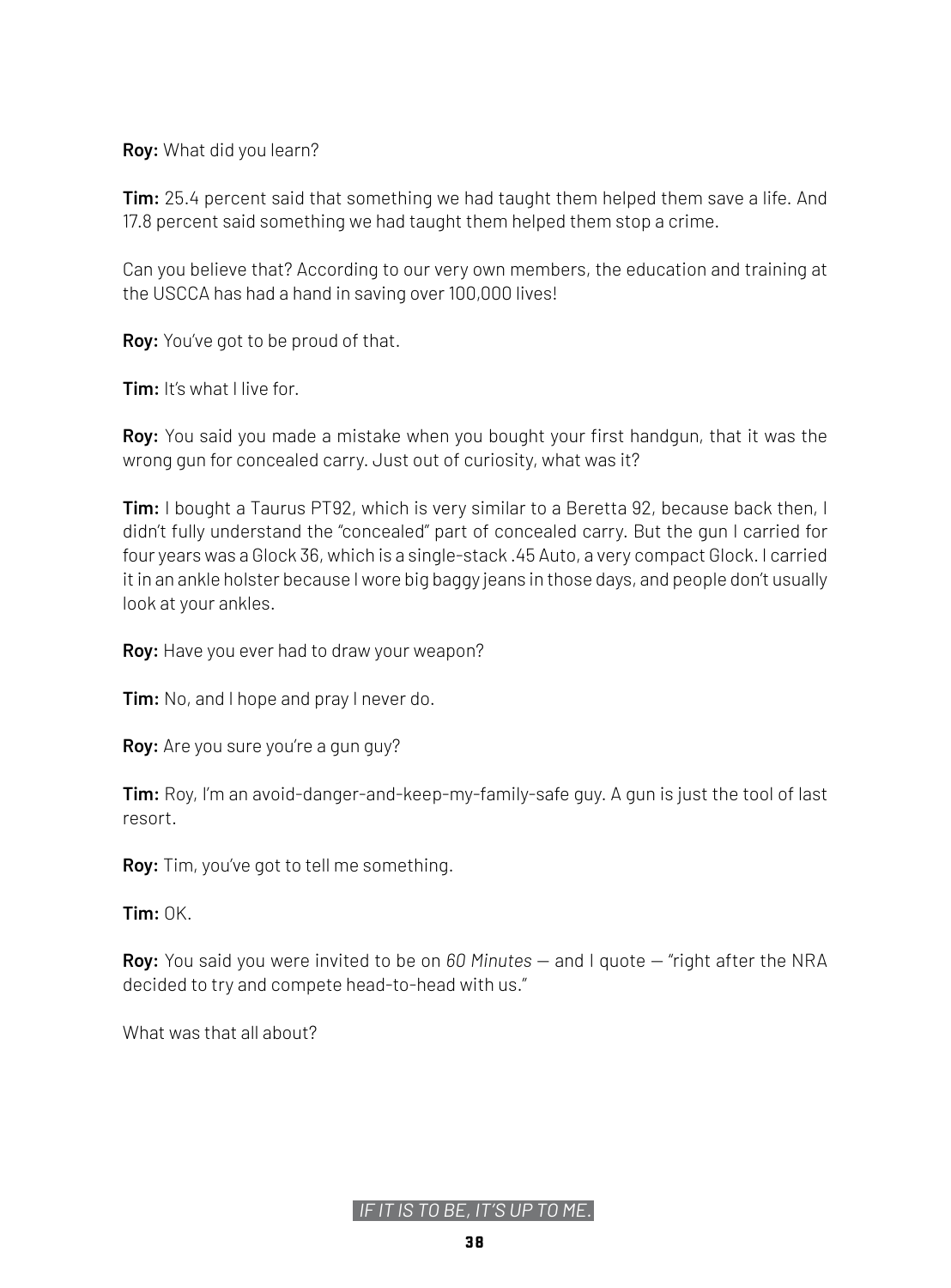### <span id="page-38-0"></span>CHAPTER 11 **THE NRA WANTED US TO DISAPPEAR**

**Tim:** You didn't tell me that you were planning to ask about this stuff.

**Roy:** I didn't know anything about this stuff until you brought it up. Now scoot a little closer to the microphone.

**Tim:** *[Laughter]* Fire away.

**Roy:** Pun intended?

**Tim:** No. No pun intended. Ask your questions.

**Roy:** How did the NRA try to take away your business?

**Tim:** OK, in January of 2017, or maybe it was December of 2016, the second-in-command to Wayne LaPierre came to our USCCA headquarters office as a "Trojan horse," but we didn't know that's what he was doing at the time.

**Roy:** What did you think he was doing?

**Tim:** Well, we took him at his word. He said, "I'm Wayne LaPierre's right-hand man, and we like what you guys are doing and we want to partner with you."

What do you think about working with the NRA?"

**Roy:** What was your response?

**Tim:** I was all for it. I knew we had the best education and training program on earth and our members were proof of it. I thought the NRA wanted to partner with us so they could popularize our training among their NRA members. Our members are safe, sane citizens. Moms and dads. Guardians of the weak and vulnerable. I thought the NRA wanted to spread our training among their members. I was honored. I felt validated.

I told the guy everything he wanted to know.

**Roy:** So when did the other shoe drop?

**Tim:** It was about two weeks before the 2017 NRA Annual Meeting that was going to be in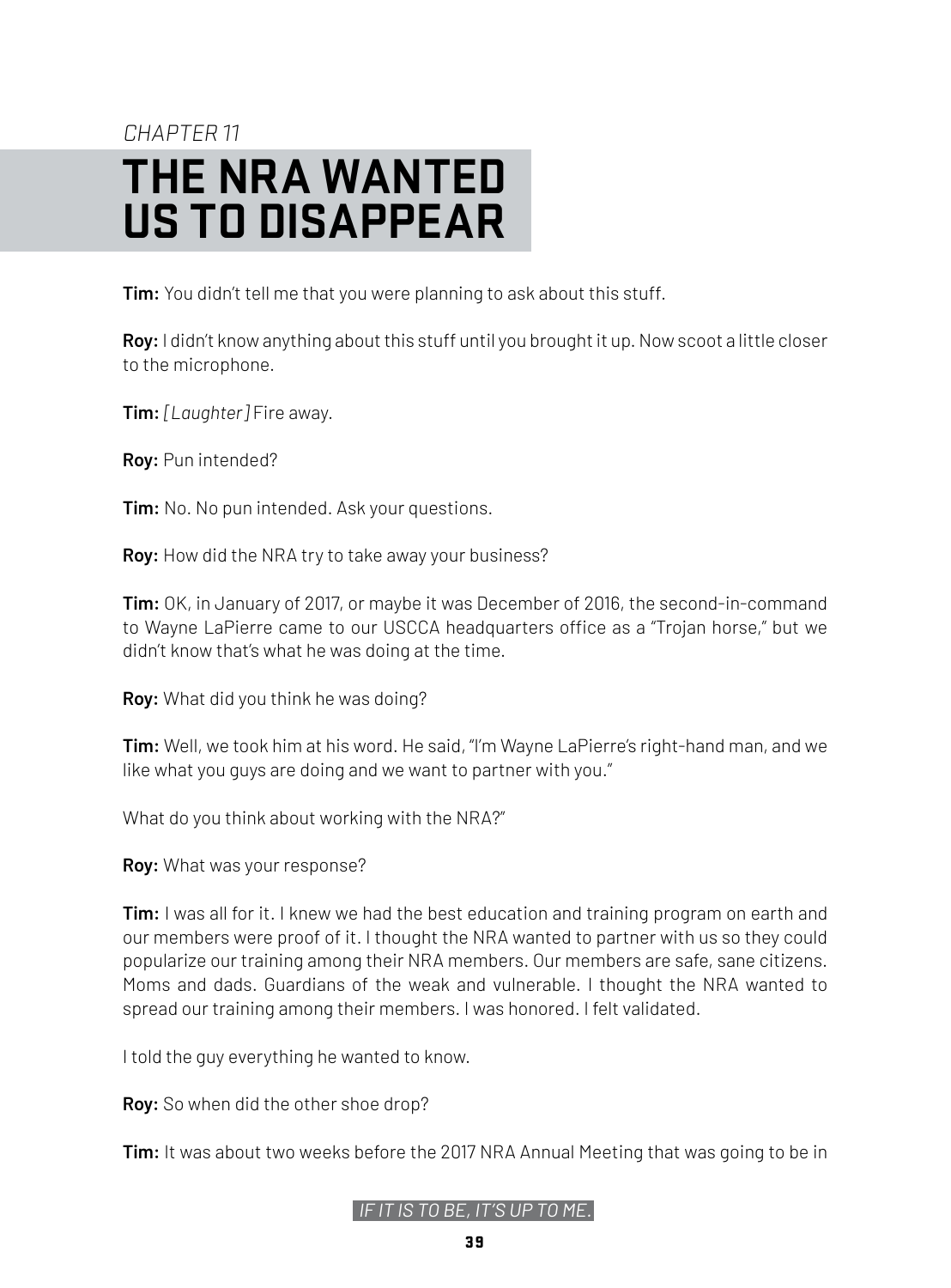Atlanta. Our 20-foot-by-30-foot booth and our semi-trailers were already in Atlanta, and we had hotel rooms booked for the 50 or so employees who run that show.

Now this booth space had been reserved at least 9 to 10 months in advance. We are all geared up and ready to go.

That's when I got a FedEx letter from the NRA that said, "Hey, you guys can't come to the show. We've already sold your spot to someone else."

**Roy:** That's cold. Hard cold. What did you do?

**Tim:** I called my leadership group into the Executive Team conference room for an ad hoc meeting.

I explained what had just happened. Needless to say, they were all shocked and confused. We all just sat there in silence. What could this mean? What the heck was the NRA up to?

A few theories were thrown around the team, but we all agreed that it was time for an emergency, all-company "Oh, Shit" meeting.

**Roy:** An "Oh, Shit" meeting?

**Tim:** Yeah. Every Thursday at noon, I hold an all-company meeting in our giant stadium-style-seating meeting room. It can get sort of crowded in there, but it's a great way to keep all my employees up to speed with what's happening with the business.

The reason it's called the "Oh, Shit" meeting is because any employee at any time during the meeting can grab one of the microphones and ask me a question about something they don't think I've considered.

The goal is for them to get me to say, "Oh, Shit."

**Roy:** Really? Why?

**Tim:** I'm an engineer, remember? The thing that worries every engineer is that they might not have considered every possibility. Engineers appreciate it when someone points out a possibility they had overlooked.

**Roy:** I get it. You want your team to point out your weaknesses and vulnerabilities.

**Tim:** Yes. That's exactly right.

So I scheduled this special, all-company meeting for the next day. I said, "Hey guys, I'm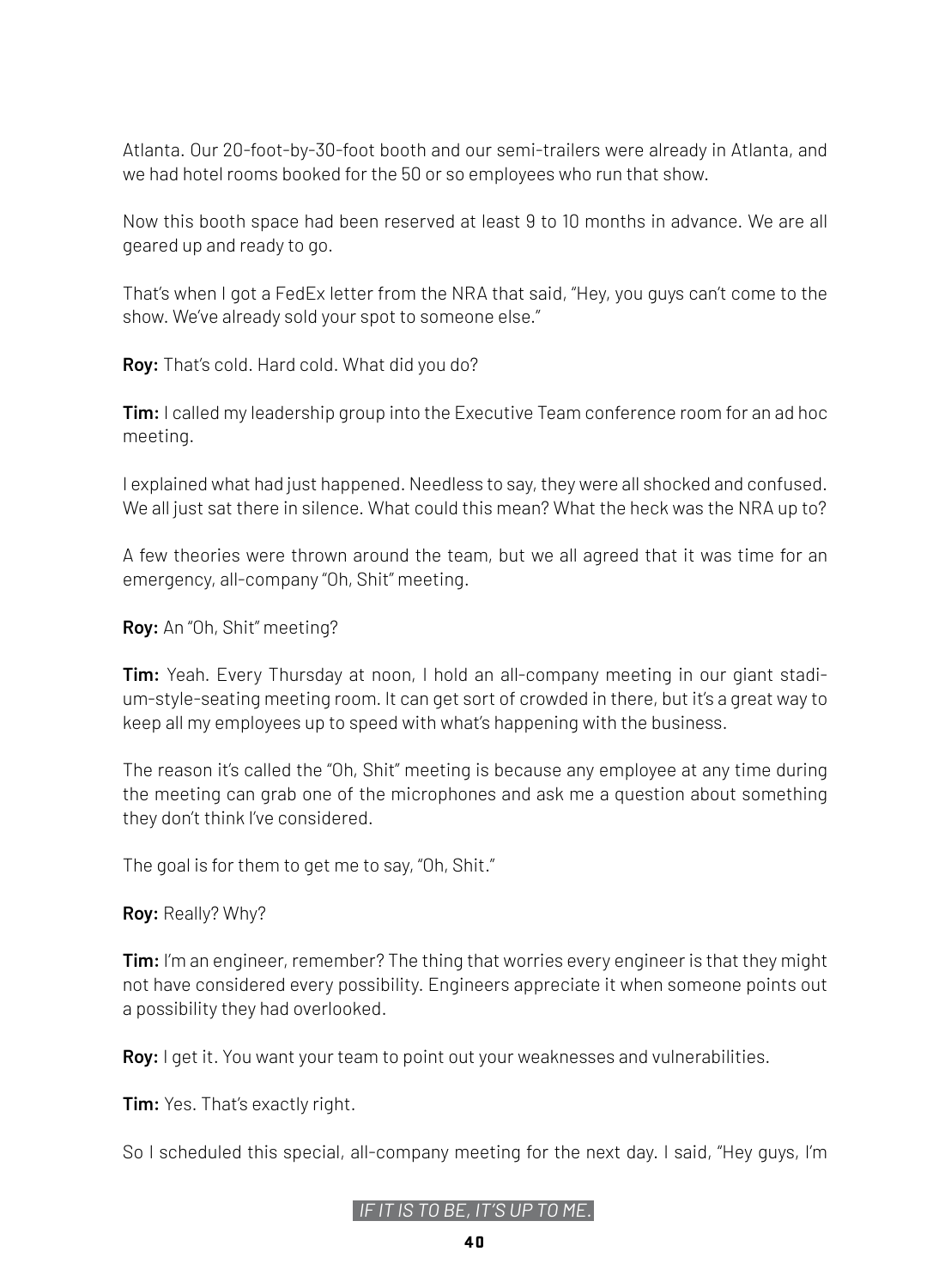not sure what the hell is going on here, but I think we're in trouble." And then I read them the FedEx letter from the NRA. So now 50 employees knew they were no longer going to Atlanta, and they were asking, "What's going on? Why aren't we going to the NRA Annual Meeting?"

And then one of my employees said, "The NRA is probably going to launch a competitive product, and they'll use our booth location to do it."

That's when I said, "Oh, Shit."

**Roy:** Was that guy right? Is that what happened?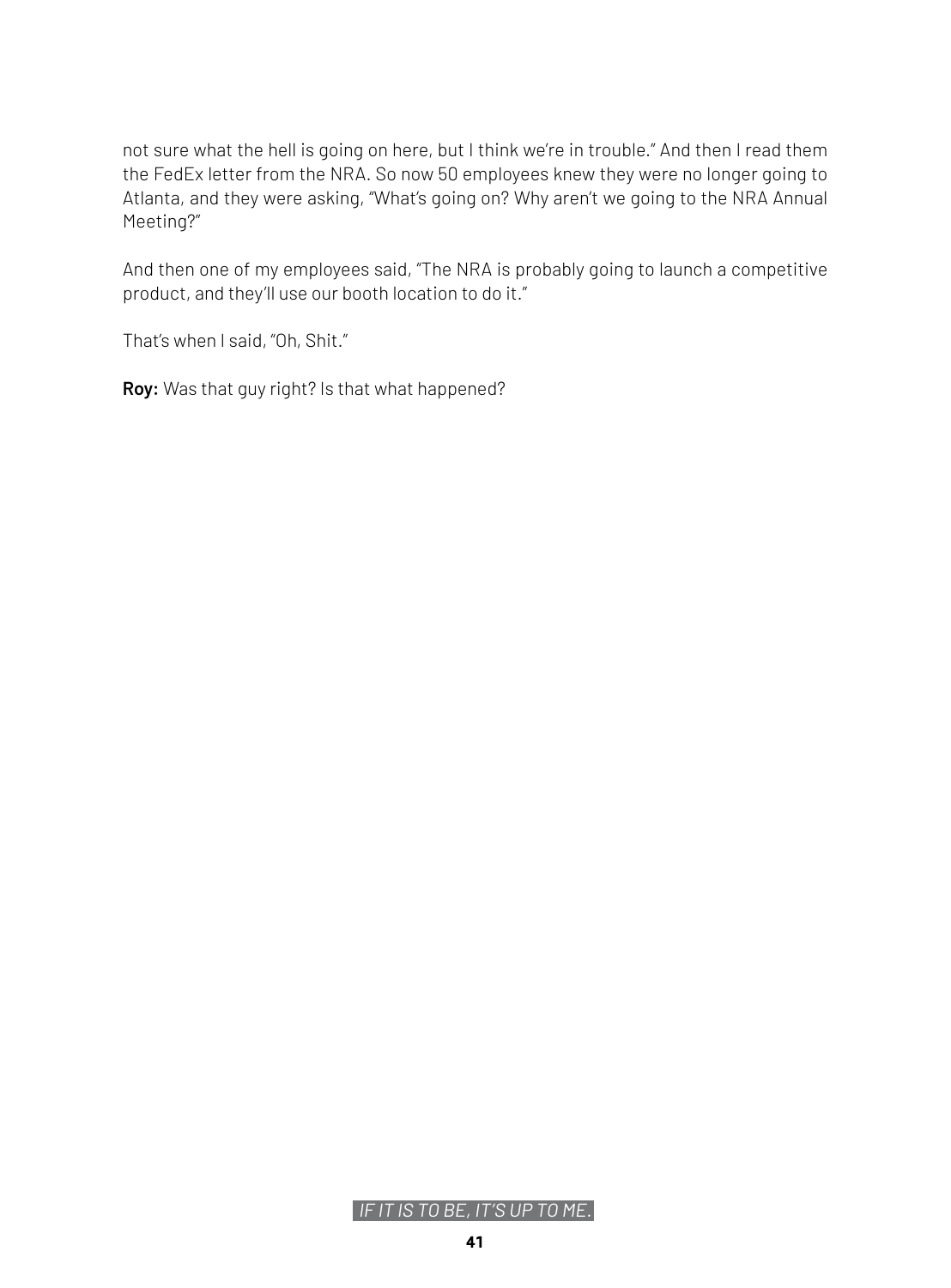# <span id="page-41-0"></span>CHAPTER 12 **SO I WROTE ANOTHER LETTER...**

**Tim:** We started by calling every person we knew who might know what was going on, and within an hour, we had the whole story. So I prepared a presentation for my team and wrote a press release for everyone who would be expecting to see us in Atlanta.

**Roy:** What was in your presentation?

**Tim:** The theme was David versus Goliath. I said, "This is our big opportunity, guys. We've had some success. We've moved into our new offices. But now we're up against our biggest threat ever. Our backs are against the wall, but we're going to take the high road."

**Roy:** The high road? How?

**Tim:** De-escalation of dangerous situations is instinctive to everyone who has been trained by the USCCA. We were being stalked by a bigger, stronger opponent, so avoiding a fight  $-$  if possible  $-$  was the right thing to do.

**Roy:** But David-the-shepherd-boy gathered five smooth stones, put them in his pouch and walked out to face the giant. That sling he carried was like a gun.

**Tim:** But David only fought when it could no longer be avoided. Everyone else was incapacitated by fear, and a whole lot of people were going to die at the hands of the Philistines if David didn't take action. We weren't at that point yet. The NRA never attacked us. They were just wandering around in our territory.

**Roy:** Is that really how you felt about it, or is this revisionist history?

**Tim:** When the NRA launched Carry Guard, it caused us to up our game, rethink our product and completely re-engineer how USCCA Membership works.

It invigorated our Critical Response Team to get even more attorneys, more lawyers for members who would need our help. It super-charged our training team to create more and better education and training courses.

Although it wasn't their intention, the NRA inadvertently pushed us to develop the best, most powerful benefit enhancements we had ever created.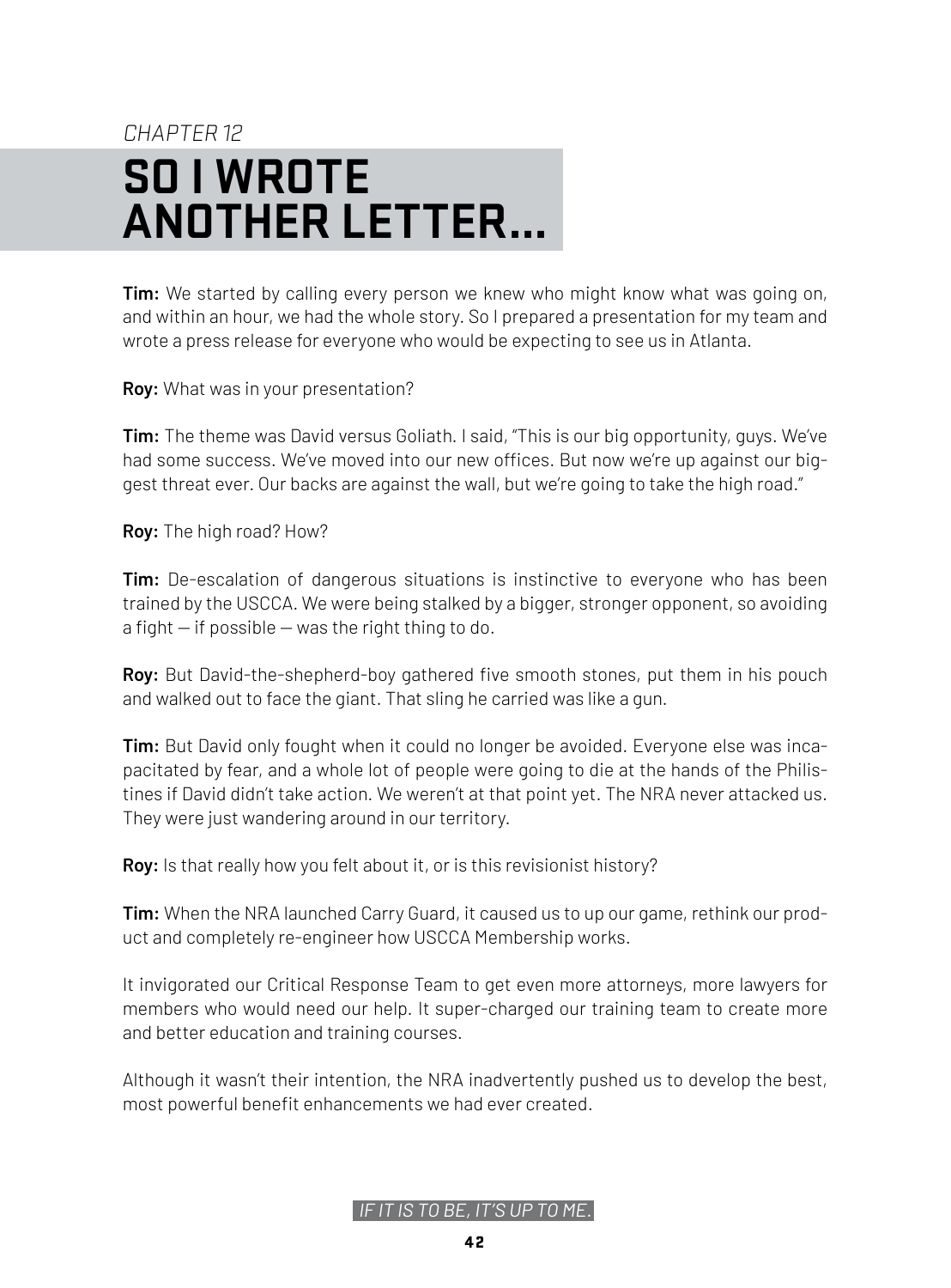Likewise, although it wasn't their intention, the dozens of psychopaths who went on rampage shooting sprees across America are directly responsible for over 500,000 trained and alert citizens carrying a deadly response mechanism.

Our goal is to increase that number until every American is safe in every situation every day.

**Roy:** You aren't worried about putting guns in the hands of the wrong people?

**Tim:** Roy, the guns are already in the hands of the wrong people. I'm trying to put them in the hands of the right people.

**Roy:** You said you wrote a press release. Can you email me a copy of that?

**Tim:** Sure.

*[45 seconds later]* Look in your inbox.

-------------------- *USCCA President's Message: 4/21/2017*

WHY I'M EXCITED ABOUT GETTING 'KICKED OUT' OF THE NRA ANNUAL MEETING…

### **We Will NEVER Stray From Our Mission**

Something sort of bizarre happened to me recently that I sincerely believe you have a right to know about. After all, it concerns you too…

About a week ago, I came in to work and found a FedEx letter from the NRA sitting on my desk.

Now, I don't know about you, but I LOVE getting mail from friends in the firearms industry. And since I'm a proud Lifetime Member of the NRA, and with their Annual Meetings and Exhibits just around the corner, I figured it *had* to be about one of those two things.

As it turns out, the note inside *was* concerning the upcoming NRA Show in Atlanta, Georgia … just NOT in the way I was expecting.

Long story short, the NRA sent over a brief letter with a *very* clear mes-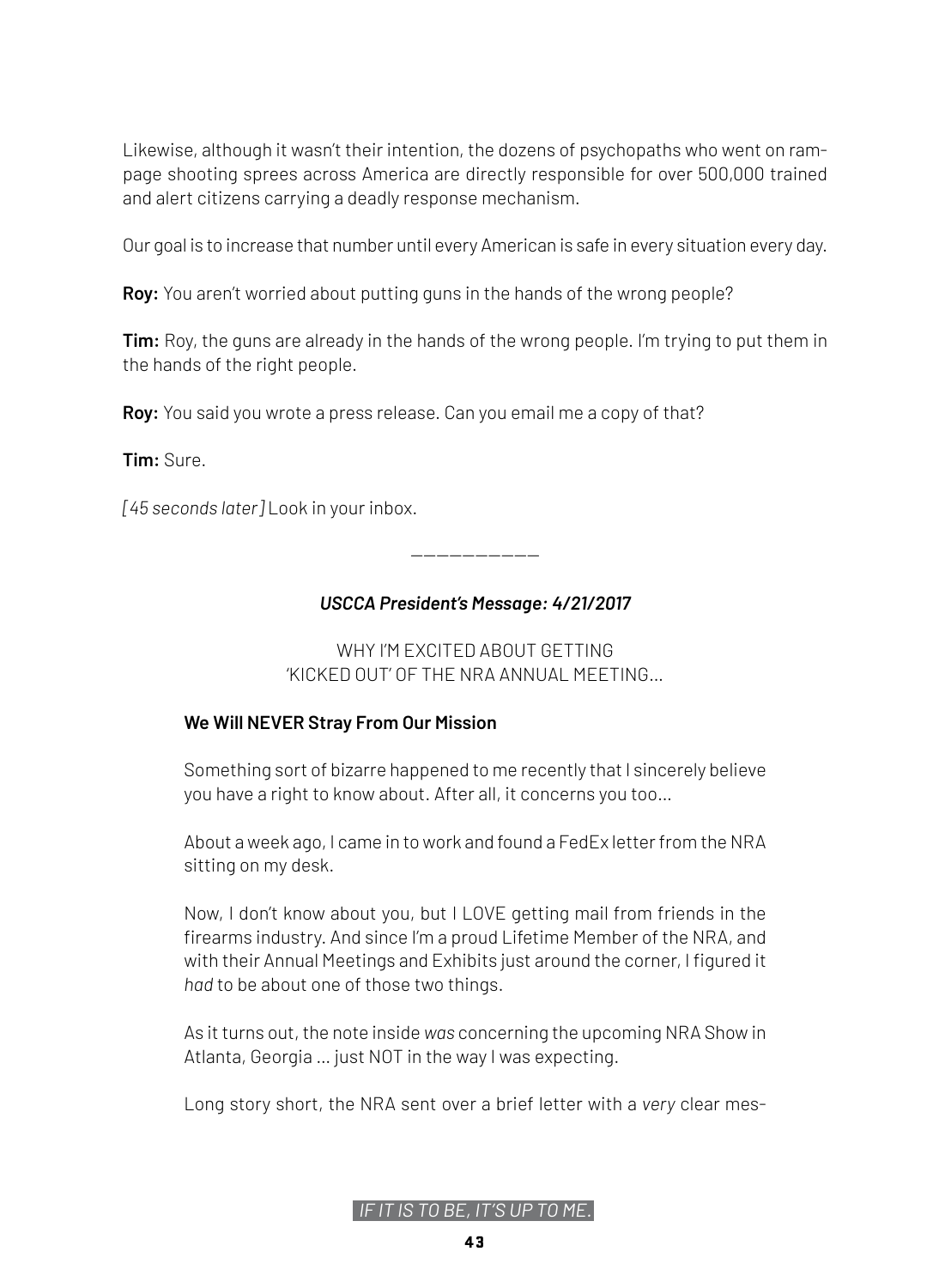sage: The USCCA would no longer be allowed to exhibit at their upcoming show in Atlanta.

Yep … the NRA *canceled our booth space* less than TWO WEEKS before we were scheduled to appear at the show.

Now, you're probably wondering what the heck is going on, and I'd be lying if I said I wasn't a little perplexed myself.

The truth is, I don't really *know* the motive behind the NRA's move. I mean, the USCCA has ALWAYS had a great relationship with the NRA. And the way I see it, we're all in this together.

If I had to quess, I'd say that perhaps this is a strategic business maneuver. I mean, the concealed carry market has really exploded over the last decade — just look at how long the USCCA has been around! Maybe the NRA recognizes us as the front-runner in providing the absolute best education, training and self-defense protection in the industry. And perhaps they're starting to see us less as a partner and more as a competitor.

As much as it sort of stings that we got "booted" from the NRA Show, I believe that this sort of competition is a good, healthy and even *exciting* thing — especially from a goliath like the NRA.

Here's why:

When there is healthy competition in the free market, the CUSTOMER always wins. And in our industry  $-$  in our niche  $-$  that means MORE good guys and gals with guns. And you already know how I feel about that: The more good guys and gals with guns, the safer we all are!

Now, here's something I need to make perfectly clear:

Whether or not the NRA supports *us,* we will continue to support *them.*

We will continue to believe in their mission.

We will continue to respect the historical significance of what they have done to preserve and protect our God-given rights.

And we will *always* support their legislative and lobbying efforts.

I personally will continue to donate to the NRA as a proud Lifetime Member.

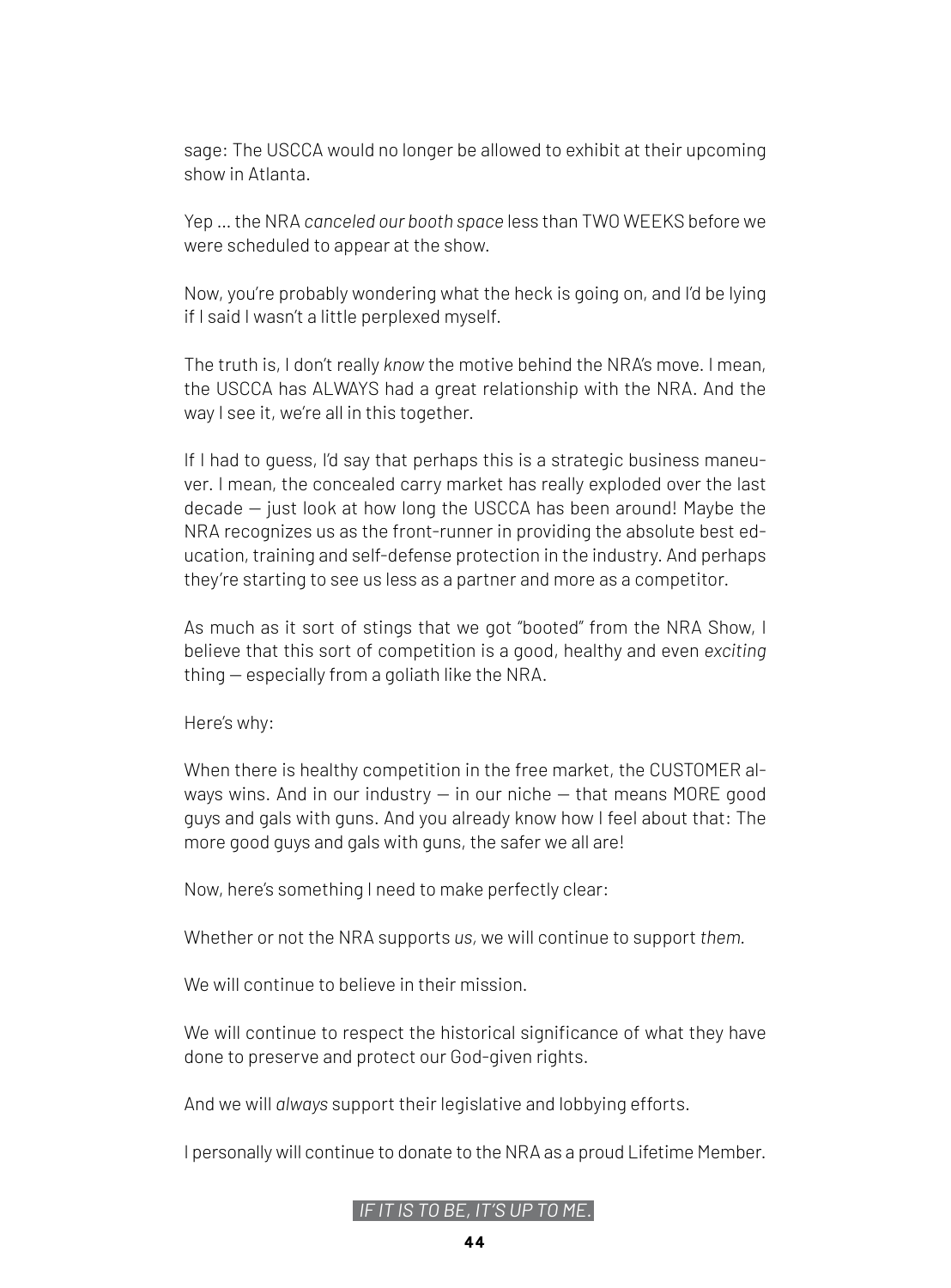And even though you won't find the USCCA booth at the NRA Show in Atlanta next weekend (although a few of us *will* still be attending), I want to reassure you that the USCCA isn't going ANYWHERE.

We're not backing down or straying from our own focused mission: to provide you with the most comprehensive education, training and self-defense protection ANYWHERE. (This has always been — and always will be — our main focus, and that's why we do it better than anyone else!)

Trust me when I say that our beliefs, our values, our culture *and our customers* will continue to be the driving forces in all we do.

Oh, and one more thing:

While I don't really know the "why" behind the NRA's decision to exclude us from their upcoming event, there is something I DO know — unequivocally and without a single bit of doubt:

The USCCA's "why" stems back to the single, powerful desire to *protect the ones we love.* And I may be just a bit biased, but I truly believe that this will keep us a solid step ahead of the competition.

Thanks for sticking with me. I promise I'll always have your back!

Take Care and Stay Safe,

Tim Schmidt

USCCA Founder & President

**Roy:** *[Roy reads the press release]*

I see what you mean about taking the high road.

So what happened next?

--------------------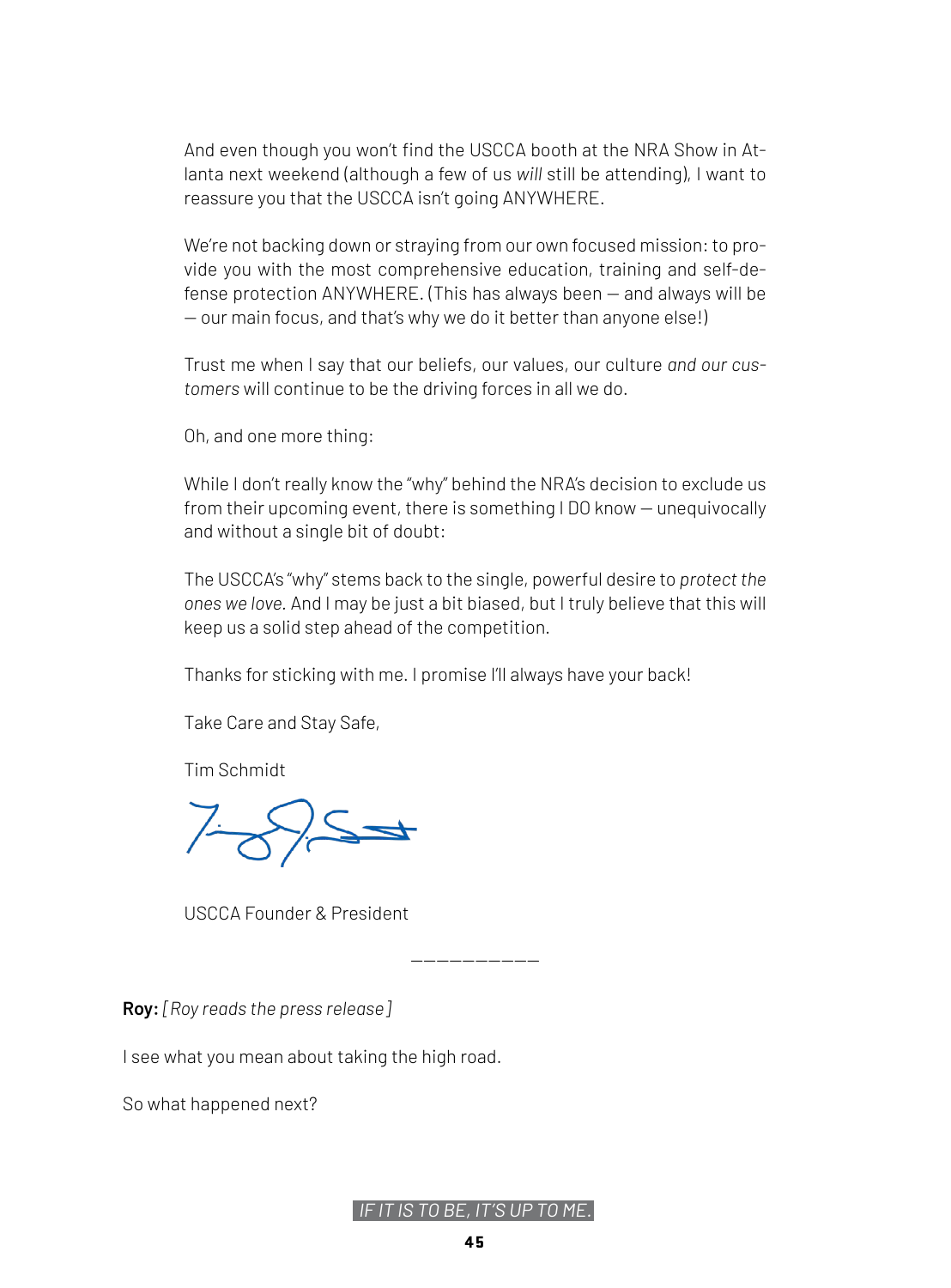# <span id="page-45-0"></span>CHAPTER 13 **AND THEN I WENT TO ATLANTA AND WALKED AROUND ALL ALONE**

**Tim:** Well, I decided to attend the NRA Annual Meeting anyway.

**Roy:** Wait, I thought they said you couldn't attend?

**Tim:** No, they just said we couldn't have a booth there. I'm a Lifetime NRA Member, so I just figured I'd show up by myself and say hello to some of my fellow USCCA members and supporters.

**Roy:** Oh, OK, that makes sense.

**Tim:** So I'm walking around the NRA Annual Meeting as an outsider because my company wasn't allowed to be there anymore. As I'm walking around, I see banner after huge banner advertising the NRA's new Carry Guard program.

As it turns out, the one employee who spoke up at the emergency meeting was right. The NRA Carry Guard program was designed to compete directly with USCCA Membership.

That meeting back in late 2016 with Wayne LaPierre's right-hand man was ALL about intelligence gathering. I have to hand it to them; they really pulled the wool over my eyes.

**Roy:** Wow, how did that make you feel?

**Tim:** Hmm … I guess I felt a bit betrayed, but at the same time, I felt excited. I was excited because the USCCA had become big enough to get noticed.

And the groundswell of support from USCCA members was overwhelming.

**Roy**: What do you mean, "support"?

**Tim:** Well, there are over 80,000 NRA members at these annual meetings, so it makes sense that I'd run into some of my fellow USCCA members as well.

And that's exactly what happened!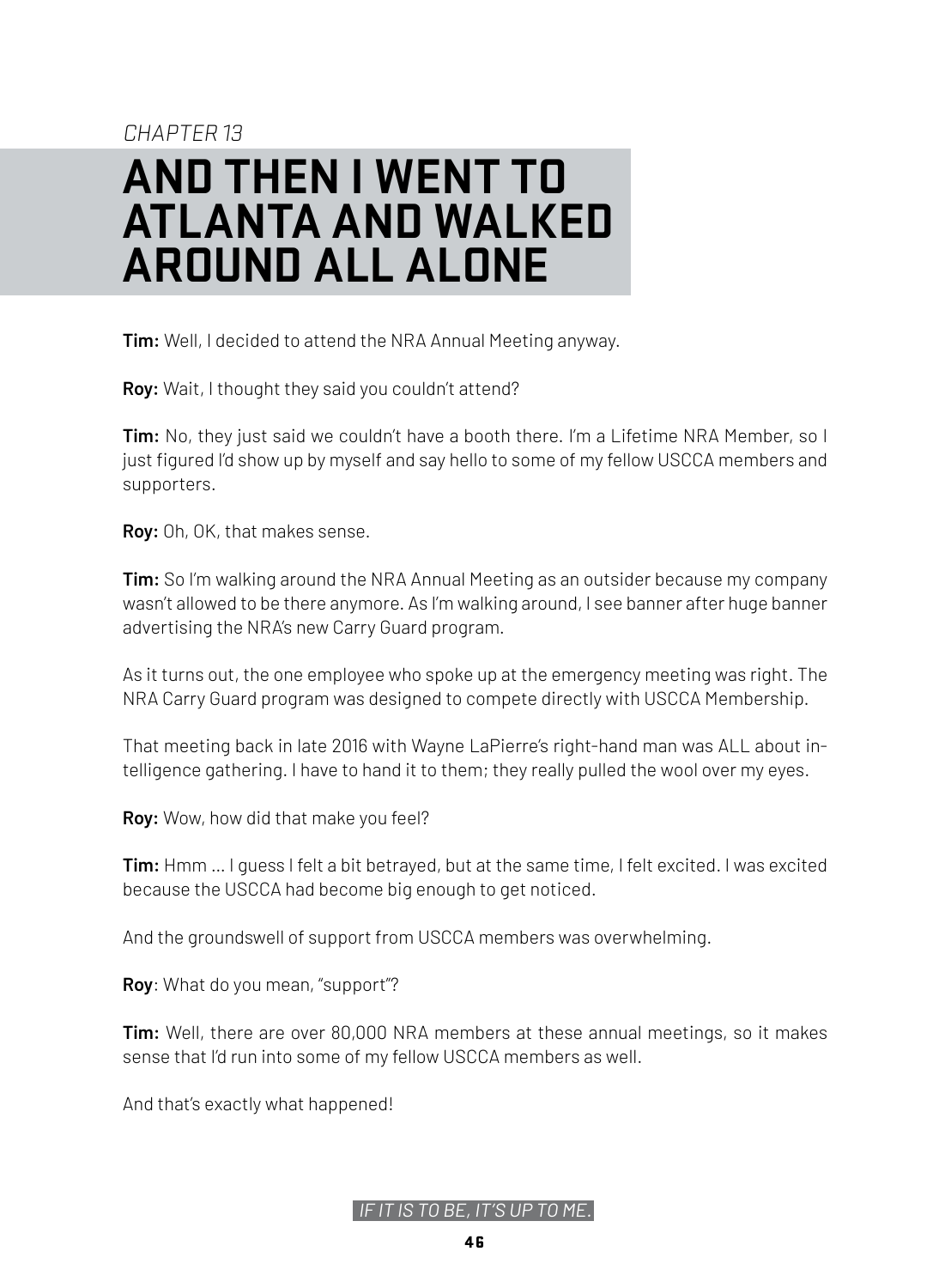I could barely walk down the corridors without people coming up to me and saying things like:

"Hey, Tim, sorry to hear what the NRA did to you. I'm a proud USCCA member, and I don't think they should have kicked you out!"

It was a tough weekend for me, but I was really glad I attended.

Oh … one more thing. You're not going to believe this.

**Roy:** What?

**Tim:** Halfway through the second day, a messenger reaches out to me and says Colonel Bob Brown wants to see me again.

**Roy:** You're kidding.

**Tim:** Nope. I'm not kidding.

It was hard not to reflect back on that first meeting with Colonel Brown back in 2006.

**Roy:** You mean the meeting when he crushed your dream?

**Tim**: He didn't crush my dream. He just gave me some honest feedback on just how hard it is to publish a successful magazine, let alone start a national firearms education and training organization. I honestly think he was just trying to save me from certain bankruptcy.

**Roy:** Well, how did the second meeting go?

**Tim:** I wasn't really sure what to expect.

As it turned out, Colonel Brown had no memory of our first meeting 11 years earlier, and that's OK. So now I'm sitting down with this famous veteran who was also a famous mercenary for many years and he publishes a hugely famous magazine. AND … he's keenly aware of the USCCA and what we do!

This is the meeting I was hoping for back in 2006.

**Roy:** It must have felt good.

**Tim:** Yeah, it really did.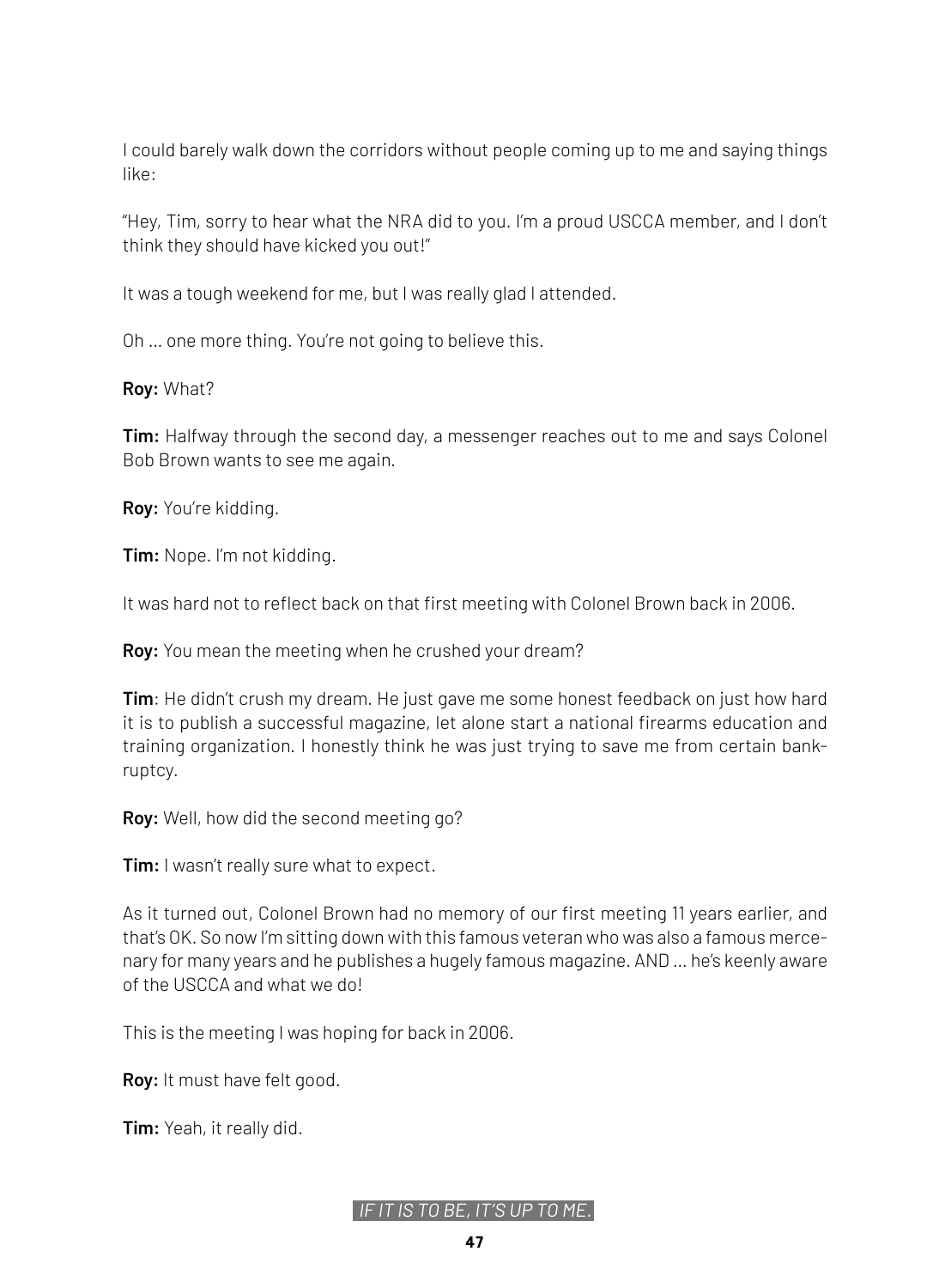I'll never forget sitting in that VIP lunchroom and listening to Colonel Brown talk about how pissed he was over the NRA's lack of character and how furious he was about them screwing us over.

He said, "Tim, anything I can do to support you, let me know, because this is bullshit. The NRA shouldn't be dicking around in your space."

I politely listened and then I thanked him for the lunch he bought me.

**Roy:** So how does the NRA Carry Guard Membership compare to USCCA Membership?

**Tim:** Well … why don't you Google "NRA Carry Guard" and see what it says. I'm not a big fan of throwing rocks at my competitors.

**Roy:** *[30 seconds later]* Wow. Wow. Wow...

**Tim:** What did you find?

**Roy:** This is from a website called "TheTruthAboutGuns.com:"

"The NRA rolled out its Carry Guard insurance program in 2017 with great fanfare. Now, a mere two years later, not only has NRA Carry Guard ceased accepting new customers, but existing participants have received notices of cancellation."

**Tim:** They lasted two years. Now they're gone.

**Roy:** What is your honest opinion of the NRA?

**Tim:** Roy, I believe in the natural born right of free people to defend themselves … to defend their families and loved ones. The founders of our country understood this, and they affirmed this right in the Second Amendment to the U.S. Constitution.

We talked about this before: Police officers are not here to be our personal bodyguards. If you want your family to be safe, well, then that responsibility is on you.

And that's what I do at the USCCA. I give everyday citizens the tools, the training and the education to be the protectors and defenders of their families. It's simple, and it's effective. I feel like I mentioned this before, but our training and education has saved over 100,000 lives.

Nobody wants to use their gun in self-defense. And the more USCCA education and training you get, well, the less of a chance you'll ever have to pull the trigger.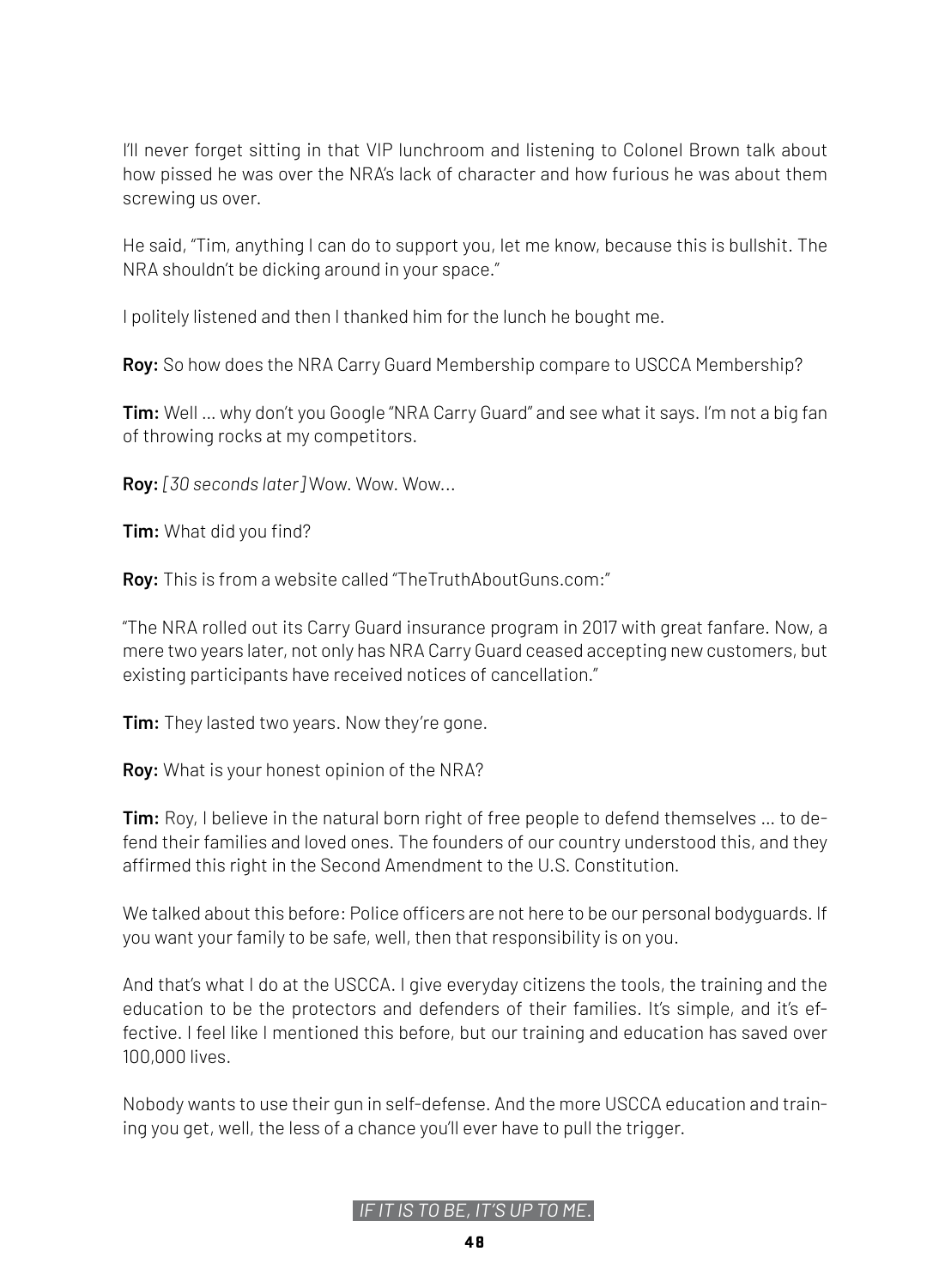**Roy:** Tim, you're dodging the question. Please tell me your honest opinion about the NRA.

**Tim:** *[Sigh]* OK. At this moment in time — September of 2020 — I feel the NRA has turned into primarily a political and legislative organization that, for the most part, attempts to affect laws by using fear and the threat of mass gun confiscation.

I feel the NRA has turned into an organization that is not responsible with the money that their members give them when you consider the value that they actually provide. I feel like they've kind of been corrupted, from the inside, mismanaged. I don't think they've come up with any new safety curriculum since the '70s. They've just gone in a very different direction.

**Roy:** Do you ever worry that your organization will be seduced by the fame and money of political influence?

**Tim:** No. I'm going to tell you something here that's going to blow your mind: The United States Concealed Carry Association is ALL about education and training … and that education and training allows our members to avoid danger, save lives and keep their families safe.

We're primarily an organization of learning and knowing what to do and what not to do with the gun so that you never have to use the damn thing. Because the last thing you want to do is pull the trigger, because nothing good is going to come out of that.

I mean, if you have to, if you're going to save the life of someone, then, of course, you have to do it, but then you also have to be prepared to deal with the consequences.

But with our education and training, there's a very, very high chance that first of all, you won't even be in that situation. You won't allow yourself to get in that situation. You'll be able to de-escalate the threat because you have threat de-escalation skills. You will have been taught hyper-awareness skills that will help you mitigate those situations.

Save lives. Keep your family safe.

Avoid danger. Avoid danger. Avoid danger. Avoid danger.

This is the heartbeat of every employee and every certified trainer. Avoid danger. Avoid danger. Avoid danger. But when danger can't be avoided, you have to know how to overcome it.

Your only other option is to be a willing victim and allow others to be victims as well.

**Roy:** That was a pretty good sermon. I was starting to get worried you were about to take up an offering.

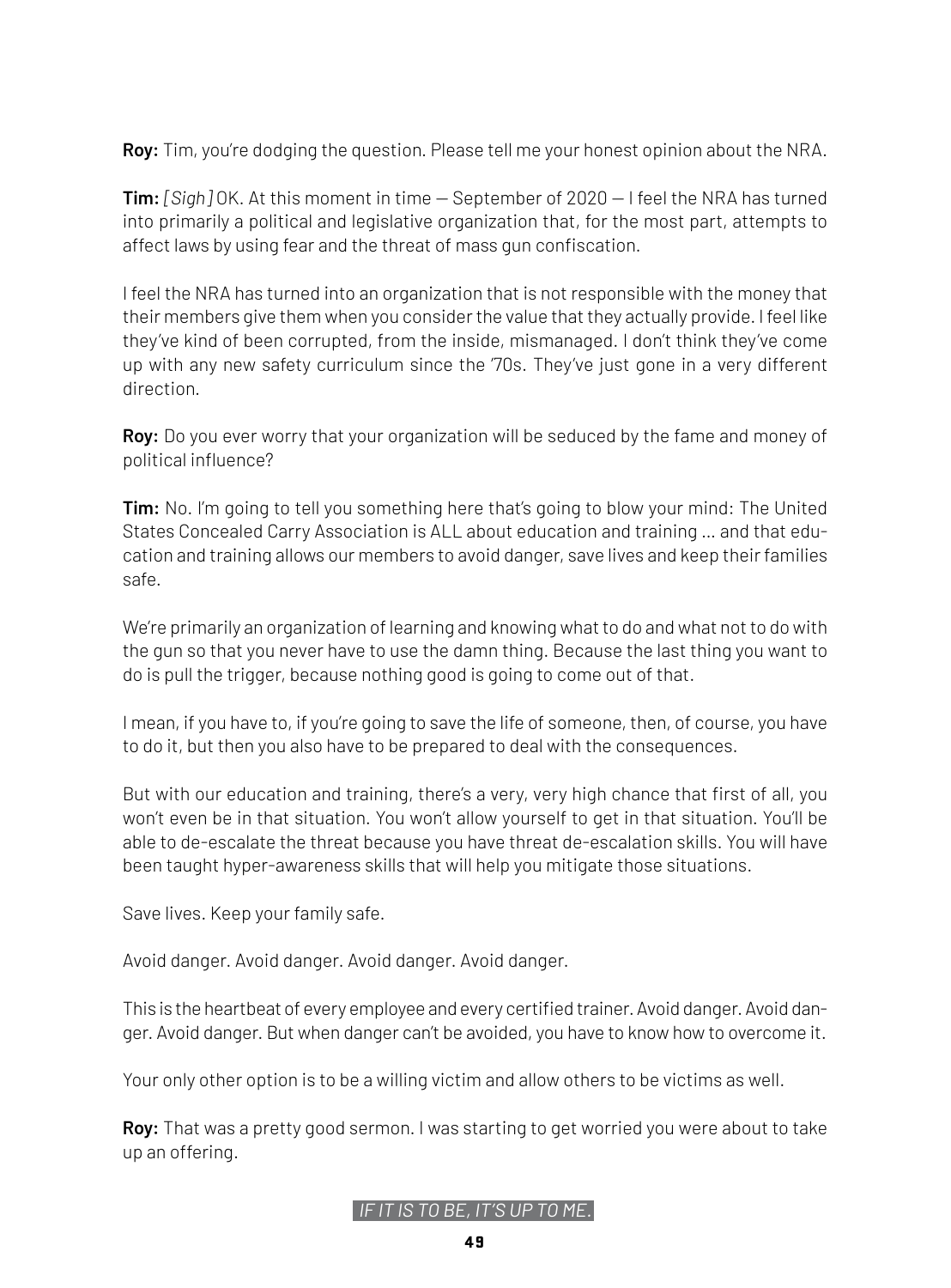**Tim:** *[Laughter]* I guess I can get a little bit worked up.

**Roy:** You guess?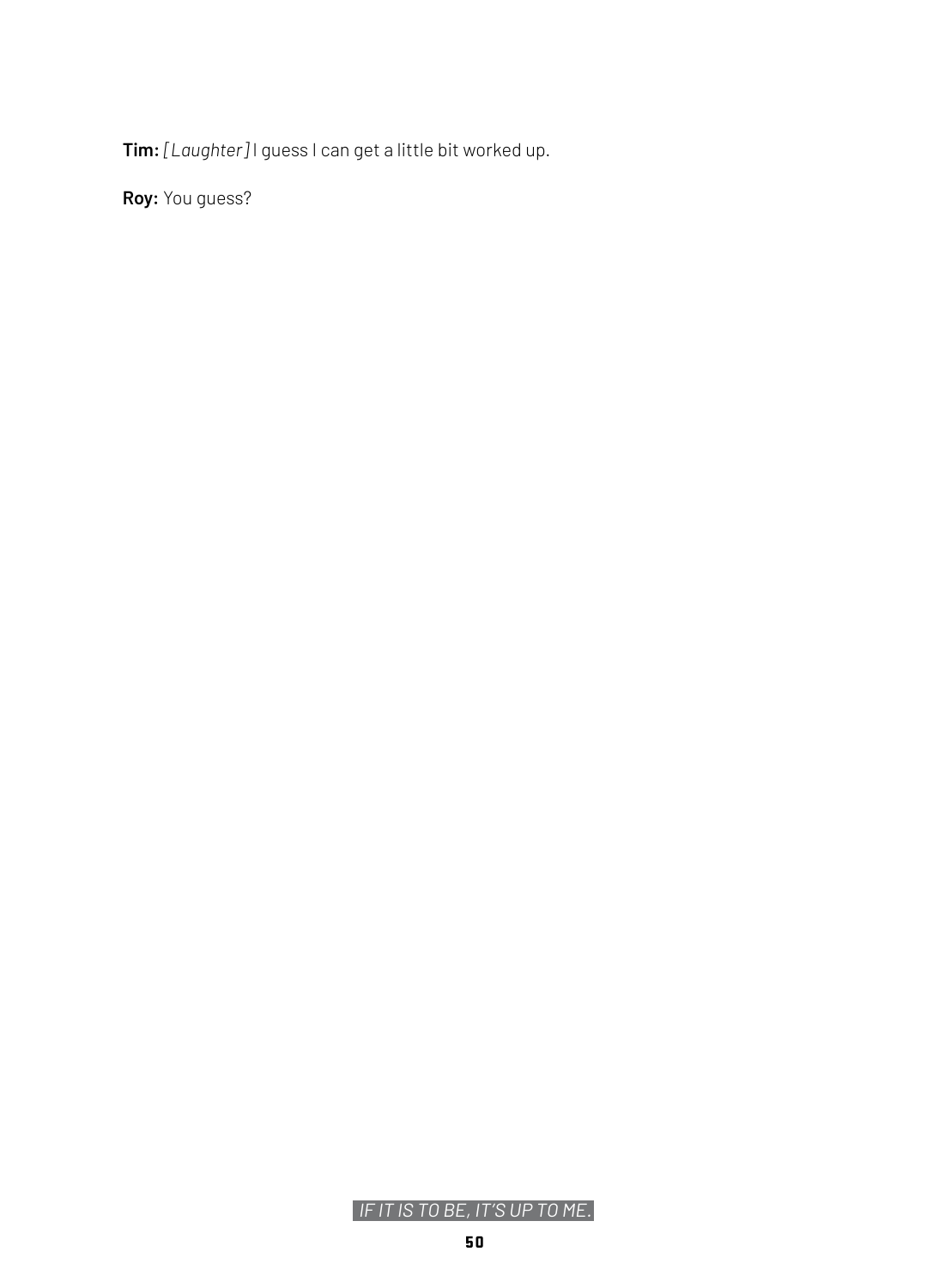### <span id="page-50-0"></span>CHAPTER 14 **IF GRASSHOPPERS CARRIED GUNS, BIRDS WOULD QUIT TRYING TO EAT THEM**

**Roy:** Earlier, you said, quote, "The dozens of psychopaths who went on rampage shooting sprees across America are directly responsible for 500,000 trained and alert citizens carrying a deadly response mechanism."

You've mentioned these boogey-men a number of times. Can you name some of them for me?

**Tim:** 1984: James Oliver Huberty kills 21 people at a McDonald's in San Diego.

1990: James Edward Pough kills nine people in a GMAC loan office in Jacksonville.

1991: George Pierre Hennard kills 23 people at Luby's Cafeteria in Killeen, Texas.

1993: Gian Luigi Ferri kills eight people on the streets of San Francisco.

2002: John Allen Muhammad and Lee Boyd Malvo kill 10 people in Washington, DC.

2007: Robert Arthur Hawkins kills eight people in the Von Maur Department Store in Omaha.

2008: Nicholas Troy Sheley kills eight people total in Missouri and Illinois over a seven-day period of time.

2009: Robert Stewart kills eight people in a nursing home in Carthage, North Carolina.

2009: Jiverly Antares Wong kills 13 people at the American Civic Association in Binghamton, New York.

2009: Michael Kenneth McLendon kills 10 people in three rural communities: Kinston, Samson and Geneva, Alabama.

2011: Scott Evans Dekraai kills eight people at the Salon Meritage in Seal Beach, California.

2012: James Eagan Holmes kills 12 people in a movie theater in Aurora, Colorado.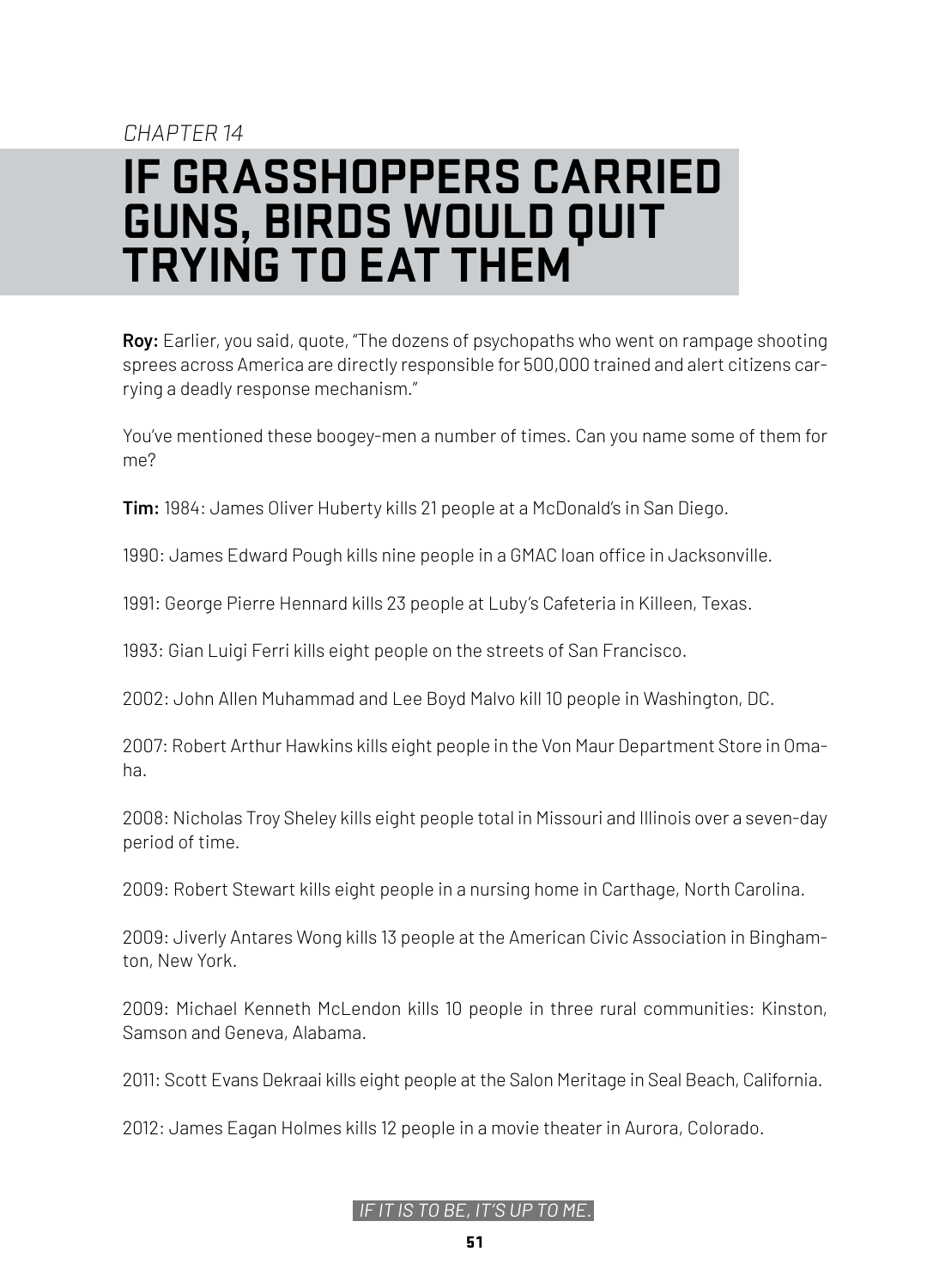2017: Devin Patrick Kelley kills 26 people at the First Baptist Church in Sutherland Springs, Texas.

2017: Stephen Craig Paddock kills 61 concert-goers at a music festival in Las Vegas.

2017: Cleophus Emmanuel Cooksey Jr. kills nine people in Phoenix over a 21-day span.

2018: Ian David Long kills 13 people at Borderline Bar & Grill in Thousand Oaks, California.

2019: Connor Stephen Betts nine people on the sidewalk in Dayton, Ohio.

And that's just the psychopaths who have killed eight or more people in recent years. If we began naming all the ones who have killed seven or less, we'd be here for hours.

**Roy:** You make it sound like we all need a bodyguard.

**Tim:** You either need a bodyguard, or you are one.

**Roy:** That's an interesting perspective.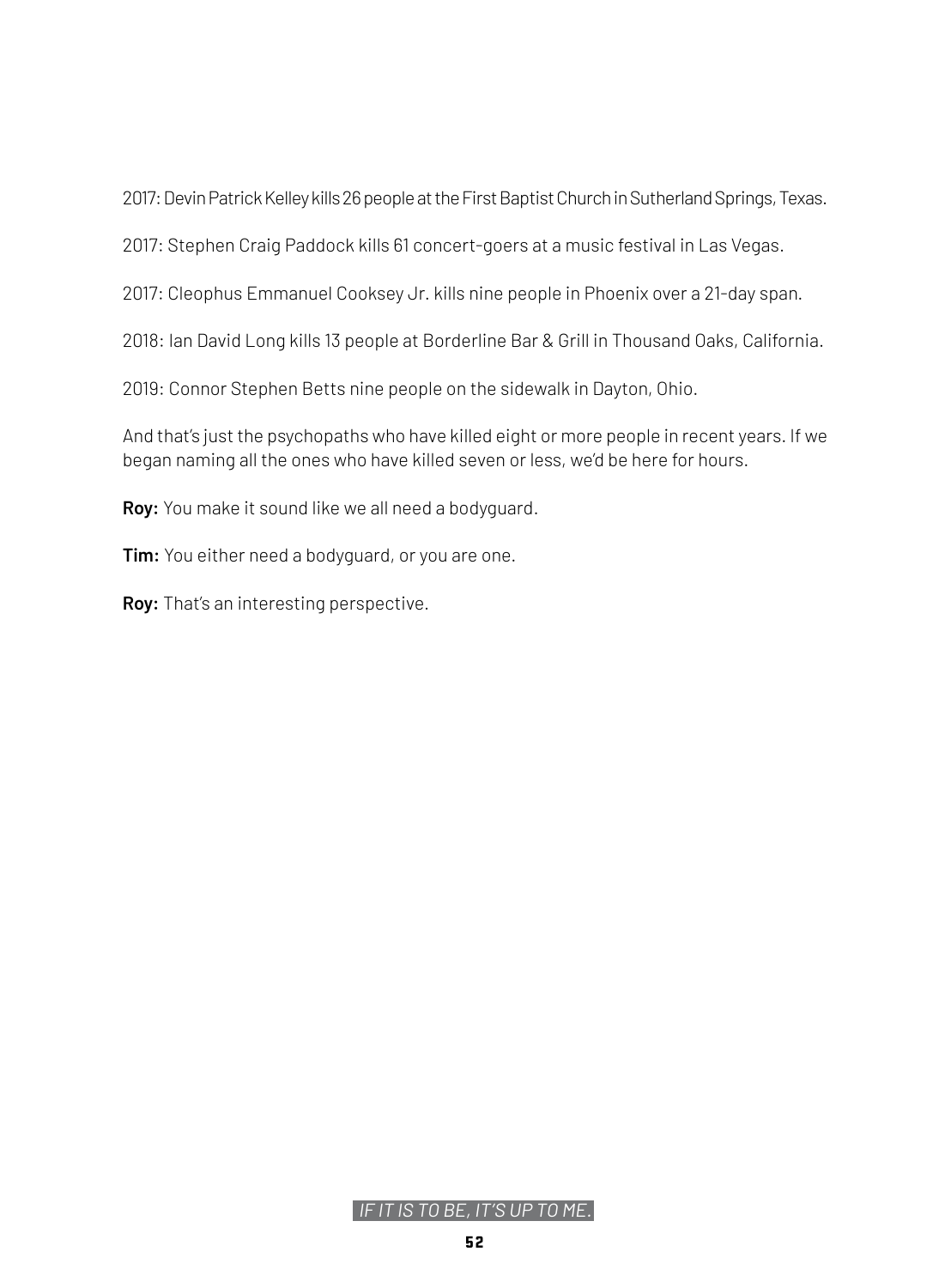### CHAPTER 15

# <span id="page-52-0"></span>**'WHERE THERE IS NO VISION, THE PEOPLE PERISH.'**

**Tim:** There's a verse in the Bible, the 29th chapter of Proverbs I think, that says, "Where there is no vision, the people perish: but happy is he that keeps the law."

**Roy:** And you think that has something to do with concealed carry?

**Tim:** Not directly, no. But another translation says, "Where there is no divine guidance, people cast off restraint; but happy is the one who heeds wisdom's instruction."

**Roy:** And your interpretation of that verse is?

**Tim:** I believe it's contrasting two groups of people. One group accepts guidance and embraces discipline and exercises self-restraint, while the other group "casts off restraint."

In other words, the unrestrained are not willing to inconvenience themselves or accept responsibility for anything other than their own pleasure and comfort. But the people who plan ahead and prepare are the ones who are called "happy."

**Roy:** Sort of like the Grasshopper and the Ant.

**Tim:** Exactly. The grasshopper laughs the summer away while the ants prepare for the winter. And, in the end, it is the ant who is the happiest. Accept guidance. Embrace discipline. Exercise self-restraint. That's what it takes to carry a concealed firearm.

**Roy:** You're saying that no one should carry unless they have self-restraint?

**Tim:** The self-restraint comes from understanding the gravity of your decision and the seriousness of the responsibility you have accepted. It's a mindset of personal responsibility, not just for who you're protecting but for all of your actions. And when you truly understand that, the last thing you want to do is pull that trigger.

The USCCA provides training courses that give you many, many tools other than the firearm. Your firearm is always the tool of last resort.

**Roy:** Give me an example.

**Tim:** An example of the other tools?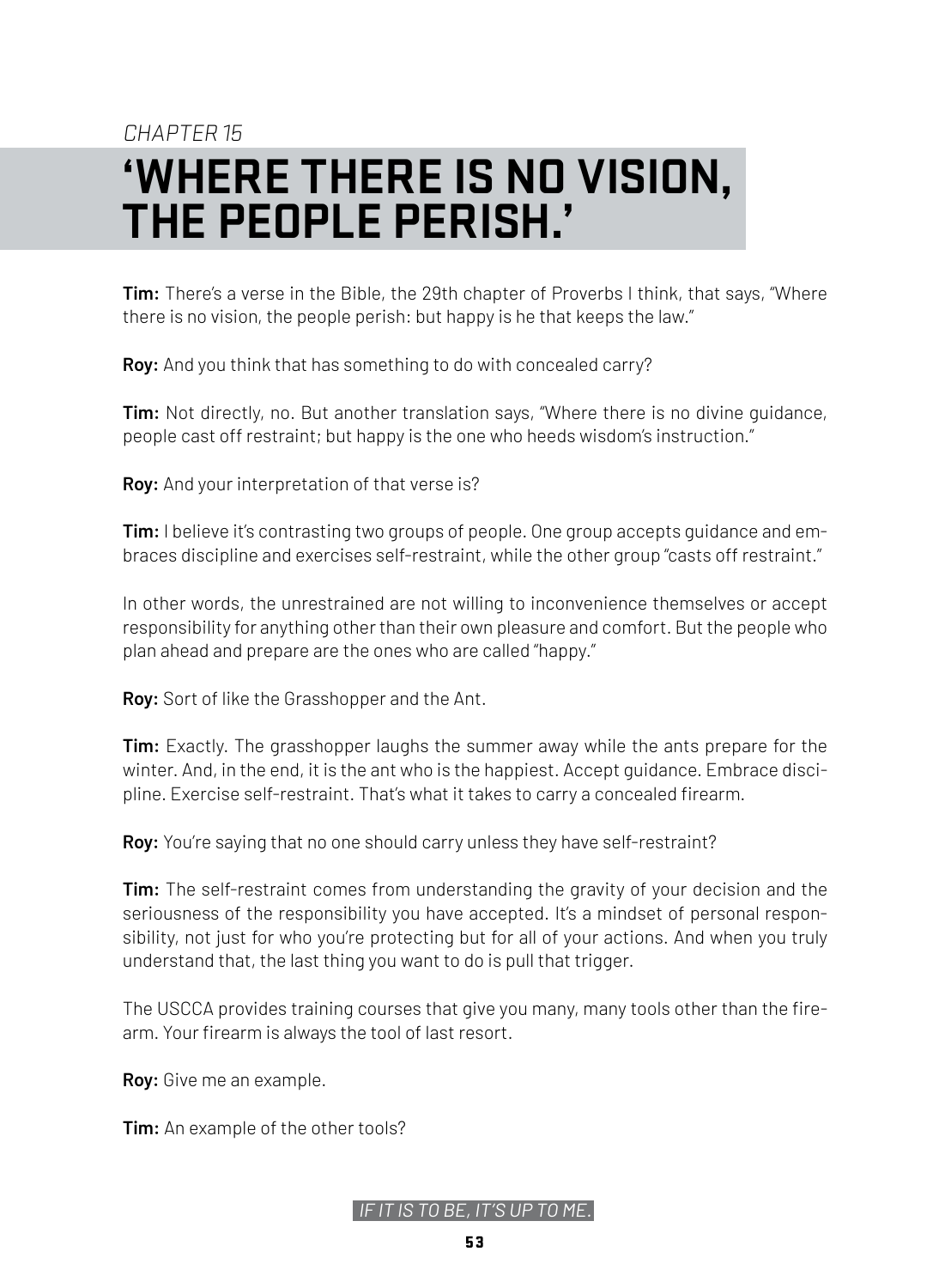**Roy:** Yeah.

**Tim:** Do you remember when I said earlier that my dad used to take one-on-one trips with each of his kids? Well, my son, Tim Jr., and I have this annual tradition of going on spring break together, so earlier this year (spring 2020) we went down to Florida.

**Roy:** How old is he?

**Tim:** He's 22. He goes to Baylor University in Waco, Texas. He's almost done. He's studying mechanical engineering, just like his old man!

This year, we did this low-light flashlight and vocal training course.

There's a large room in a dark warehouse with a vehicle in it. Each of the participants waited outside in the daylight while the instructors set everything up. There were actors in there and camera crews filming the whole thing, and when you walk into that pitch-dark warehouse, your only job is to get to your car, and the only things you have are a flashlight and your voice. And you also have a Simunition gun, of course, but that is your absolute last resort.

The first couple of times, I didn't do a very good job, but you quickly learn just how valuable and how powerful your voice can be when you are giving direct commands and have a tactical flashlight.

I remember thinking, "God, when people understand this, when they know what to say, when to say it, and when and how to use the light ... because essentially what you're doing is communicating to the aggressor, who starts to think, 'Oh crap. I picked the wrong target.'"

**Roy:** Sounds like some valuable training.

**Tim:** Yes, it was amazing!

**Roy:** So let me get this straight. You've got more than 4,000 trainers teaching over 500,000 members and you're still traveling across the country to learn new things?

**Tim:** It's precisely because we have over 500,000 members that I'm traveling across the country to learn new things.

**Roy:** How long does it take until you've learned enough?

**Tim:** For me? Never. I'll never stop learning.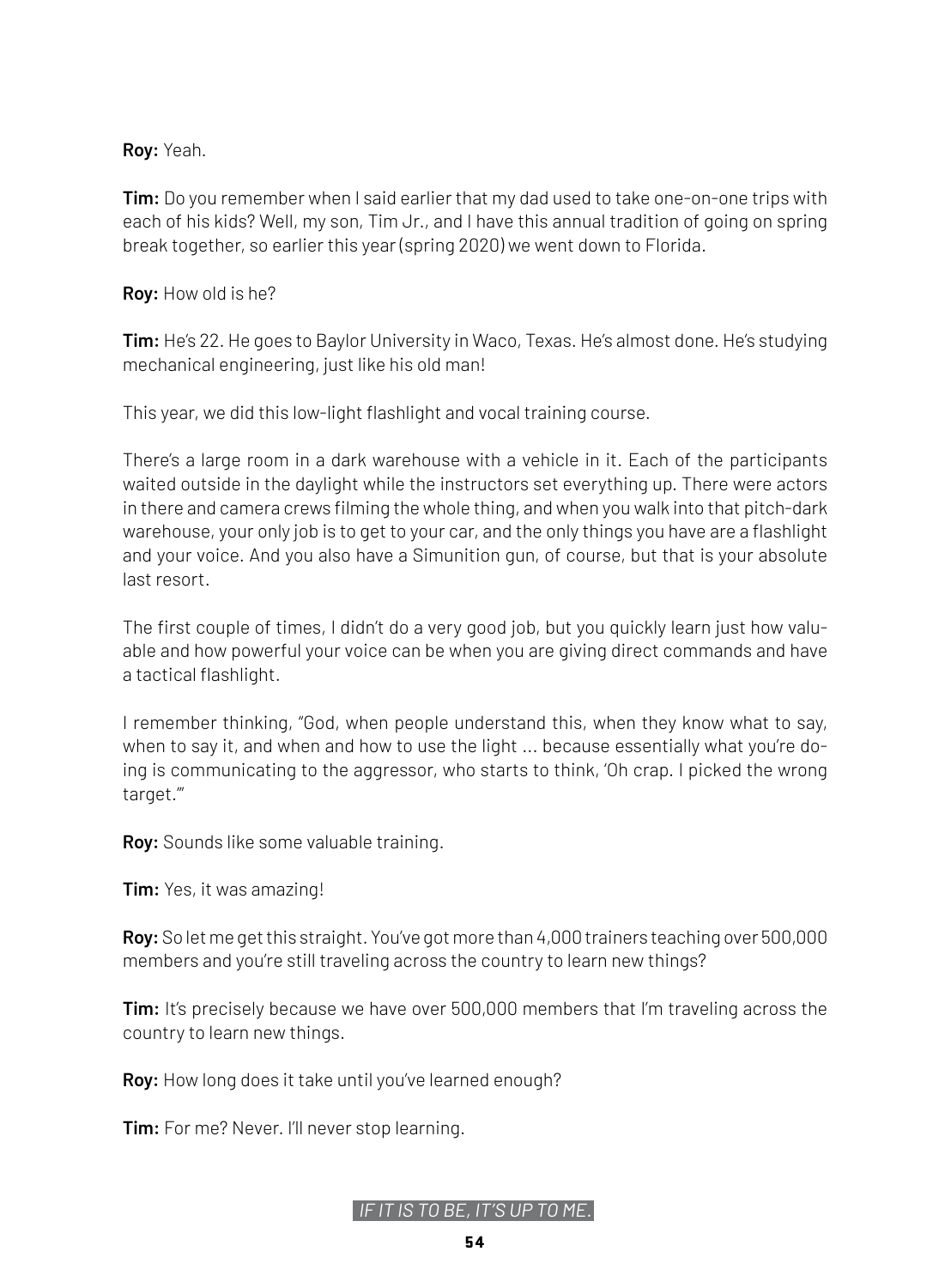For USCCA members? Well, that's entirely up to them. First you go through Concealed Carry and Home Defense Fundamentals, and maybe a light training course. The next thing you know, you're walking into a restaurant with your family and friends, and without even thinking about it, you're picking the safest table in the restaurant.

Not only that, but you've subconsciously identified multiple exits. It just becomes part of who you are.

**Roy:** Sounds paranoid to me.

**Tim:** You're not paranoid. You're prepared.

Do you remember that guy who walked into that church in Texas with a sawed-off shotgun under his coat?

**Roy:** While the church service was being live-streamed?

**Tim:** Yeah. The shooter got off two shots in six seconds before a 71-year-old man named Jack Wilson took him out with a single shot. If you watch the video, you'll see that he was sitting in the best spot in that church because that's what he had been taught. Like I said, either you're a guardian or you need one.

**Roy:** What, exactly, does the United States Concealed Carry Association teach its members? What do you stand for? What do you believe? Is it all just about the Second Amendment?

**Tim:** What do we believe? That's easy...

We believe in something bigger than the right to bear arms.

We believe in the right to protect our loved ones.

We believe in the right to be strong in a world where criminals prey on weakness.

We believe in the right to stand up to any danger that approaches us.

We believe, "If it is to be, it's up to me."

We believe in the right to be confident and optimistic about the future while being prepared for the worst.

We believe in avoiding danger, saving lives and keeping our families safe.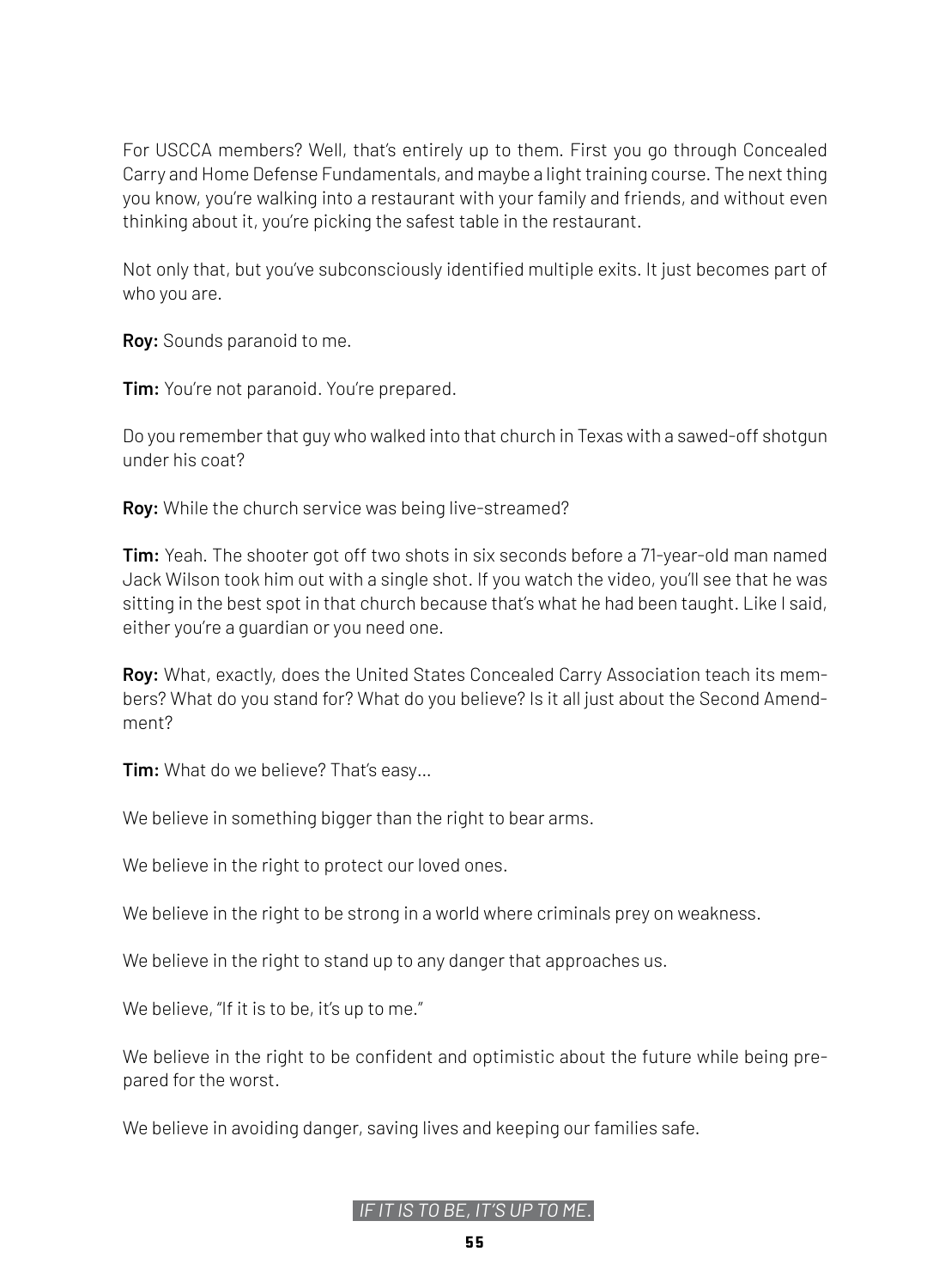### <span id="page-55-0"></span>CHAPTER 16 **AND NOW WE'RE BACK WHERE WE STARTED**

**Roy:** Tell me some more about your Dad.

**Tim:** Dad was diagnosed with ALS in 2015.

**Roy:** Lou Gehrig's disease.

**Tim:** With ALS, you either suffocate to death or you starve to death. Dad was an aggressive eater, so he suffocated to death. But that's what happens, and it usually takes about two to four years.

So, in 2015, I knew I would have my dad for maybe a couple more years, but I also knew that I would have him for *only* a couple more years.

Dad lived long enough to see the USCCA become what we had dreamed it could be. Then he passed away right after I got that FedEx letter from the NRA.

Dad died 22 months after his diagnosis.

**Roy:** You got that letter before your dad died?

**Tim:** *[Nods his head yes]*

**Roy:** I need to make a phone call. I'll be back in a few minutes.

*[Six minutes later]* Are you ready to wrap this up?

**Tim:** We had just built this beautiful headquarters building. Up until that point, all of our offices were in crappy little business parks. Everything was always on the cheap. But finally I decided, "We're going to build the headquarters building our members expect us to have." So we built it and moved in, and all the employees were there, and Mom brought Dad down, and he was at that point where he had to wear a pressurized face mask that makes it easier to breathe. He hadn't started the morphine yet, which takes away the anxiety from not being able to breathe.

So he was really struggling with that. He never wanted to be seen wearing it, so he would take it off and pretend it didn't exist. He came hobbling into the office, but I had already asked Mom if she thought it would be all right if I got him one of those high-tech electric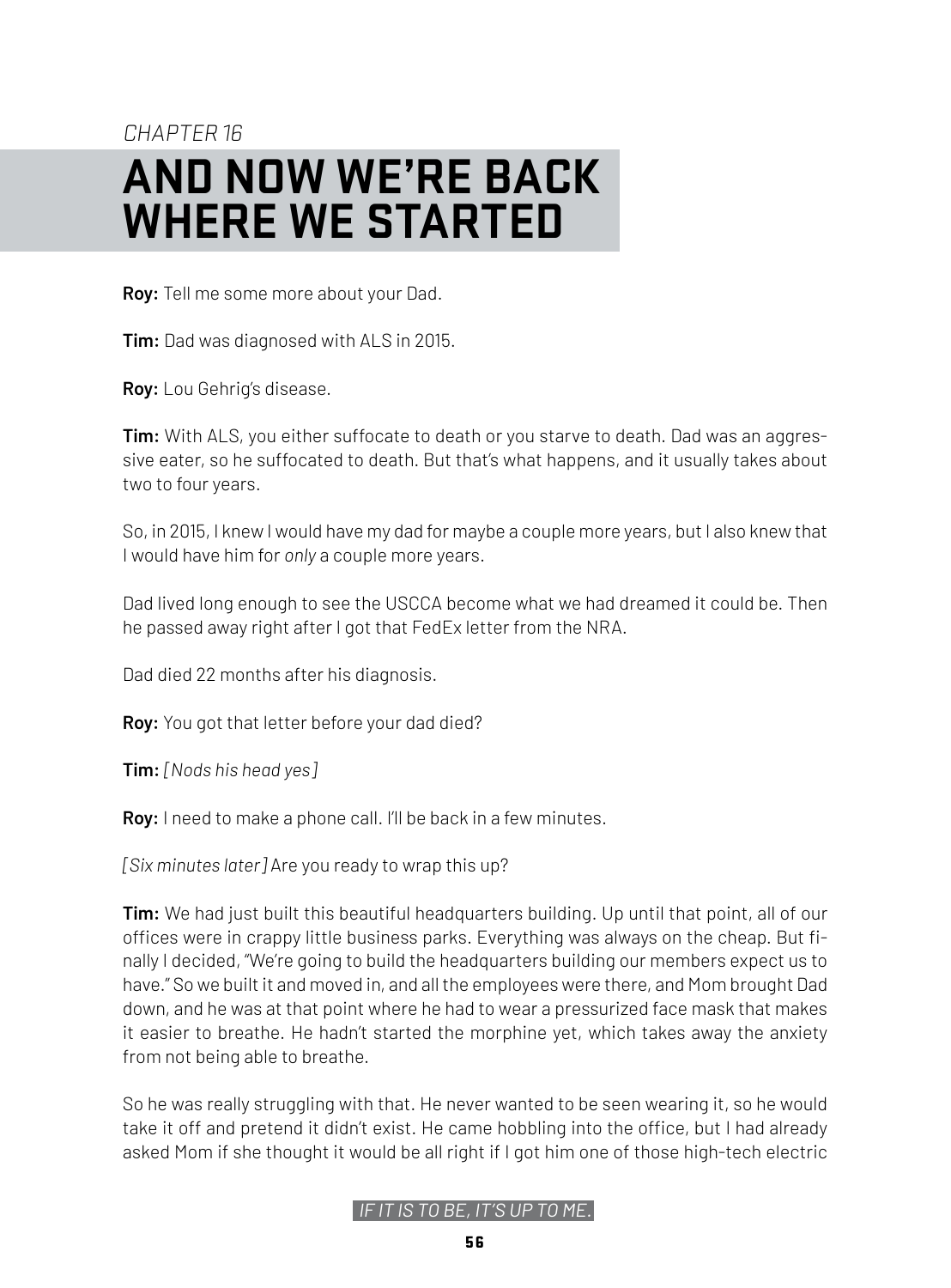wheelchairs because he was such a prideful man that he never wanted ... he wouldn't even tell his brothers and sisters he had ALS.

Mom said, "You know what Tim? I think he would be OK with it."

So I got him the best of the best. It had a little joystick, and it could go like 15 miles an hour and it was black. Very cool. I hid it in the cafeteria.

When Dad came in, I said, "Hey, Dad, totally up to you. I understand if you don't want it. I can help you get around. But I got you this cool wheelchair. You want to check it out? It's a hot rod."

"Yeah, Tim, I'd like that." *[Laughing]*

I'm telling you the look on his face as he tooled around that office ... he was going so fast we could hardly keep up with him. We had over 100 call center agents watching him while they were on the phones. He was so proud.

He died three weeks later.

**Roy:** Tim, tell me again about what happened to your Dad's nickel-plated .357 that made you feel so safe when you were out in the woods?

**Tim:** Dad could barely talk, and he had this recliner in the living room, and he motioned me over to him, and then he took his mask off and made a signal to Mom, and she went back to their bedroom. When she came back out, I knew exactly what it was. It was-

**Roy:** She was carrying the gun?

**Tim:** Dad was always a frugal man, so, yes, on certain things, he would get the best of the best, but with everything else he was very frugal. So he had this beautiful nickel-plated Smith & Wesson .357 Magnum in this custom-made cowboy holster with one of those belts that had all the little loops for the ammunition. But he stored it in this ... it was a hard case, but it wasn't made for a gun. It could've been, I don't know, for a hair dryer or something.

I remember when Dad would bring the gun out, it was always in that strange hard case. But as soon as Mom came out of the bedroom carrying it, I thought it was the most precious thing I had ever seen. I looked at Dad and he looked at me. He couldn't say the words, but Mom put the gun in his lap, and he held it out to me with both hands. And he had a look in his eyes that I will never forget

**Roy:** No words?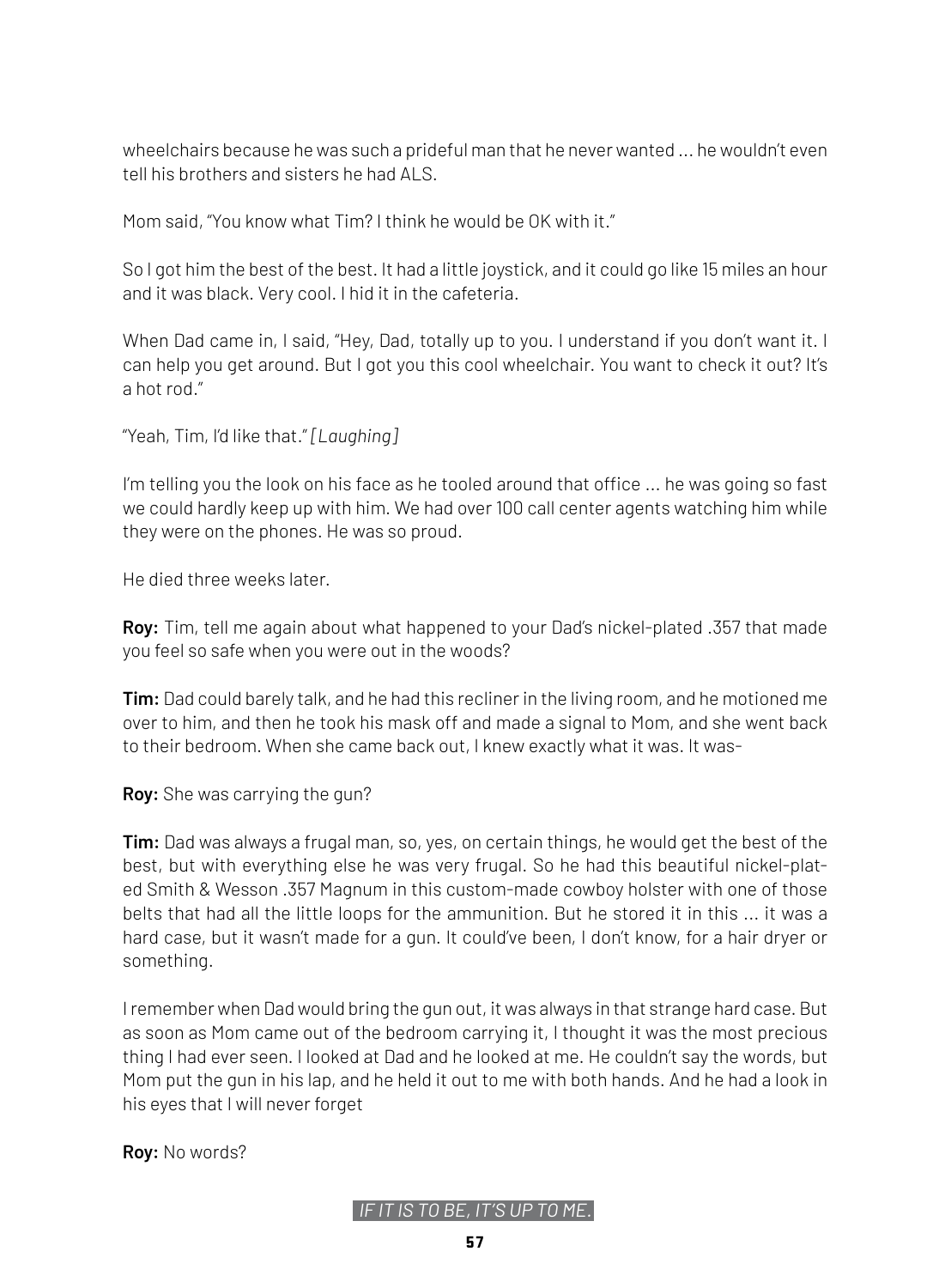**Tim:** His eyes and his hands said, "This is for you, son." He couldn't talk, and I couldn't either.

**Roy:** I've only got one last question: do you keep it in that weird hair dryer hard case?

**Tim:** You better believe I do.

#### **The Constitutional Right and Social Obligation to Carry a Gun**

*By Robert Boatman Reprinted in part and by permission of BoatmanBooks.com*

There's an old wisecrack, true as witticisms, proverbs and aphorisms usually are. It goes like this: Funny the things you see when you don't have a gun.

Suzanna Gratia (now Gratia Hupp) was having a pleasant lunch with her parents in Luby's Cafeteria in Killeen, Texas, when she saw a pickup truck come crashing through the wall. A man armed with two guns and plenty of spare magazines emerged from the truck and started shooting everyone in sight, including Gratia's mother and father. Al Gratia was shot fatally in the chest. Ursula Gratia was shot point-blank in the head. More than 20 other people in the cafeteria were murdered in cold blood before the killer turned one of his guns on himself and blew his own brains out.

Suzanna hid under a table, clutching her purse, which normally contained a .38 revolver. In deference to Texas law at that time, which prohibited carrying concealed weapons on one's person, she had left her gun in her car. Several more dead diners had guns legally and inaccessibly locked in their cars. Suzanna Gratia Hupp has vowed never to make that mistake again, though such pronouncements always come far too late.

"The decision to follow the law cost me the lives of my parents," she says. "There is not a day that goes by when I do not think about that."

Not long after the Killeen massacre, John Taylor and Craig Godineaux knocked on the locked front door of a Wendy's restaurant in New York City. They called out to the manager, Jean Dumel Auguste, by name. Taylor was familiar with the operation and layout of the restaurant, having worked there for a short time before he was dismissed for theft. The manager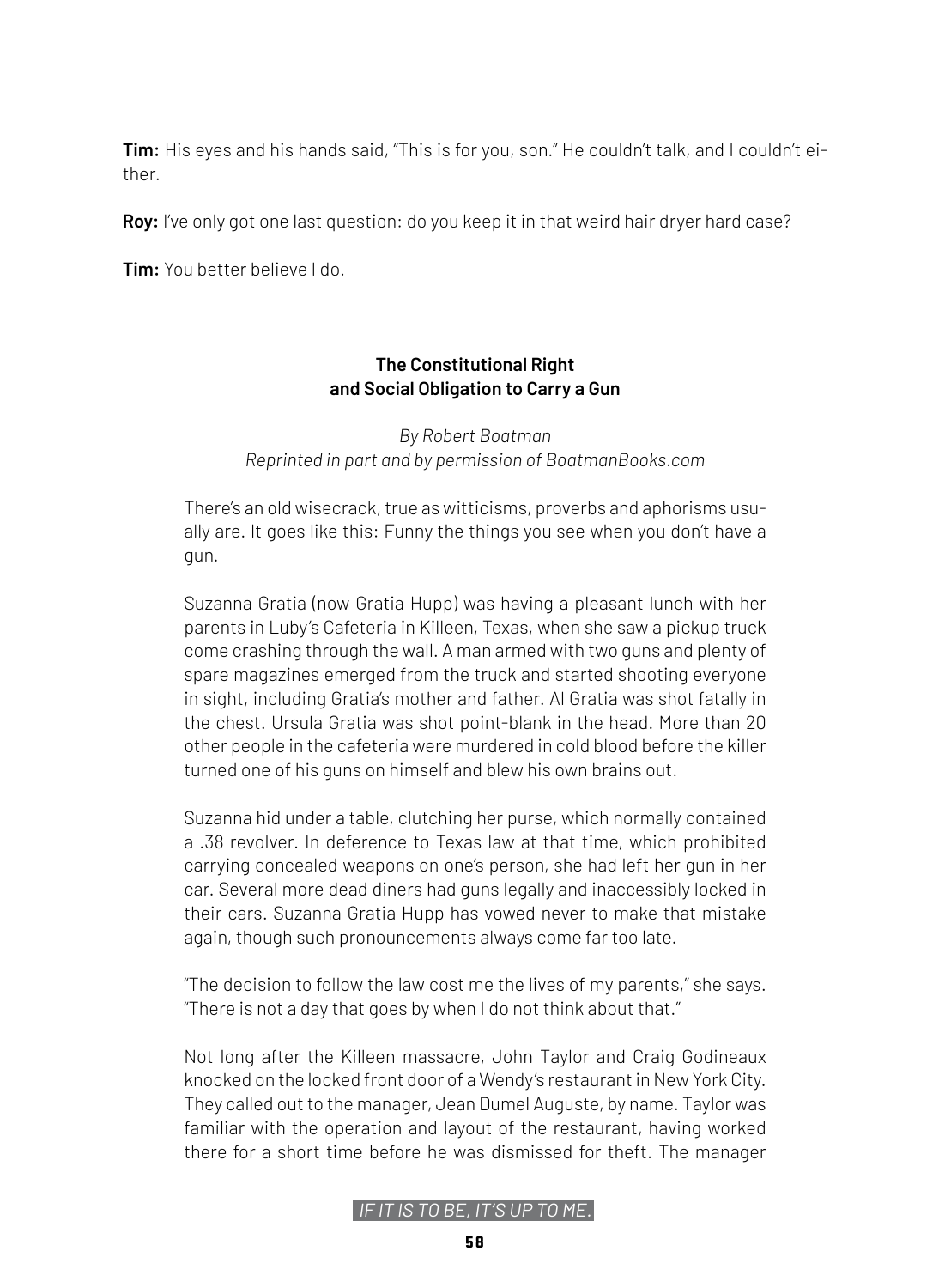opened the door for Taylor and Godineaux and led them to his basement office. Minutes later, he used the store's intercom to summon his entire night crew of six employees down into the basement for a meeting. What followed was one of the worst massacres in New York history.

The two armed killers herded all seven Wendy's employees into a walk-in refrigerator, bound their hands, gagged their mouths, covered their heads with plastic bags, ordered them to kneel on the floor, and methodically shot each person in the head with a small-caliber pistol at point-blank range. They then stole about \$2,000 in cash and left. New York law and Wendy's corporate policy had prohibited the victims from arming themselves.

All of the people involved in these incidents were, in a profound way, responsible for their own deaths or the deaths of loved ones. They were equally responsible for the deaths of innocents who dared associate with them and, by abstract extension, for the deaths of everyone ever killed in similar circumstances. Anti-gun laws and policies are always complicit in the execution of innocents. And it's appropriate that survivors are always ashamed of their inadequacy.

In the final analysis, to face evil with impotence — whether out of cowardice or feeble-mindedness or submission to foolish laws — could well be responsible for the death of society.

Suzanna Gratia Hupp decided to fight back. She set out to change the foolish laws. She turned her anger on her legislators who had "legislated me out of the right to protect myself and my family." She joined the crusade for the right to carry concealed weapons in Texas, and she ran for the state Legislature. She was successful on both counts, though not in time to save the lives of her parents.

Today, Rep. Hupp has some harsh words for those gun-control fanatics who come out of the woodwork every time there's a mass slaying like Columbine: "Why is it that mass shootings now seem to always take place in schools and post offices, places where guns are not allowed? They're always in these so-called gun-free safety zones." Like Luby's Cafeteria.

Five Wendy's employees — Ramon Nazario, Anita C. Smith, Jeremy Mele, Ali Ibadat and Jean Dumel Auguste — took their shame to their graves. There was no good reason on earth why it had to end that way.

A scenario almost identical to that of Wendy's in New York began to un-

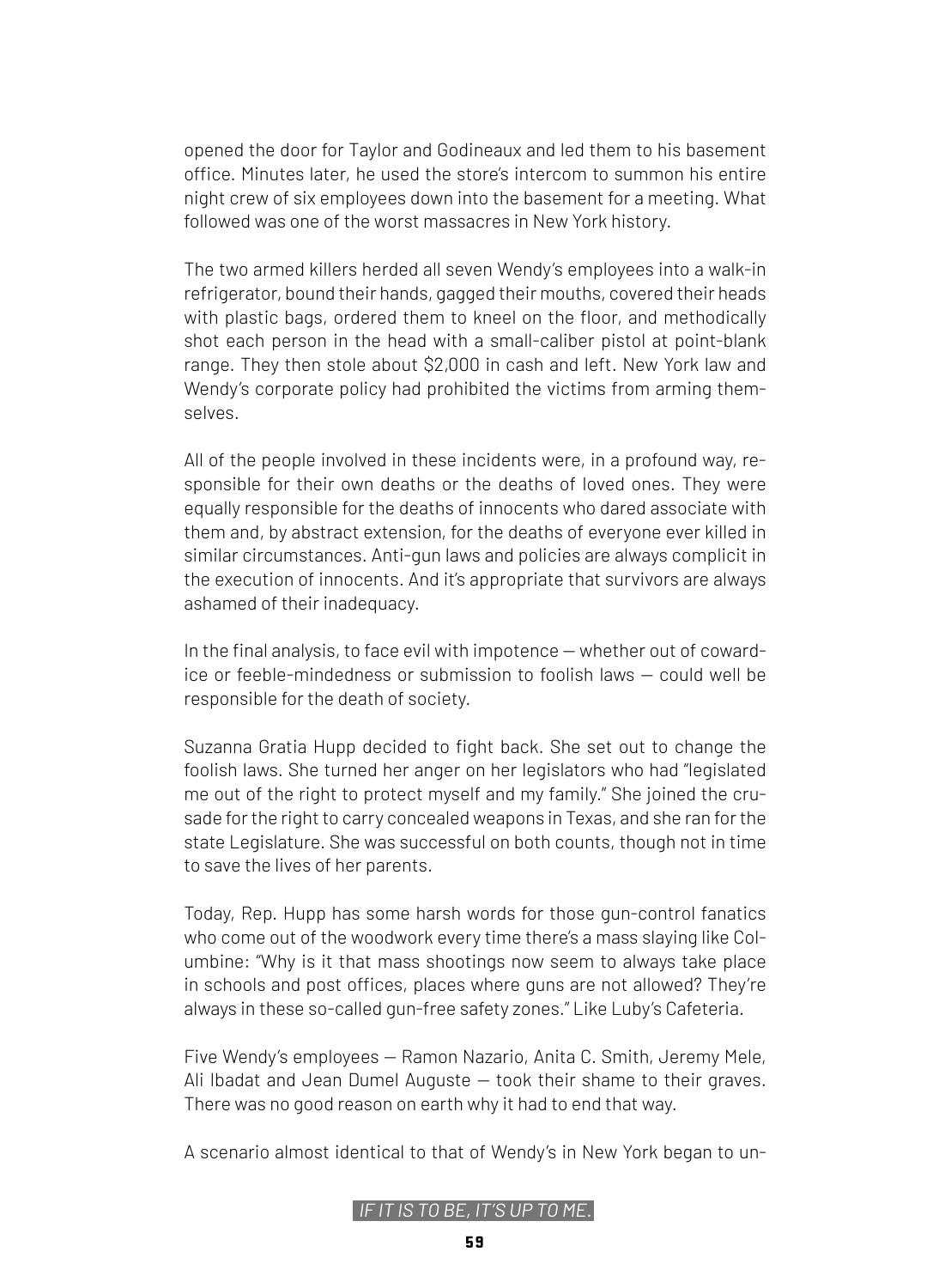fold at Shoney's restaurant in Anniston, Alabama. Two armed robbers took over the restaurant, which was filled with two dozen customers and several employees, and started to herd everyone into the restaurant's walkin refrigerator. But, this time, a smart employee, Thomas Terry, drew his concealed .45 and shot both of the bad guys before this particular mass execution could take place. In a matter of seconds, one criminal lay dead, the other incapacitated, and more than two dozen innocent people had been handed back their lives thanks to a man who had a gun and was not afraid to use it. Thomas Terry, bleeding from a grazing wound to the hip, was happy to play the hero with so many lives at stake.

And still they ask, "Why do you carry a gun? What are you afraid of? Do you think some nut is going to drive through the wall and start shooting everybody? Do you think a couple of hardened criminals are going to shove you in the refrigerator and execute you?" To which you can only reply, "Do you think when you walk out of here and cross the street, you're going to be hit by a truck?"

Only when the custom of carrying a gun once again achieves its deserved high level of social legitimacy and political priority will this country get back on the track of respect for human freedom and dignity that has set it apart from the rest of the world for two centuries...

In the beginning, weapons grew on trees.

In the lost paradise of our species, every man, woman and child was armed to the teeth with the finest state-of-the-art killing machines society could produce, and all was well. As man grew more sophisticated and his weapons grew even more effective at protecting weaker citizens from stronger ones, the first evil caveman genius saw that, as a precursor to the enslavement and destruction of his intended victims, all who would dare resist him must first be disarmed. In the name of peace. In the name of social harmony. In the name of common sense. To save the children...

Whom are we to trust with our lives and our liberties, other than ourselves?

Carrying a gun is an absolute right. The Framers of the Constitution were under no pressure from the NRA when they wrote "… the right of the people to keep and bear arms shall not be infringed."

The right of the people to keep and bear arms shall not be infringed. THE RIGHT OF THE PEOPLE to keep and bear arms shall NOT be infringed. The right of the people TO KEEP AND BEAR ARMS shall NOT be infringed. The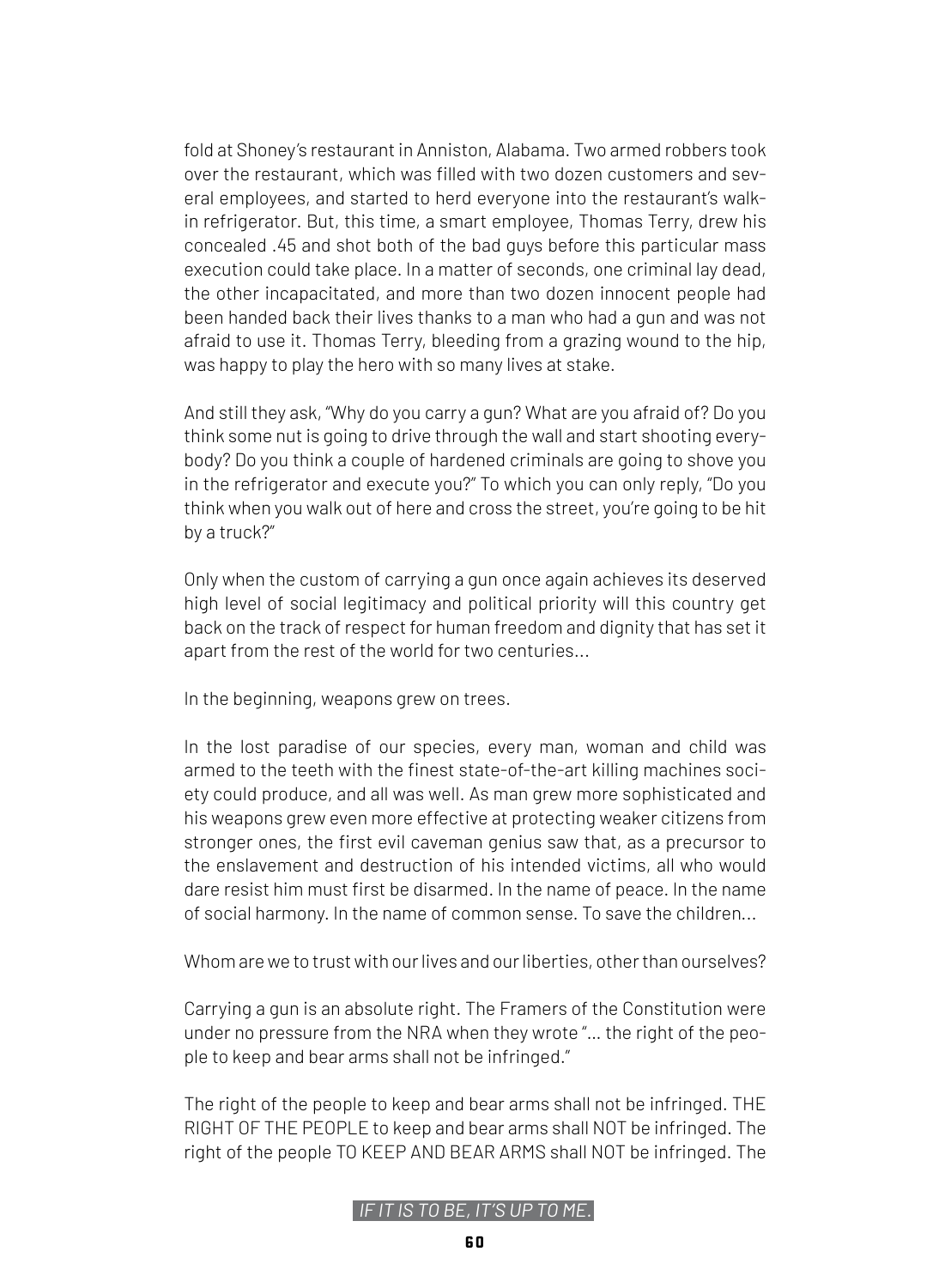right of the people to keep and bear arms SHALL NOT BE INFRINGED...

The Constitution of the state of Pennsylvania (adopted Sept. 28, 1776) allocated more words to make the point even more unmistakable: "XIII. That the people have a right to bear arms for the defense of themselves and the state; and as standing armies in the time of peace are dangerous to liberty, they ought not to be kept up; and that the military should be kept under strict subordination to, and governed by, the civil power."

The Second Amendment, like most other articles in the Bill of Rights, was adopted from the English Bill of Rights of 1689 which, in turn, was based on centuries of English Common Law. English jurist Sir William Blackstone observed that the English Bill of Rights clearly meant that Englishmen possessed "the right of having and using arms for self-preservation and defense" and that "having arms suitable for their defense" was one of the five auxiliary rights people possessed "to protect and maintain inviolate the three great and primary rights," the first of which is "personal security."

The great Roman philosopher and senator, Cicero, immortalized armed self-defense as an "inalienable right" more than 2,000 years before the U.S. Constitution did so. Cicero said:

*There exists a law, not written down anywhere but inborn in our hearts; a law which comes to us not by training or custom or reading but by derivation and absorption and adoption from nature itself; a law which has come to us not from theory but from practice, not by instruction but by natural intuition. I refer to the law which lays it down that, if our lives are endangered by plots or violence or armed robbers or enemies, any and every method of protecting ourselves is morally right.*

Even people to whom armed self-defense is but a remote abstraction often endorse, without even realizing it, the unquestionable principles underlying the right to carry a gun. Jaron Lanier, writing in *Discover Magazine* (February 2001) said in reference to new copyright-protection technology, "In a democracy, citizens are supposed to act as partners in enforcing laws. Those forced to follow rules without being trusted even for a Moment are, in fact, slaves."

Even the Dalai Lama, Nobel Peace Prize and all, said in May of 2001 during a speech about "nonviolent resolutions to conflict" to 7,600 Oregon and Washington high-school students, "But if someone has a gun and is trying to kill you, it would be reasonable to shoot back with your own gun." So said the Dalai Lama.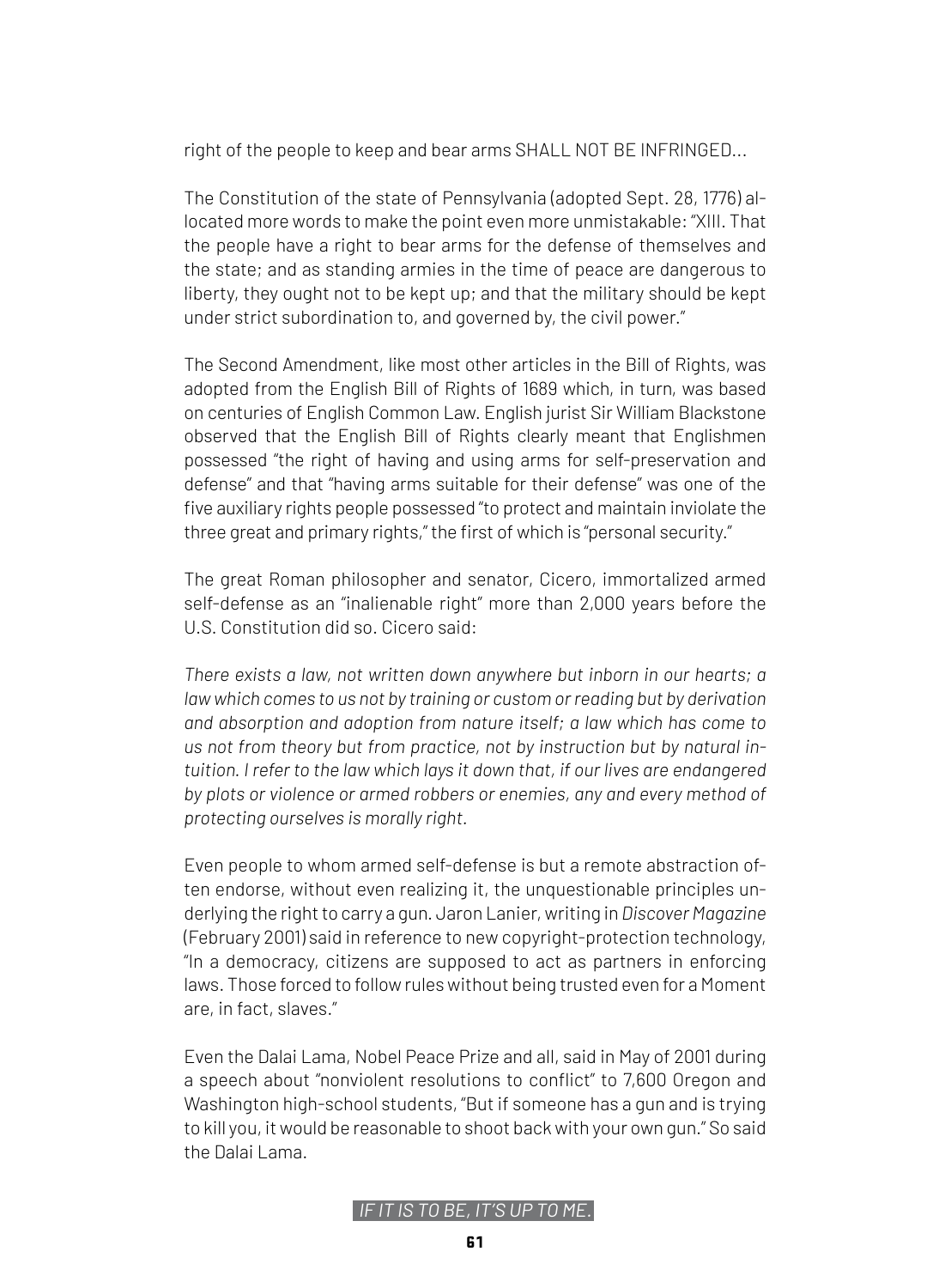There are criminals among us who are both homicidal and incorrigible. Their parents took a shot at civilizing them and failed. Their schoolteachers took a shot at them and failed. The odds are overwhelming that government welfare programs and penal institutions took a shot at them and failed. If it ever becomes your turn to take a shot at them, don't fail.

Carrying a gun has always been both a right and a duty.

There have been many societies in which not carrying a weapon was a serious and severely punishable crime. This was true in Greece, Rome, Europe, Britain and, though seldom enforced, is still true in certain places in America today. This is as it should be. A citizen who shirks his duty to contribute to the security of his community is little better than the criminal who threatens it, and is better off living in a society that places lesser demands on his capacity to accept responsibility. As cowards from the Vietnam era discovered, that's what Canada is for.

English scholar Granville Sharpe, who helped bring about the abolition of slavery in England and supported American independence, wrote in 1782 that "no Englishman can be truly loyal who opposes the principles of English law whereby the people are required to have arms of defence and peace, for mutual as well as private defence … The laws of England always required the people to be armed, and not only armed, but to be expert in arms."

In 1785, William Blizard, chief legal advisor to London's mayor and city council, stated that "the right of his majesty's Protestant subjects, to have arms for their own defence, and to use them for lawful purposes, is most clear and undeniable. It seems, indeed, to be considered, by the ancient laws of this kingdom, not only as a right, but as a duty…"

Commenting on the early legal requirement that every American male and every American household be armed, attorney Don B. Kates says that citizens "were not simply allowed to keep their own arms but affirmatively required to do so." He further says that these statutes reflect the classical world view that "arms possession for protection of self, family and polity was both the hallmark of the individual's freedom and one of the two primary factors in his developing the independent, self-reliant, responsible character which classical political philosophers deemed necessary to the citizenry of a free state."

There have not always been police. England had none until 1829, America had none until 1845, and only in the so-called modern era have police

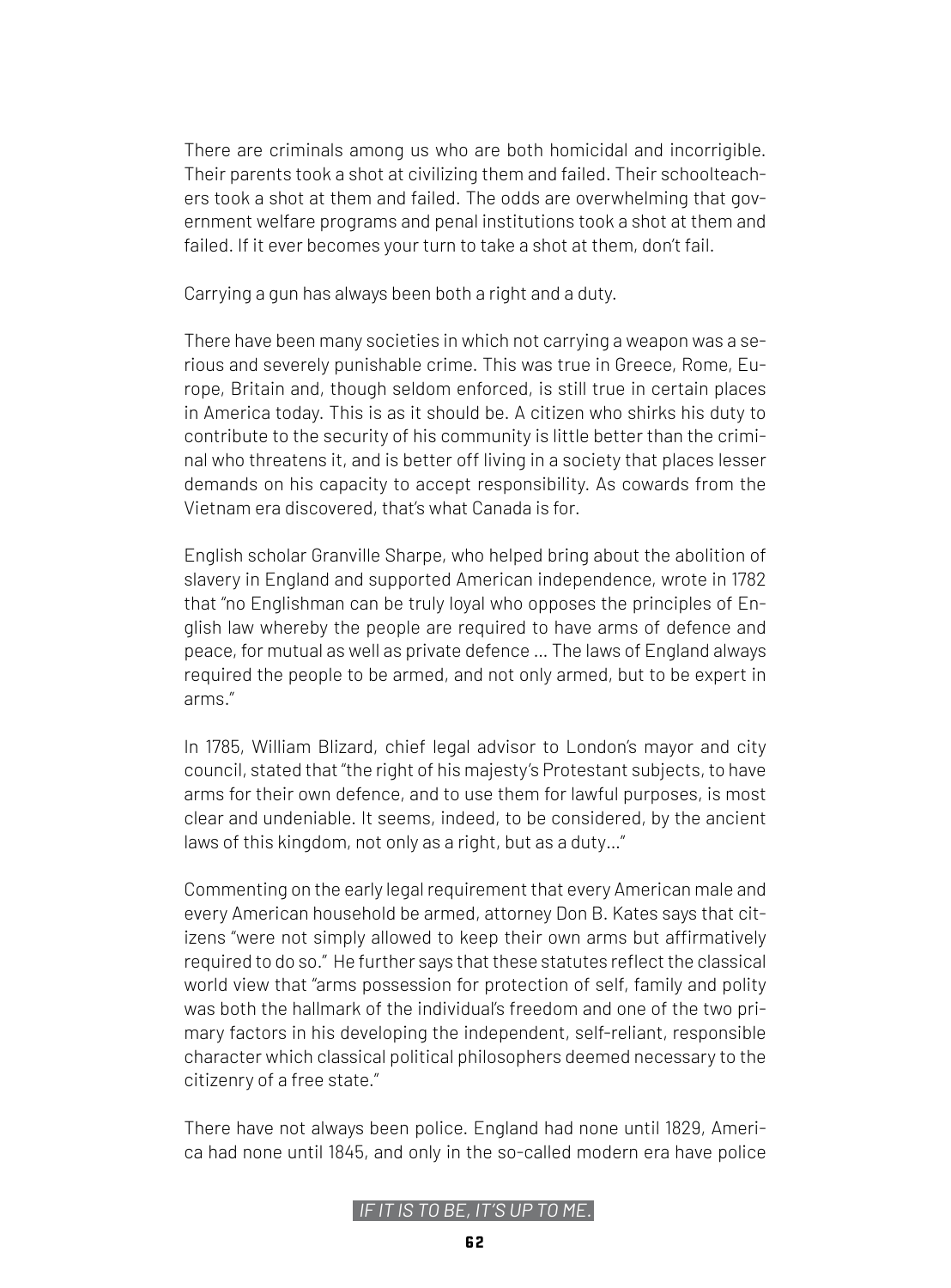officers been armed. At one time, fear of anything resembling a standing army was so intense that police were, in fact, the only citizens not allowed to carry guns. Throughout much of 19th century England and America, the policy of forbidding police to have arms while on duty was the only form of gun control.

Police were expected to rely on a fully armed citizenry to come to their aid when armed enforcement of the law was necessary.

(A) In 1986, Don Bennett of Oak Park, Illinois, was shot at by two men who had just stolen \$1,200 in cash and jewelry from his suburban Chicago service station. The police arrested Bennett for violating Oak Park's handgun ban. The police never caught the actual criminals.

(B) Ronald Biggs, a resident of Goldsboro, North Carolina, was arrested for shooting an intruder in 1990. Four men broke into Biggs' residence one night, ransacked the home and then assaulted him with a baseball bat. When Biggs attempted to escape through the back door, the group chased him, and Biggs turned and shot one of the assailants in the stomach. Biggs was arrested and charged with assault with a deadly weapon — a felony. His assailants were charged with misdemeanors.

(C) Don Campbell, of Port Huron, Michigan, was arrested, jailed and criminally charged after he shot a criminal assailant in 1991. The thief had broken into Campbell's store and attacked him. The prosecutor plea-bargained with the assailant and planned to use him to testify against Campbell for felonious use of a firearm. Only after intense community pressure did the prosecutor finally drop the charges.

Notwithstanding the fact that most people do not carry guns, the mere possibility that an intended victim could be armed with a handgun eliminates millions of crimes every year.

According to the FBI, states with "shall-issue" right-to-carry laws have a 26 percent lower total violent crime rate, a 20 percent lower homicide rate, a 39 percent lower robbery rate and a 22 percent lower aggravated assault rate than those states that do not allow their citizens to legally carry guns.

Professor of Criminology and Criminal Justice at Florida State University, Gary Kleck, in *Point Blank: Guns and Violence in America* (Aldine de Gruyter Publishers, 1991), found that "robbery and assault victims who used a gun to resist were less likely to be attacked or to suffer an injury than those who used any other methods of self-protection or those who did not resist at all."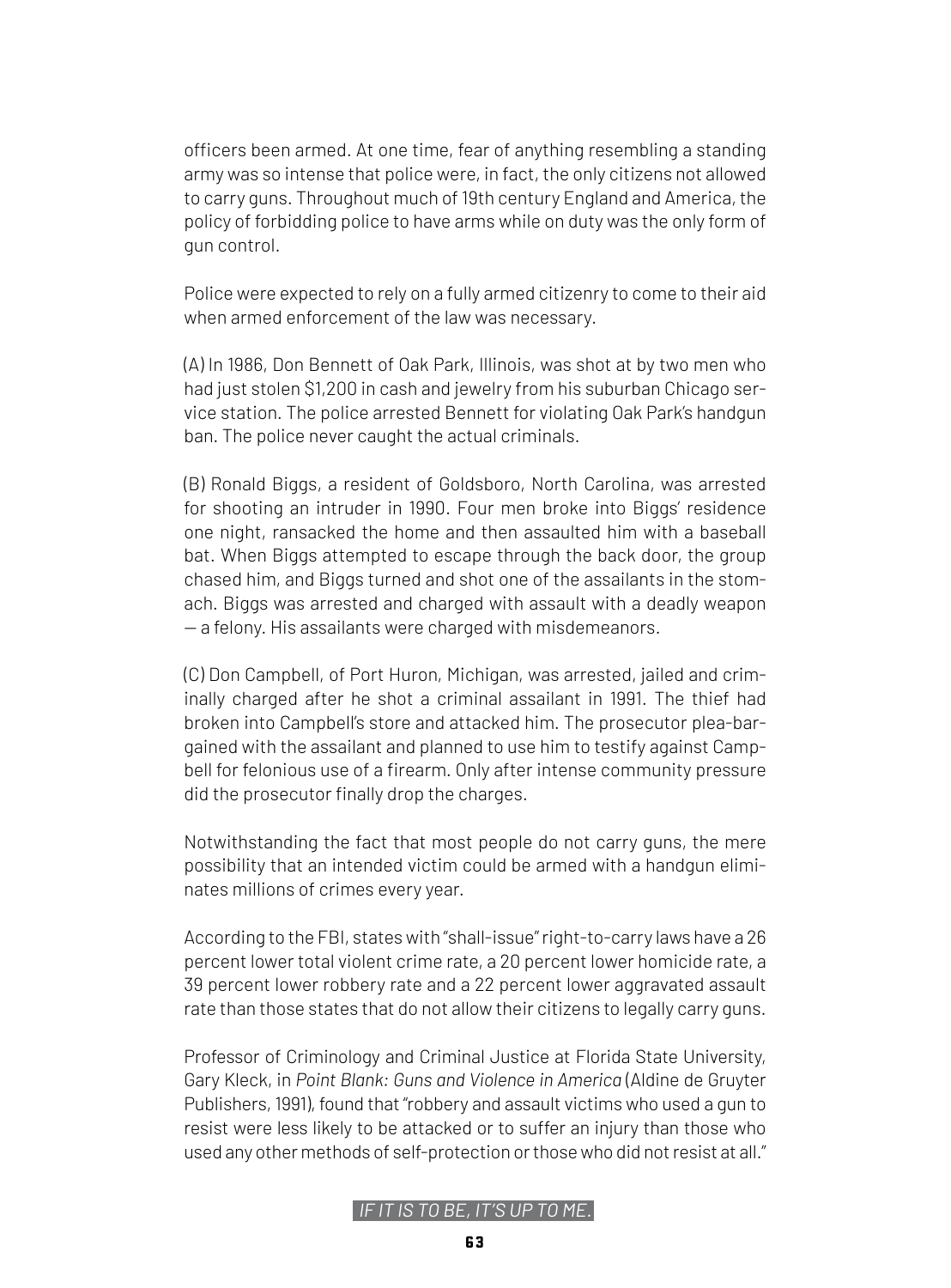Convicted felons reveal in surveys that they are more afraid of armed citizens than they are of the police. And well they should be. Armed citizens kill 2,000 to 3,000 criminals each year, three times the number killed by the police. And only 2 percent of civilian shootings involve an innocent person mistakenly identified as a criminal, whereas the error rate for the police is more than five times that high.

Kleck's research shows that private citizens use firearms to protect themselves and thwart crime about 2.5 million times a year. Citizens use firearms to prevent mass killings, bank robberies, gang attacks, carjackings, rapes, kidnappings and hostage-takings.

The beauty of armed self-defense is that, because of its immediate, sure and severe nature, the mere threat is usually enough to stop the behavior. Is it any wonder that states that pass concealed carry laws experience immediate and obvious drops in crime rates? The violent criminal in these states isn't nearly as worried about being arrested for his crime as he is about being shot by his would-be victim. This fact fits perfectly with well-established principles of behavior modification.

On the flip side, gun-control advocates, with their notions that we should submit to criminal assault, reward criminal behavior. The criminal gets what he wants — your money, your dignity and maybe your life. Since positive reinforcement  $-$  reward  $-$  is the strongest, most effective behavior-modification tool, that criminal behavior is likely to be repeated. In other words, by submitting to criminal demands, you are encouraging criminal behavior.

Gun ownership saves lives.

Gun ownership also saves money. Nationwide, each 1 percent increase in the number of people owning guns reduces crime-victim costs by over \$3 billion.

Concealed handgun carry by private citizens reduces violent crimes, including rape, murder, aggravated assault and robbery, throughout the entire community and in surrounding communities.

When a state passes a right-to-carry law, crime reduction is immediate and substantial, and crime-reduction benefits continue to grow the longer the law is in effect.

The greater the number of concealed handgun permits issued, the greater the reduction in crime.

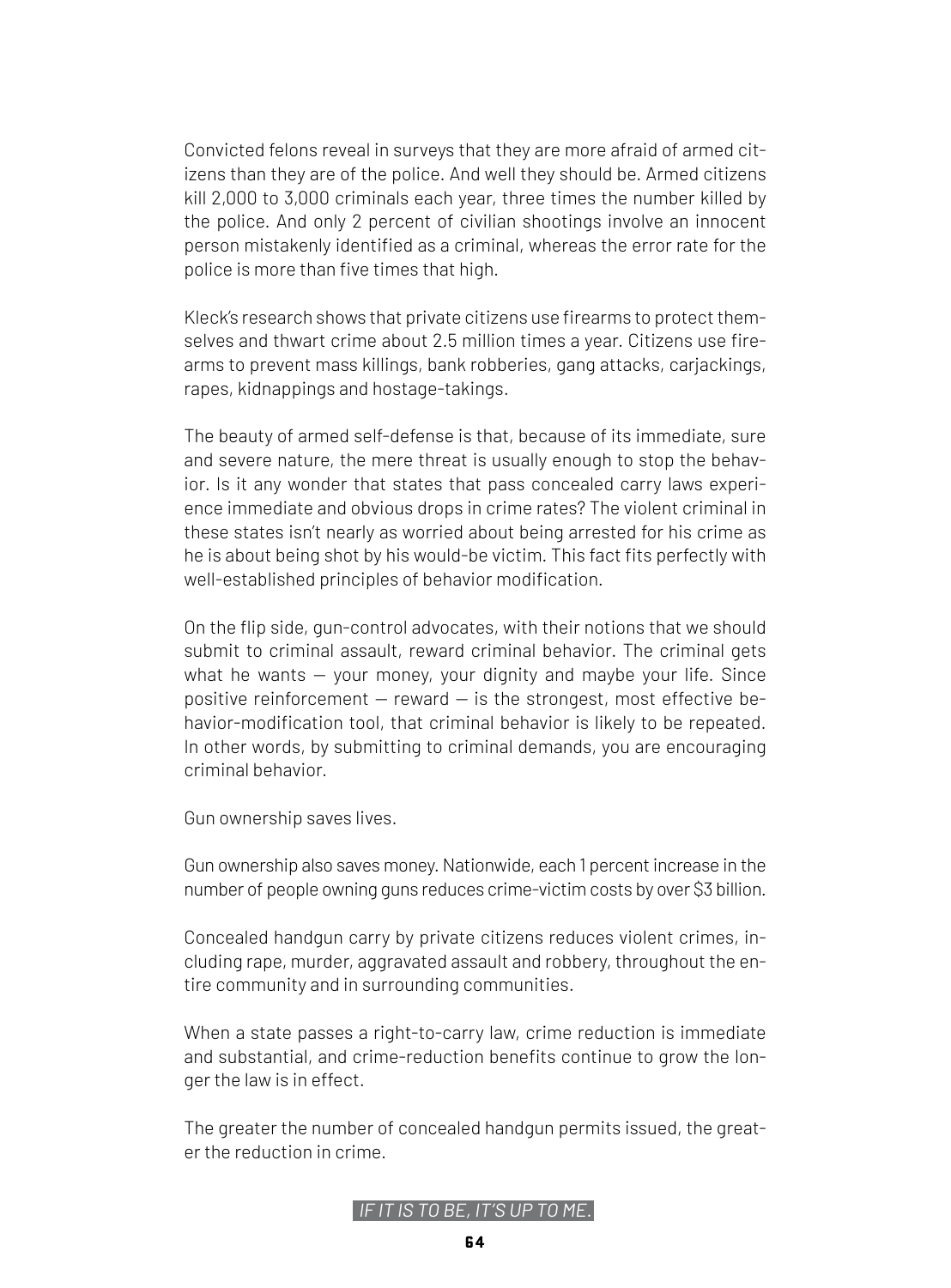Mass shootings in public places are reduced to virtually zero within four or five years after right-to-carry laws are passed — except in designated "gun-free" zones, such as schools, where self-defense is known to be prohibited.

The largest drops in violent crime from concealed handgun carry occur in the most urban areas with the greatest populations and the highest crime rates.

Citizens who do not carry guns benefit equally from the crime reduction which results when other citizens carry guns. The people who benefit most from this "halo" effect are women, children and the elderly.

Of all the methods studied by economists, the carrying of concealed handguns is by far the most cost-effective method for reducing crime. Each and every concealed handgun permit issued reduces total economic losses to crime victims by \$3,000 to \$5,000.

Accident and suicide rates are unaltered by the presence of concealed handguns.

The effect of increased penalties for using a gun in the commission of a crime is small.

Bottom line, in keeping with the title of his work, the more guns there are in society and the more these guns are carried by private citizens, the less crime there is.

These are some of the reasons why police, who fight crime for a living and are well aware of the realities of street criminals, support right-to-carry laws for private citizens by an overwhelming three-to-one margin. This is an even higher margin of support for right-to-carry than the strong support voiced by the civilian population.

Policemen are nobody's personal bodyguards. Their jobs are to find and arrest people who have committed crimes, not to prevent such potential crimes from happening in the first place. Clearly, the responsibility for victim-prevention lies with the victim-to-be.

The Seventh Circuit Court of Appeals *(Bowers v. DeVito, 1982)* did not mince words when it ruled, "There is no Constitutional right to be protected by the state against being murdered by criminals or madmen."

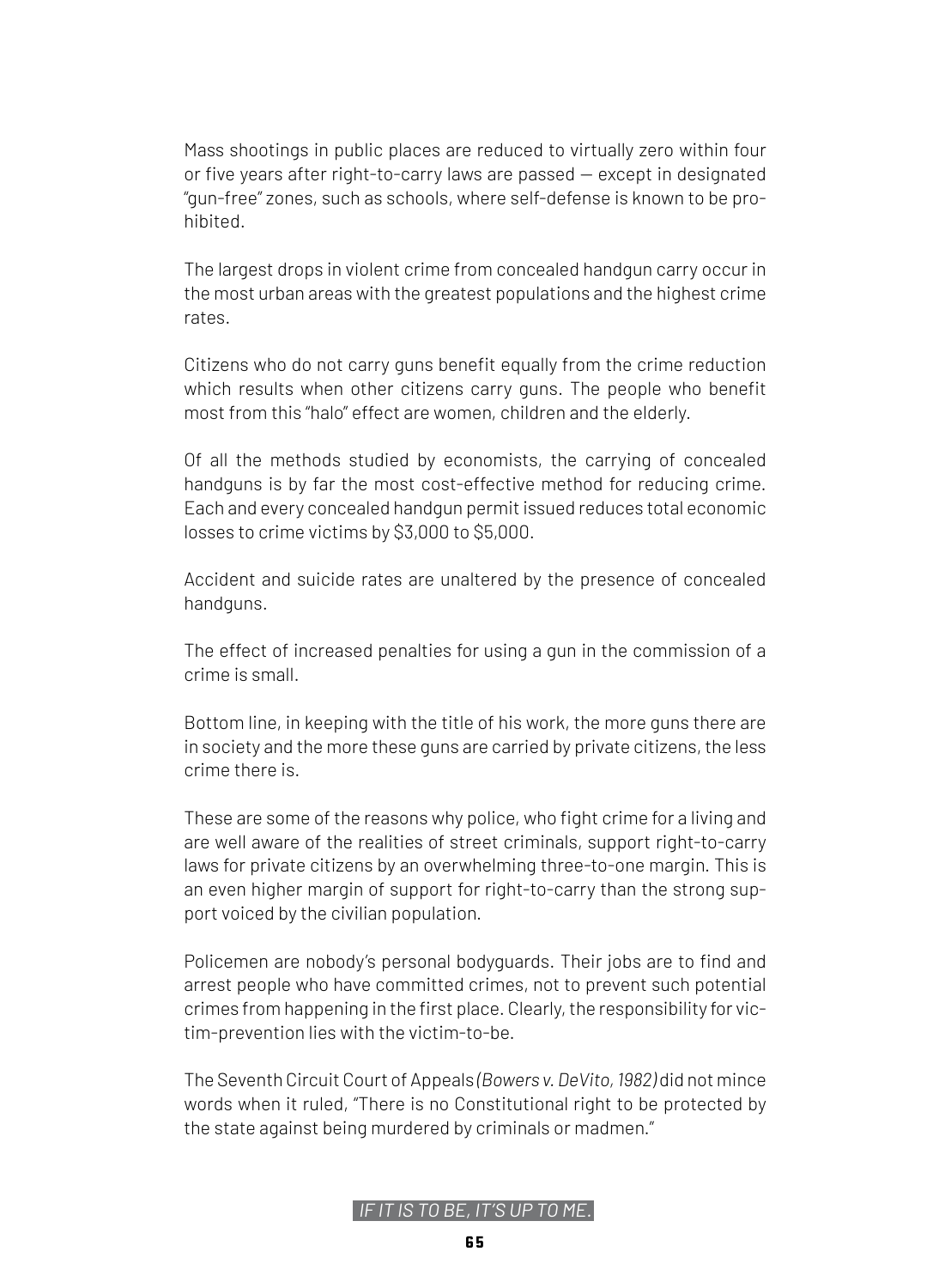That loaded Glock in your holster is a powerful expression of your constitutionally guaranteed liberty as an American citizen, your recognition of the solemn duty you have to your fellow man and your willingness to accept the full weight of a life-and-death responsibility.

When you are prepared to defend yourself, you are equally prepared to defend all of society and all of its guiding principles. Your responsibilities are therefore many — moral, legal and tactical. That is why most people, including lifelong gun owners, experienced hunters and competitive shooters, even in states that freely issue concealed carry permits, do not choose to carry a gun.

Your moral responsibilities are to fire your gun into another human being only when the line of necessity has clearly been reached, and then to fire without hesitation and to full effect. Remember the words of Cicero.

Your legal responsibilities are to justify your actions to those who would call you a criminal ... and quite possibly to a jury of your peers.

Your tactical responsibilities are to carry your gun with confidence, to be well-trained in your ability to operate it effectively, and to have instilled in yourself an iron will to use deadly force to prevent or end violence committed against yourself or others.

Violence happens either at random or directed toward the obviously vulnerable or toward someone in particular for a reason. You can rest assured it will not happen at the shooting range. It will happen when you are home sleeping in your bed, shopping at the grocery store, walking out to get the mail, mowing the grass, at dinner, at church, at the theater.

The most dangerous places in the world are those so-called "gun-free safety zones." Even an adolescent school kid can figure out that an advertised killing field where no one is allowed to shoot back is the safest location in the world to carry out a mass shooting.

The assistant principal of a high school in Pearl, Mississippi, broke the law. He kept a .45 in his car parked on the school grounds. When a deranged student opened fire, Joel Myrick ran for his gun. Two students were killed because Myrick had to retrieve his gun from his car instead of his holster. But the .45 eventually prevailed, and Myrick stopped the massacre long before police arrived on the scene. God only knows how many lives he saved. But assistant principal Joel Myrick wasn't awarded any medals. Of the several hundred newspaper and television stories about the incident,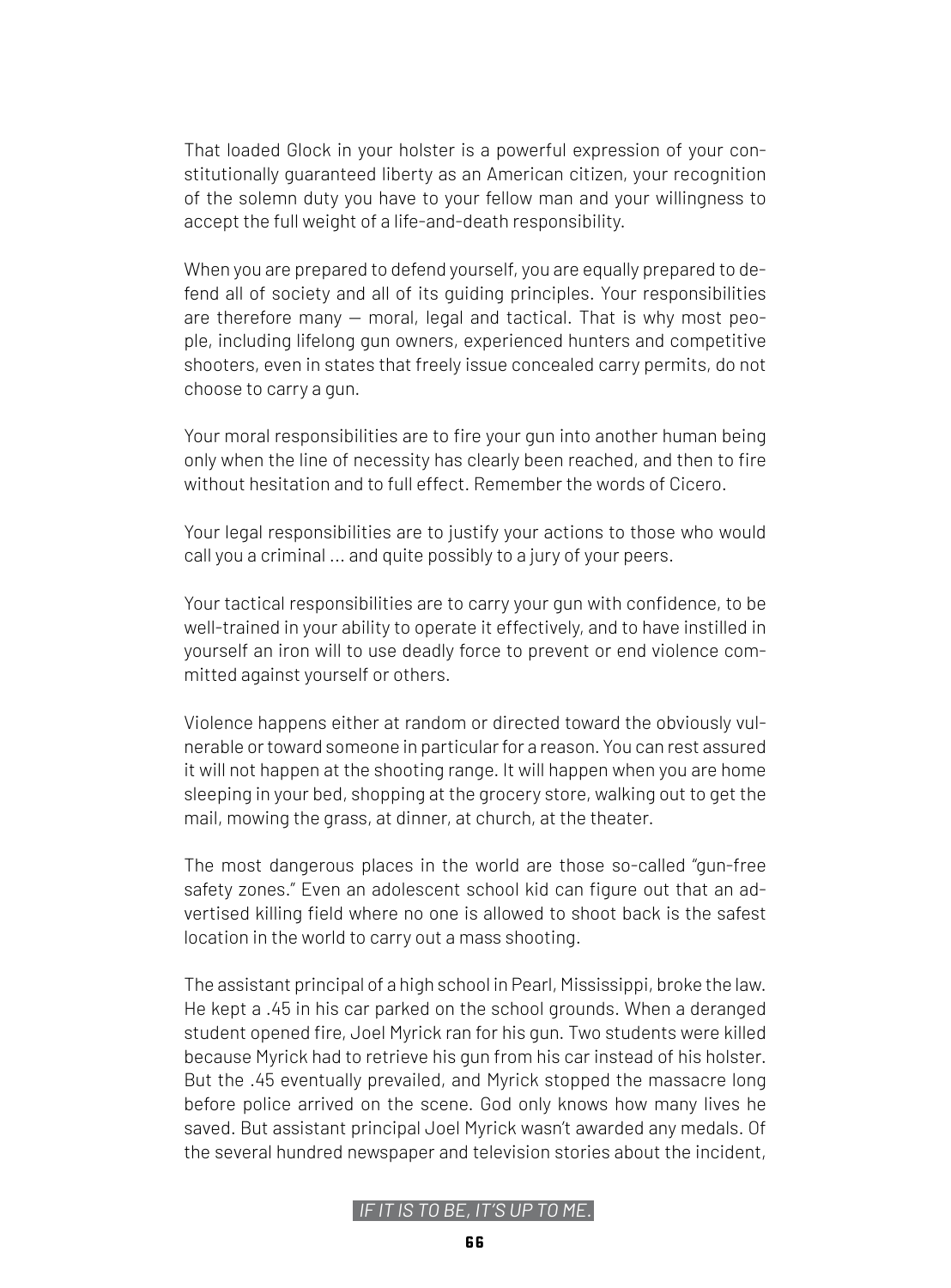only a few even mentioned his name. Almost none revealed the fact that he used a gun to stop the killings.

If you ever find yourself under attack by an armed criminal, you will be on the defensive and he will be on the offensive. In other words, he will have a strong advantage going in. And, though he will not have trained himself to shoot nearly as well as you have trained, he will be far more experienced in the art of killing. The odds are, any criminal who is intent on killing you has probably killed men before, knows how to do it, knows how it feels and likes it. You're not going to talk him out of it, scare him out of it or wound him out of it. You're going to have to kill him.

Studies show that simply brandishing a weapon saves many lives, but I am personally against the idea of waving a gun around while your adversary thinks. The way to overcome his offensive advantage is to strike without warning. Once you make the decision to free your Glock from its holster, the entire situation should be over and done within a second or two.

More than a century of military and police research tells us that most people, including up to 85 percent of trained soldiers and cops, are psychologically unable to use deadly force in a life-or-death situation no matter how compelling the circumstances may be. If you can't kill, there is no reason for you to carry a lethal weapon.

Carrying a loaded gun with the ability and will to use it is not a casual fling meant to bring some excitement into your boring life. It is an all-embracing lifestyle and must take precedence over your respect for law, your fear of social criticism, your love of humanity, your wardrobe and your drinking habits.